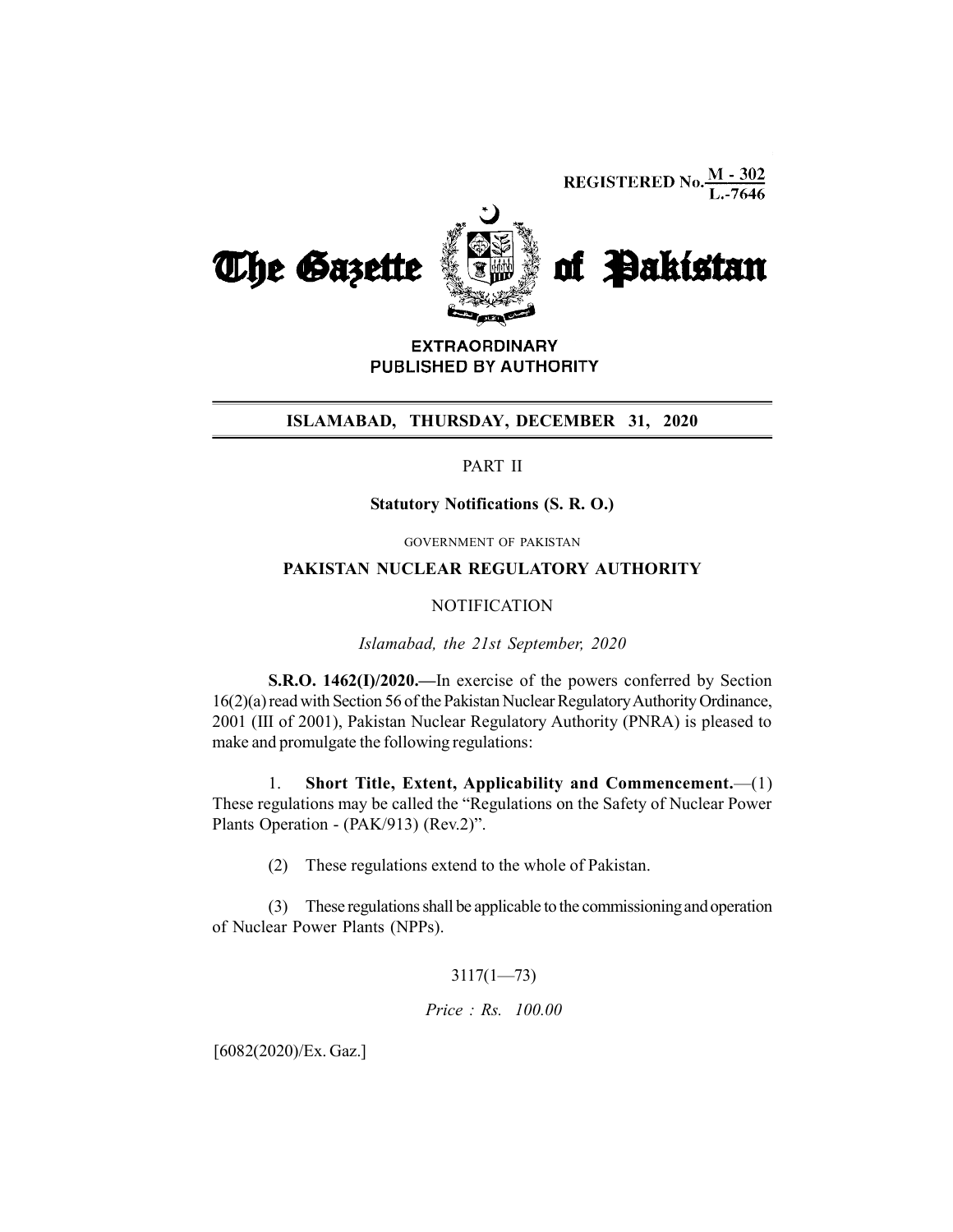(4) These regulations shall come into force at once.

2. Definitions.—In these regulations, unless there is anything repugnant in the subject or context,

- (a) "accident" means any unintended event, including operating errors, equipment failures and other mishaps, the consequences or potential consequences of which are not negligible from the point of view of protection and safety;
- (b) "accident conditions" mean deviations from normal operation that are less frequent and more severe than anticipated operational occurrences, including design basis accidents and design extension conditions;
- (c) "ageing management" means engineering, operations and maintenance actions to control, within acceptable limits, the ageing degradation of structures, systems and components;
- (d) "anticipated operational occurrences" mean operational processes deviating from normal operation which are expected to occur at least once during the operating lifetime of a facility but which, in view of appropriate design provisions, do not cause any significant damage to items important to safety or lead to accident conditions;
- (e) "commissioning" means the process during which systems and components of facility having been constructed, are made operational and verified to be in accordance with the design and to have met the required performance criteria;
- (f) "configuration management" means the process of identifying and documenting the characteristics of a facility's structures, systems and components, including computer systems and software; and of ensuring that changes to these characteristics are properly developed, assessed, approved, issued, implemented, verified, recorded and incorporated into the facility documentation;
- (g) "controlled area" means a defined area in which specific protection measures and safety provisions are or could be required for controlling exposures or preventing the spread of contamination in normal working conditions, and preventing or limiting the extent of potential exposures;
- (h) "criticality" means the state of a nuclear chain reacting medium when the chain reaction is just self-sustaining (or critical), i.e. when the reactivity is zero;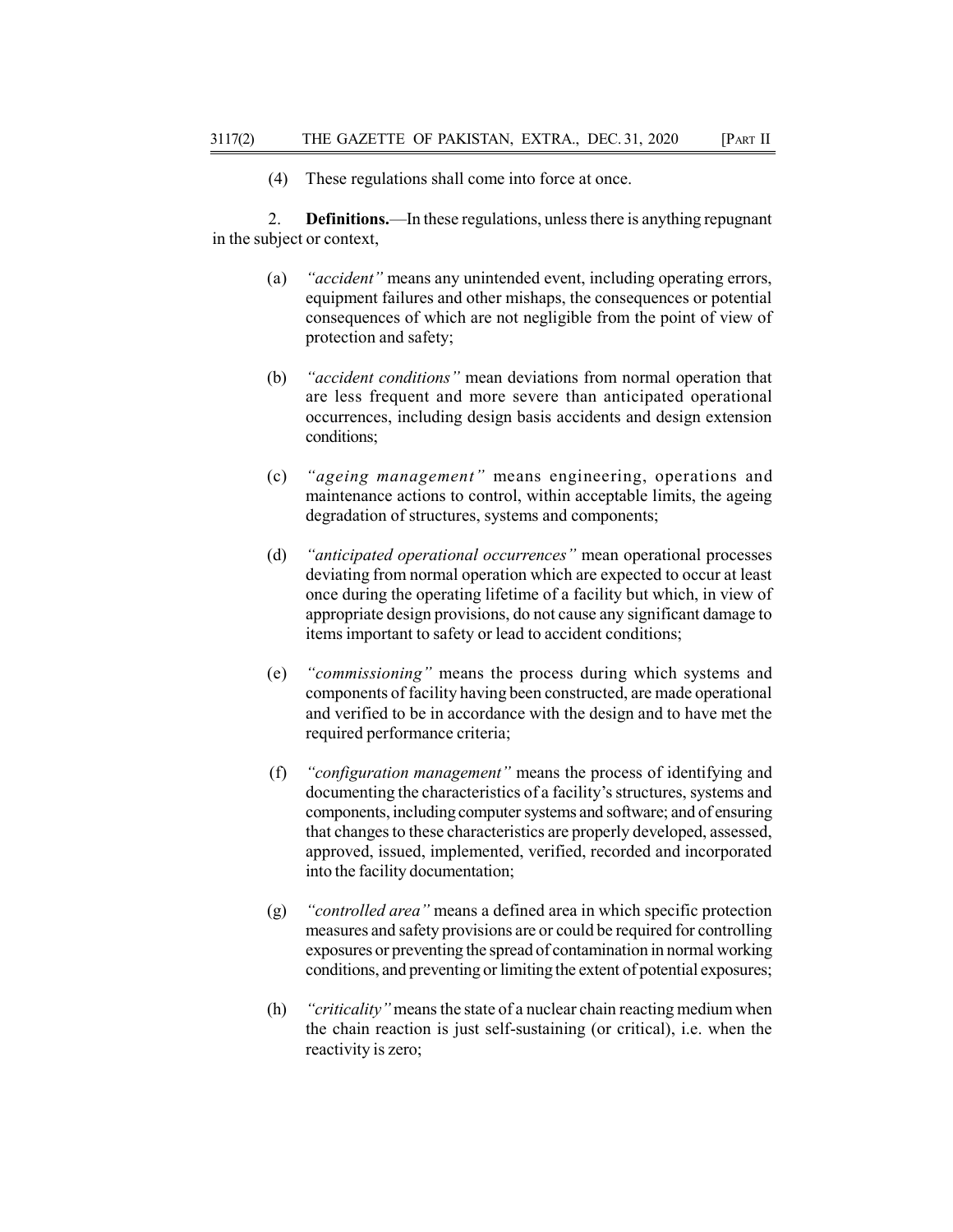- (i) "decommissioning" means administrative and technical actions taken to allow the removal of some or all of the regulatory controls from a facility;
- (j) "design basis accidents" mean a postulated accident leading to accident conditions for which a facility is designed in accordance with established design criteria and conservative methodology, and for which releases of radioactive material are kept within acceptable limits;
- (k) "design extension conditions" mean postulated accident conditions that are not considered for design basis accidents, but that are considered in the design process of the facility in accordance with best estimate methodology, and for which releases of radioactive material are kept within acceptable limits;
- (l) "facility" means nuclear power plant, and may also be called as plant;
- (m) "integrated management system" means a single coherent management system for facilities and activities in which all the component parts of an organization are integrated to enable the organization's objectives to be achieved;
- (n) "licensee" means the holder of a valid license issued by the Authority;
- (o) "limit" means the value of quantity used in certain specified activities or circumstances that must not be exceeded and is acceptable to and notified by the Authority;
- (p) "long shutdown" means a shutdown planned for a duration exceeding one (1) month;
- (q) "management system" means a set of interrelated or interacting elements for establishing policies and objectives and enabling the objectives to be achieved in an efficient and effective manner;
- (r) "near miss" means a potentially significant event that could have occurred as the consequence of a sequence of actual occurrences but did not occur owing to the facility conditions prevailing at the time;
- (s) "normal operation" means operation within specified operational limits and conditions;
- (t) "nuclear safety" means the achievement of proper operating conditions, prevention of accidents and mitigation of accident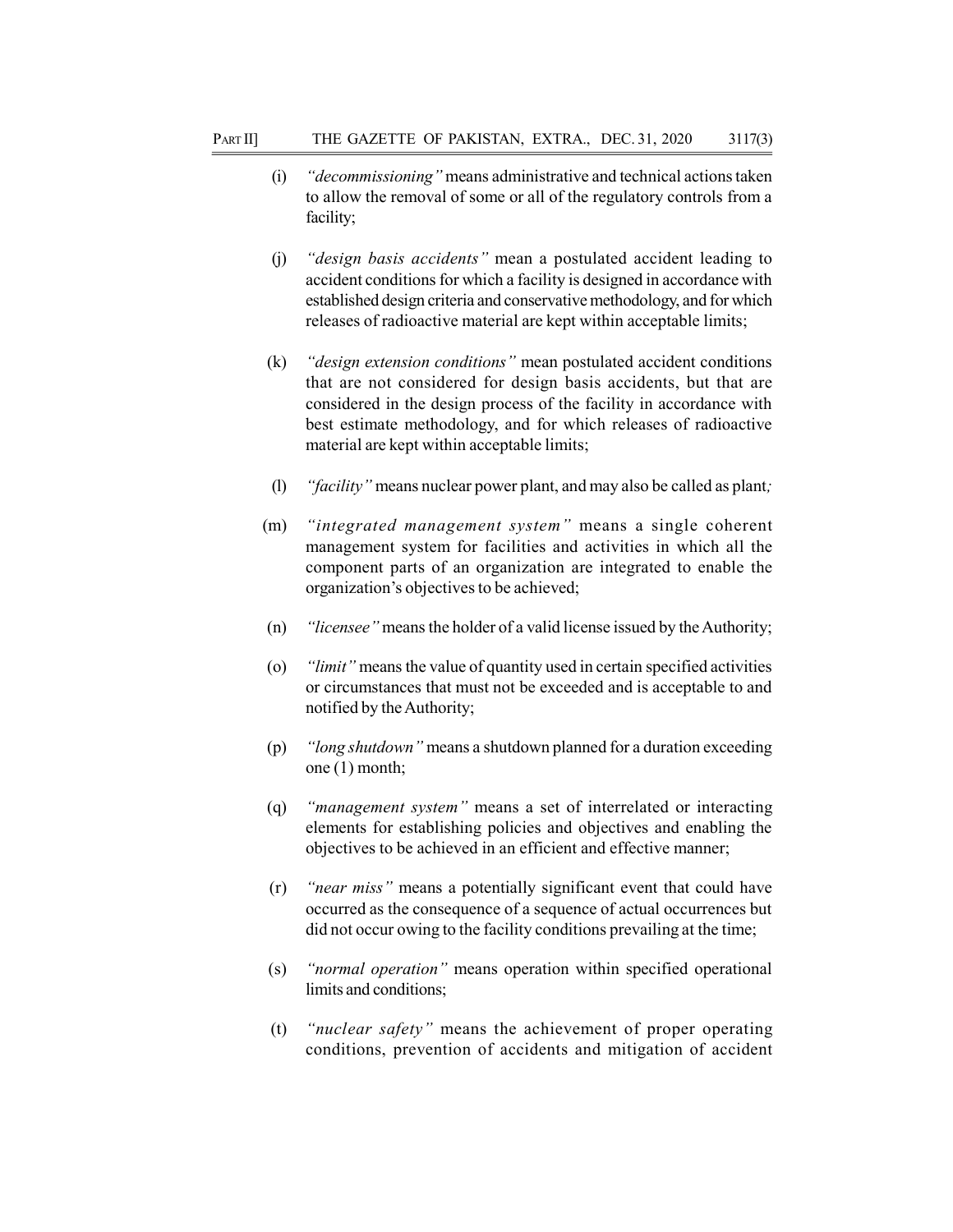consequences, resulting in protection of workers, the public and the environment from undue radiation risks;

- (u) "operating personnel" mean individual workers engaged in the operation of the authorized facility;
- (v) "operation" means all activities performed to achieve the purpose for which an authorized facility was constructed;
- (w) "operational limits and conditions  $(OLCs)$ " mean a set of rules setting forth parameter limits, the functional capability and the performance levels of equipment and personnel approved by the Authority for safe operation of an authorized facility. Technical specifications and operating policies and principles are also referred as OLCs;
- (x) "operational states" mean states defined under normal operation and anticipated operational occurrences;
- (y) "Ordinance" means the Pakistan Nuclear Regulatory Authority Ordinance, 2001 (III of 2001);
- (z) "reactor operator  $(RO)$ " means licensed technician responsible for manipulating the controls of a nuclear reactor in the control room and in the field under the supervision of a licensed shift supervisor or shift engineer;
- (aa) "safety" means the protection of people and the environment against radiation risks, and the safety of facilities and activities that give rise to radiation risks;
- (bb) "safety function" means a specific purpose that must be accomplished for safety;
- (cc) "safety limits" mean limits on operational parameters within which an authorized facility has been shown to be safe;
- (dd) "safety system settings" mean the settings for levels at which safety systems are automatically actuated in the event of anticipated operational occurrences or design basis accidents, to prevent safety limits from being exceeded;
- (ee) "safety system" means a system important to safety, provided to ensure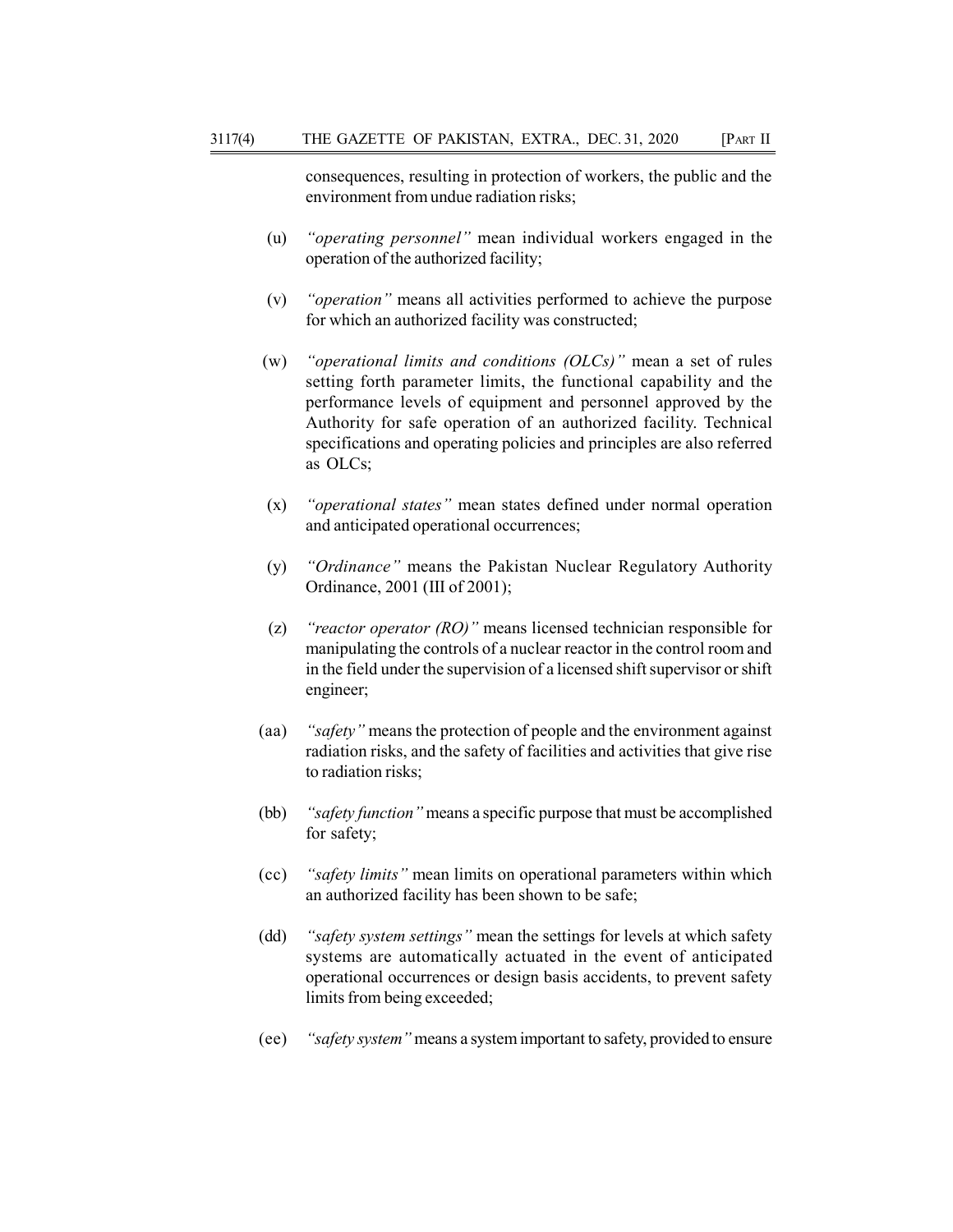the safe shutdown of the reactor or the residual heat removal from the reactor core, or to limit the consequences of anticipated operational occurrences and design basis accidents;

- (ff) "site personnel" mean all persons working on the site of a facility either permanently or temporarily;
- (gg) "shift engineer (SE)" means licensed engineer, second in command, assisting shift supervisor and responsible for manipulating the controls of a nuclear reactor and supervising the activities of licensed reactor operator in the control room and in the field;
- (hh) "shift supervisor  $(SS)$ " means licensed engineer responsible for direct supervision of plant operation and in-charge of operation shift; and
- (ii) "station health physicist (SHP)" means technical head of the health physics department.

3. Scope.—These regulations deal with the safety aspects of commissioning and operation of NPPs.

4. Interpretation.—The decision of the Chairman regarding interpretation of any word or phrase of these regulations shall be final and binding.

### MANAGEMENT AND ORGANIZATIONAL STRUCTURE

5. Responsibilities of the Licensee.—(1) The licensee shall have the prime responsibility for safety of the NPP. This prime responsibility shall cover all the activities relating to the commissioning and operation, directly and indirectly. It includes the responsibility for supervising and coordinating the activities of all other related groups, such as designers, suppliers, manufacturers and constructors, employers and contractors, as well as the responsibility for operation of the plant. The licensee shall discharge this responsibility in accordance with its management system.

(2) The licensee shall consider the following functions of an integrated management system while establishing its organizational structure:

- (a) Policy making for all areas of safety which includes:
	- (i) Setting management objectives;
	- (ii) Establishing policy for safety;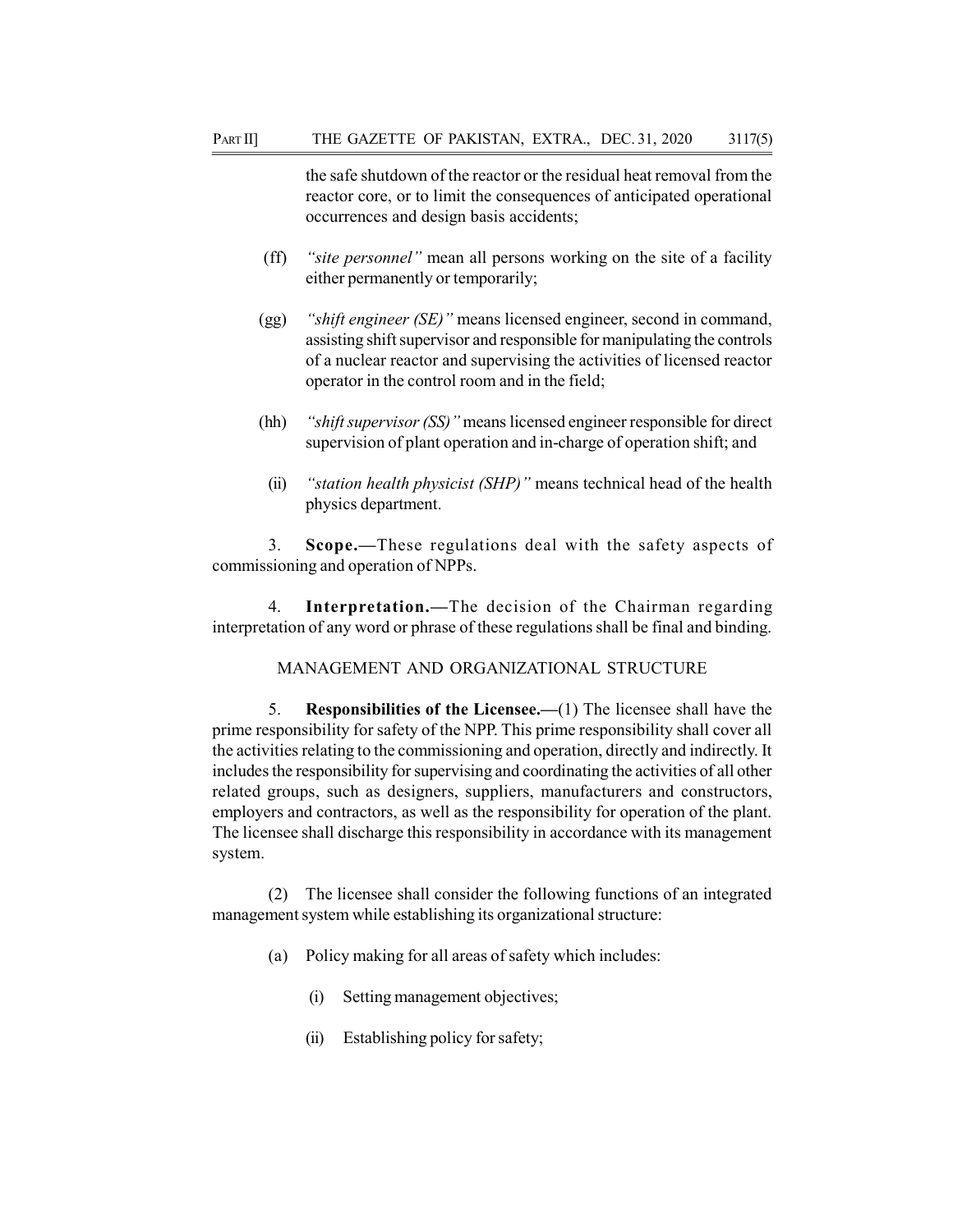- (iii) Developing management and staff who value learning, have skills in creating, acquiring and transferring knowledge, and can adapt the organization on the basis of new knowledge and insights; and
- (iv) Promoting a strong safety culture.

Strategies and management objectives shall be developed in accordance with the policy in order to put the policy into effect.

- (b) Allocation of responsibilities with corresponding lines of authority and communication, for:
	- (i) Allocating resources;
	- (ii) Providing human resources with the appropriate level of education and training and material resources;
	- (iii) Retaining the necessary competences;
	- (iv) Approving the contents of management programs;
	- (v) Developing procedures and instructions, where necessary, and having a strict policy of adherence to these procedures and instructions;
	- (vi) Setting policies on fitness for duty; and
	- (vii) Establishing a program to make the necessary changes to any of these functions on the basis of the performance in achieving objectives.
- (c) Operating functions, which include executive decision making and actions for the operation of a plant for all operational states and accidents conditions;
- (d) Supporting functions, which include obtaining, from both on-site and off-site organizations including contractors, the technical and administrative services and the use of facilities necessary to perform the operating functions. For sites with shared safety related resources (e.g. sites with multiple units), the arrangements for the use of such shared resources shall be clearly defined;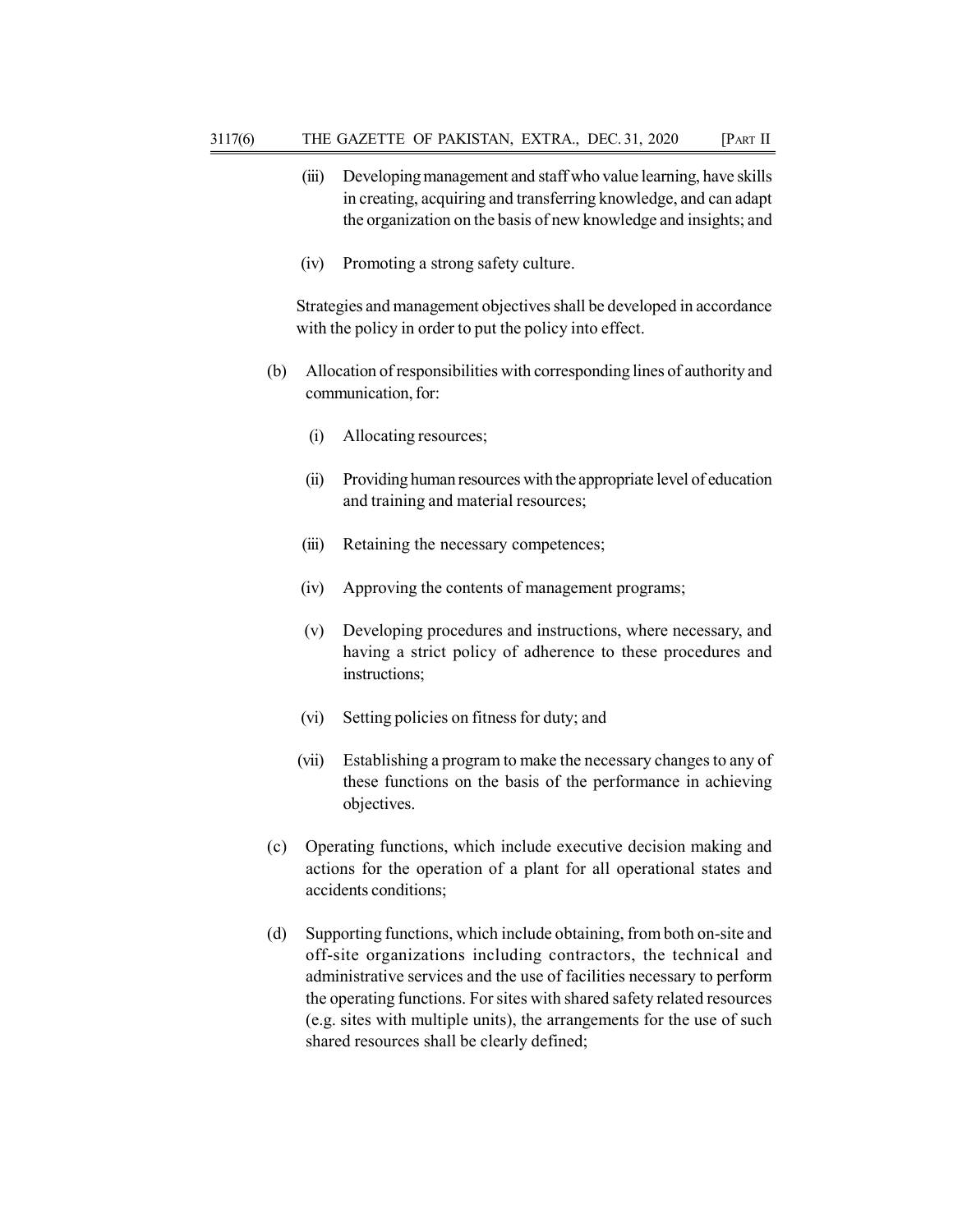- (e) Reviewing functions, which include monitoring and assessing the performance of the operating and supporting functions on a regular basis. Reviewing functions shall also include review of the overall safety performance of the organization to assess the effectiveness of management for safety and to identify opportunities for improvement. In addition, a safety review of the plant shall be performed periodically, including design aspects, to ensure that the plant is operated in conformance with the approved design and Safety Analysis Report (SAR), and to identify possible safety improvements; and
- (f) Design integrity, which includes maintaining a formally designated entity that has overall responsibility for the continuing integrity of the plant design throughout its lifetime, and managing the interfaces and lines of communication with the responsible designers and equipment suppliers contributing to this continuing integrity.

(3) The licensee shall establish liaison with the Authority and with relevant organizations to ensure a common understanding of, and to ensure compliance with, safety requirements.

6. Management System.—(1) The licensee shall establish, implement, assess and continually improve an integrated management system.

(2) The licensee shall ensure, through the establishment and use of a management system, that the plant is operated in a safe manner within the limits and conditions that are specified in the safety assessment and the terms and conditions specified in the authorization or license.

(3) The management system shall integrate all the elements of management so that processes and activities that may affect safety are established and conducted coherently with other requirements including requirements in respect of leadership, protection of health, human performance, protection of the environment, physical protection and quality, so that safety is not compromised by other requirements.

(4) The management system of the licensee shall provide for arrangements to ensure safety in activities performed by external support organizations. Responsibility for activities performed by external support organizations, and for their overall control and supervision, rests with the licensee. The licensee shall establish a system for the supervision of work performed by support organizations. It shall be the responsibility of the licensee to ensure that the personnel of external support organizations performing activities on structures, systems or components important to safety or activities affecting safety are qualified to perform their assigned tasks.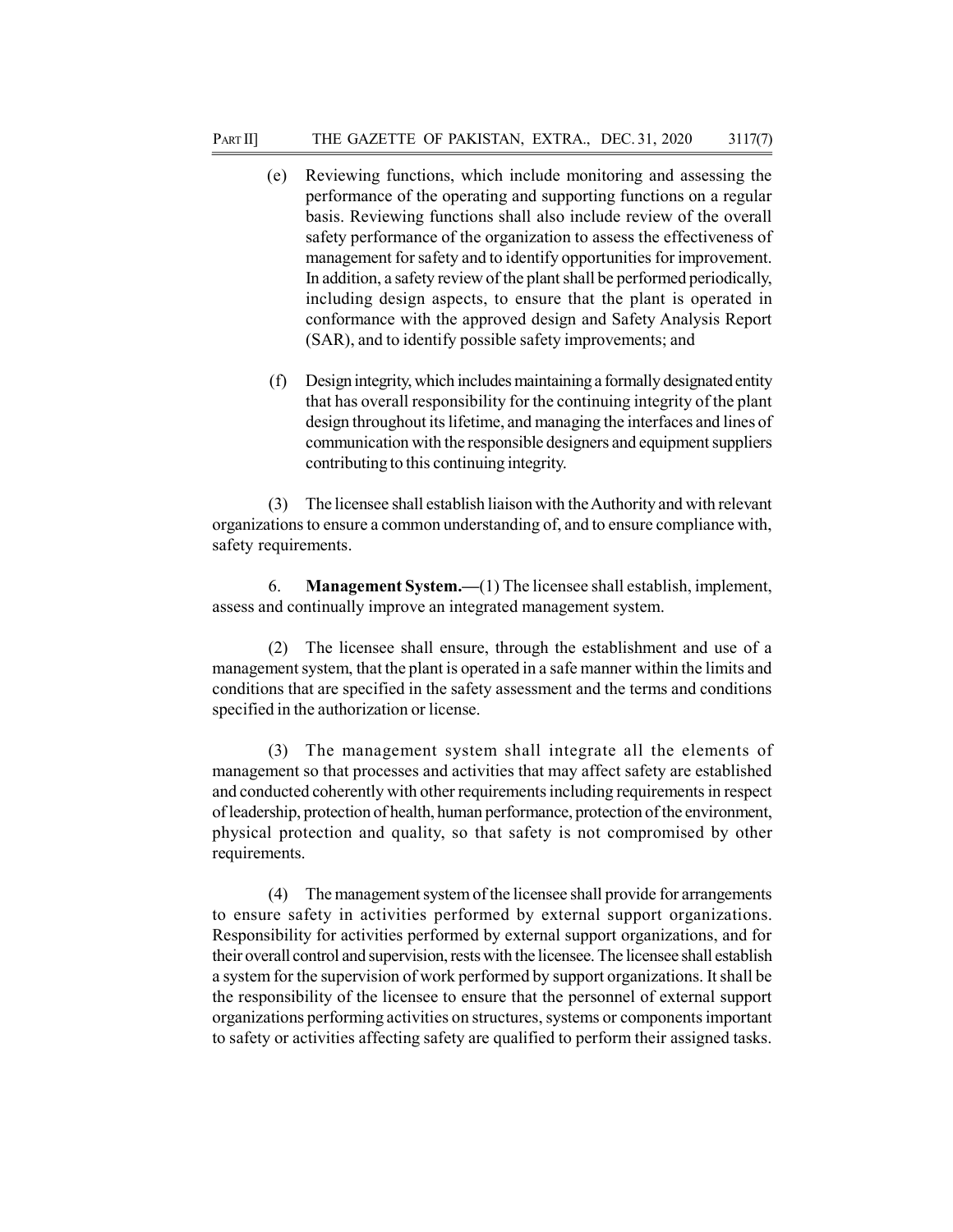The overall contracted activity shall be clearly specified and approved by the licensee prior to its commencement. The licensee shall ensure long term access to knowledge of the plant design and manufacturing and construction throughout the lifetime of the plant.

7. Organizational Structure of the Licensee.—(1) The licensee shall establish and document its organizational structure, functions and roles and responsibilities of its personnel.

(2) Functional responsibilities, lines of authority, and lines of internal and external communication for the safe operation of a plant in all operational states and in accident conditions shall be clearly specified. Necessary resources and support shall be provided to the plant management, in case the authority for safe operation of the plant is delegated to them.

(3) Documentation of the plant's organizational structure and the arrangements for discharging responsibilities shall be made available to the plant staff. The organizational structure of the licensee shall be specified so that all roles significant for safe operation are specified and described. Proposed organizational changes to the structure and associated arrangements, which might be of importance to safety, shall be analyzed in advance by the licensee.

8. Staffing of the Licensee.—(1) The licensee shall employ competent managers and qualified personnel for the safe operation of the plant.

(2) The licensee shall be responsible for ensuring that the necessary knowledge, skills, attitudes and safety expertise are sustained at the plant, and that long term objectives for human resource policy are developed and are met.

(3) The organization, qualifications and number of operating personnel shall be adequate for the safe and reliable operation of the plant in all operational states and in accident conditions. Succession planning shall be an established practice for the operating personnel. The recruitment and selection policy of the licensee shall be directed at retaining competent personnel to cover all aspects of safe operation. A long term staffing plan aligned with long term objectives of the licensee shall be developed in anticipation of future needs of personnel and skills.

(4) The shift team shall be staffed to ensure that sufficient authorized operators are present to operate the plant in accordance with the OLCs. The shift staffing patterns, shift cycles and controls on working hours shall provide sufficient time for the training of shift personnel. Distractions to control room operators shall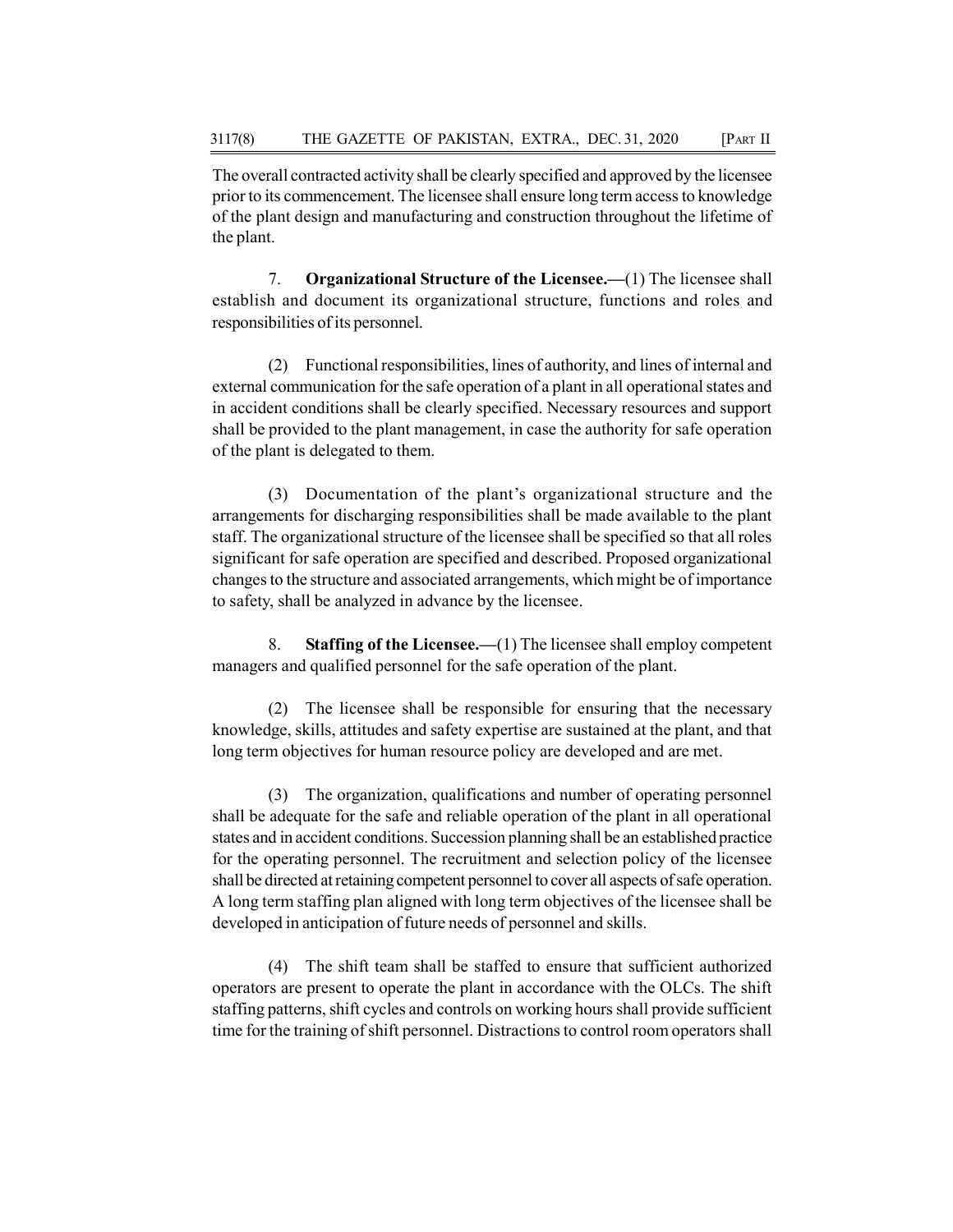be minimized. The activities shall be scheduled to reduce simultaneous activities as far as possible to avoid overburden of control room operators and to allow them to focus on their responsibilities for safety.

(5) All personnel of the licensee whose duties may affect safety shall be medically examined on appointment and at intervals subsequently as required to ensure their fitness for the duties and responsibilities assigned to them. Attention shall be paid to minimizing conditions causing stress, and to setting restrictions on overtime and setting requirements for rest breaks.

# MANAGEMENT OF OPERATIONAL SAFETY

9. Safety Policy.—(1) The licensee shall establish and implement operational policies that give the highest priority to safety.

(2) The operational policies established and implemented by the licensee shall give safety the utmost priority, overriding the demands of production and project schedules. The safety policy shall promote a strong safety culture, including a questioning attitude and a commitment to excellent performance in all activities important to safety. Managers shall promote an attitude of safety consciousness among plant personnel.

(3) The safety policy shall stipulate clearly the leadership role of the highest level of management in safety matters. Senior management shall communicate the provisions of the safety policy throughout the organization. Safety performance standards shall be developed for all operational activities and shall be applied by all site personnel. All personnel in the organization shall be made aware of the safety policy and of their responsibilities for ensuring safety. The safety performance standards and the expectations of the management for safety performance shall be clearly communicated to all personnel, and it shall be ensured that they are understood by all those involved in their implementation.

(4) Key aspects of the safety policy shall be communicated to external support organizations, including contractors, so that the licensee's requirements and expectations for the safety related activities, are understood and met.

(5) The safety policy of the licensee shall include commitments to perform periodic safety reviews of the plant throughout its operational lifetime. Operating experience and significant new safety related information from relevant sources, including information on agreed corrective actions and on necessary improvements that have been implemented, shall be taken into account.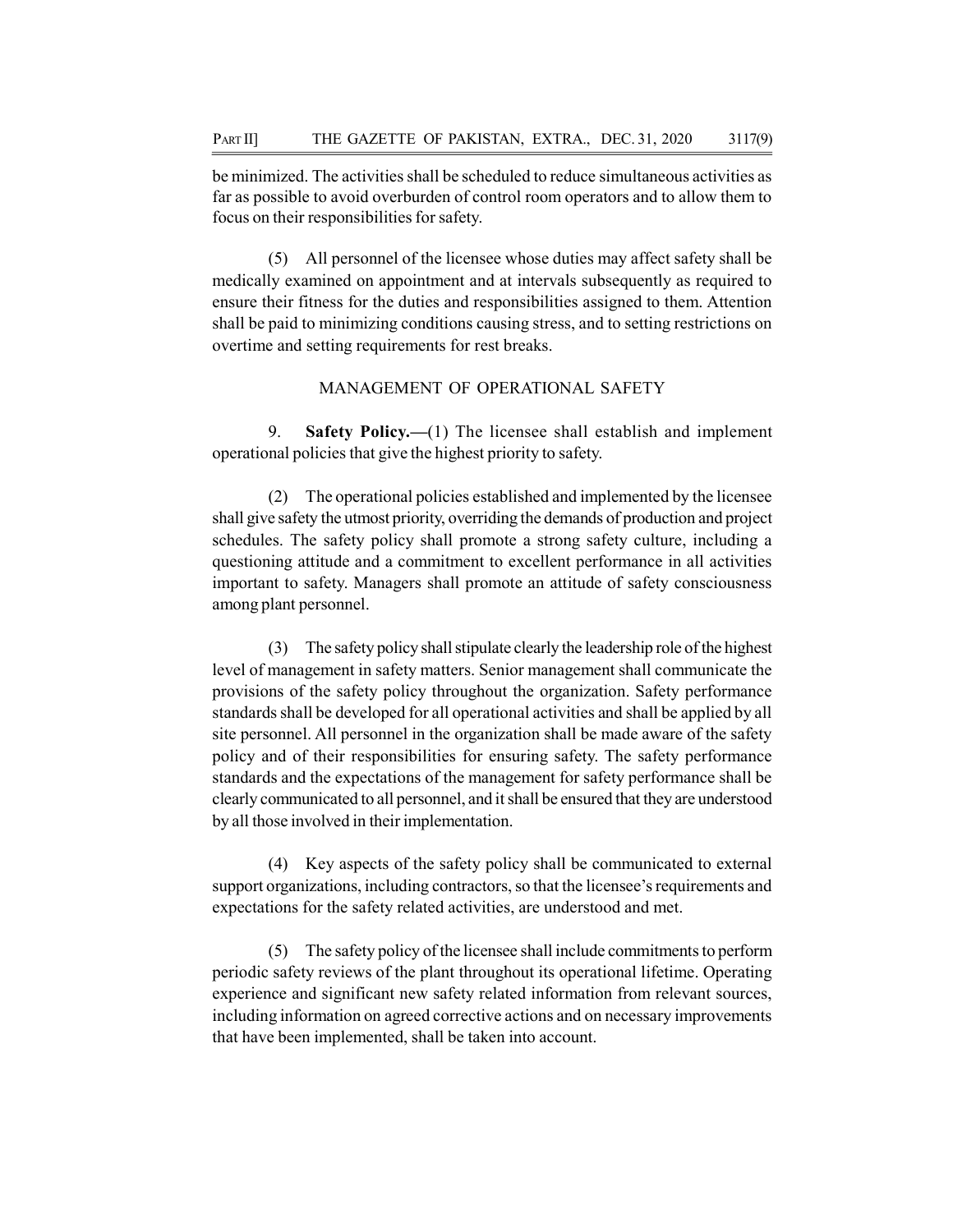(6) The safety policy of the licensee shall include a commitment to achieve enhancement in operational safety. The strategy of the licensee for enhancing safety and for finding more effective ways of applying, and where feasible improving existing standards, shall be continuously monitored and supported by means of a clearly specified program with clear objectives and targets.

10. Operational Limits and Conditions.—(1) The licensee shall ensure that the plant is operated in accordance with the set of OLCs.

(2) The OLCs shall form an important part of the basis on which the licensee is authorized to operate the plant. The plant shall be operated within OLCs to prevent situations arising that could lead to anticipated operational occurrences or accident conditions, and to mitigate the consequences of such events if they do occur. The OLCs shall be developed for ensuring that the plant is being operated in accordance with the design assumptions and intent, as well as in accordance with its license conditions.

(3) The OLCs shall reflect the provisions made in the final design as described in the Final Safety Analysis Report (FSAR). All OLCs shall be substantiated by stating the reason for their adoption.

(4) The OLCs shall be reviewed and revised as necessary in consideration of experience, developments in technology and approaches to safety, changes in the plant and as a result of tests carried out during commissioning. If any modification is considered appropriate by the licensee in the approved OLCs, the safety case shall be submitted to the Authority for approval before implementation.

(5) The OLCs shall include requirements for normal operation, including shutdown and outage stages. These shall also cover actions to be taken and limitations to be observed by the operating personnel. The OLCs shall be readily accessible for control room personnel.

- (6) The OLCs shall include the following:
- (a) Safety limits;
- (b) Limits on safety system settings;
- (c) Limits and conditions for normal operation;
- (d) Action statements for deviations from normal operation; and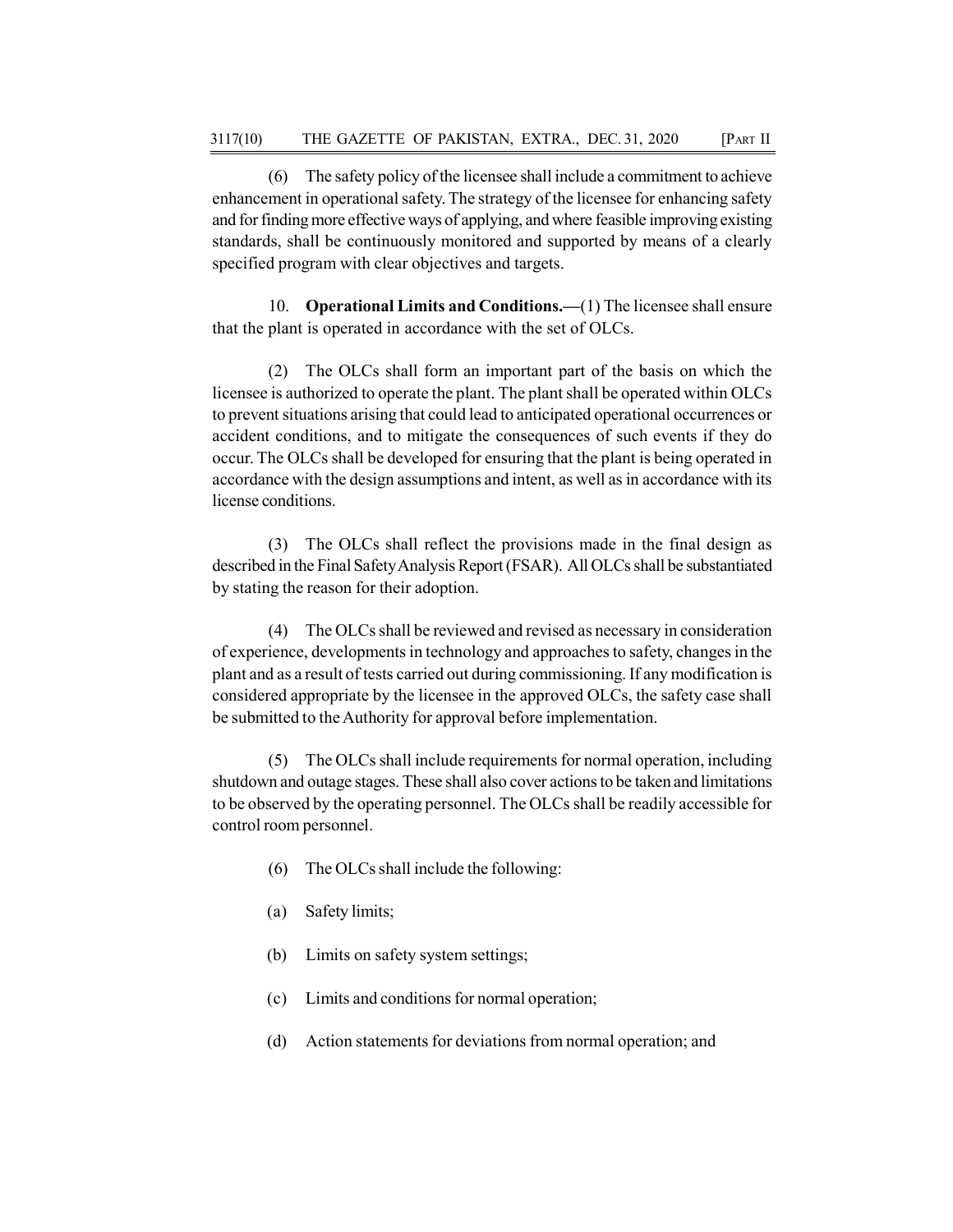(e) Surveillance and testing requirements.

(7) Operating personnel who are directly responsible for the conduct of operations shall be trained and thoroughly familiarized with the OLCs in order to comply with the provisions contained therein.

(8) The licensee shall ensure that an appropriate surveillance program is established and implemented to ensure compliance with the OLCs, and that its results are evaluated, recorded and retained.

The plant shall be returned to a safe operational state when an event occurs in which parameters deviate from the limits and conditions for normal operation. Appropriate remedial actions shall be taken, and the licensee shall undertake review and evaluation of the event and shall notify the Authority in accordance with the established event reporting system.

(10) A process shall be established to ensure that deviations from OLCs are documented and reported in an appropriate manner and that appropriate actions are taken in response. Responsibilities and lines of communication for responding to such deviations shall be clearly specified.

(11) The licensee shall not intentionally exceed the OLCs. Where circumstances necessitate plant operation outside the OLCs, clear formal instructions for such operations shall be developed, on the basis of safety analysis, if applicable. These instructions shall include instructions for returning the plant to normal operation within the OLCs. The instructions shall also include specification of the arrangements for approval by the licensee and the Authority, as appropriate, of the changed OLCs, prior to operation under these changed OLCs.

11. Qualification and Training of Personnel.—(1) The licensee shall ensure that all activities that may affect safety are performed by suitably qualified and competent personnel.

(2) The licensee shall clearly define the criteria for qualification and competence to ensure that personnel performing safety related functions are capable of performing their duties safely. Individuals performing certain functions important to safety shall be required to hold a formal license issued by the Authority. Licensed and other key personnel shall meet qualification and licensing criteria given in Regulations 43 to 47 of these regulations.

(3) Suitably qualified personnel shall be selected and given necessary training and instructions to enable them to perform their duties correctly, for different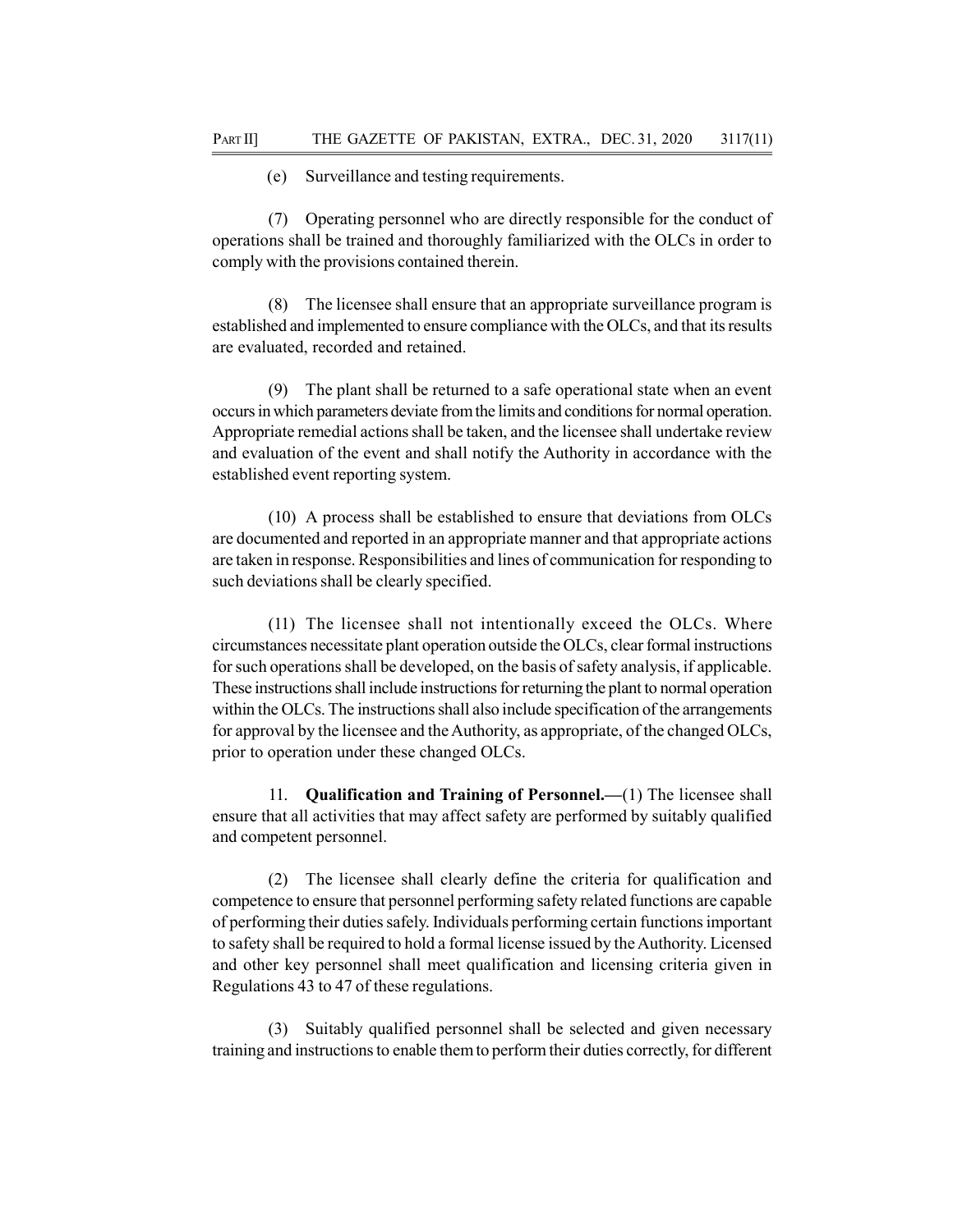operational states of the plant and in accident conditions, in accordance with the appropriate procedures.

(4) The plant management shall be responsible for qualification and competence of plant personnel. Managers and supervisors shall determine the needs for training, and ensure that operating experience is taken into account in the training. Managers and supervisors shall ensure that production needs do not interfere with the conduct of training program.

(5) The plant management shall ensure that all personnel, who may be required to perform safety related duties, have a sufficient understanding of the plant and its safety features, and other relevant competences such as managerial and supervisory skills, to perform their duties properly and with due attention to safety.

(6) A suitable training program shall be established and maintained for the training of personnel before their assignment to safety related duties. The training program shall include provisions for periodic confirmation of the competence of personnel and for refresher training on a regular basis. The refresher training shall also include retraining provisions for personnel having extended absences from their authorized duties. The training shall emphasize the importance of safety in all aspects of plant operation and shall promote safety culture.

(7) A program shall be put in place to ensure that operating experience of events, at the plant concerned as well as of relevant events at other plants, is appropriately factored into the training program. The program shall ensure that training is conducted on the root cause of the events and on determination and implementation of the corrective actions to prevent their recurrence.

(8) Performance based programs for initial and continuing training shall be developed and put in place for each major group of personnel. The content of each program shall be based on a systematic approach. Training programs shall promote attitudes, which help to ensure that safety issues receive the attention that they warrant.

(9) The training programs shall be assessed and improved by means of periodic reviews. In addition, a system shall be put in place for the timely modification and updating of the training facilities, computer models, simulators and materials to ensure that they adequately reflect current plant conditions and operating policy, and that any differences are justified.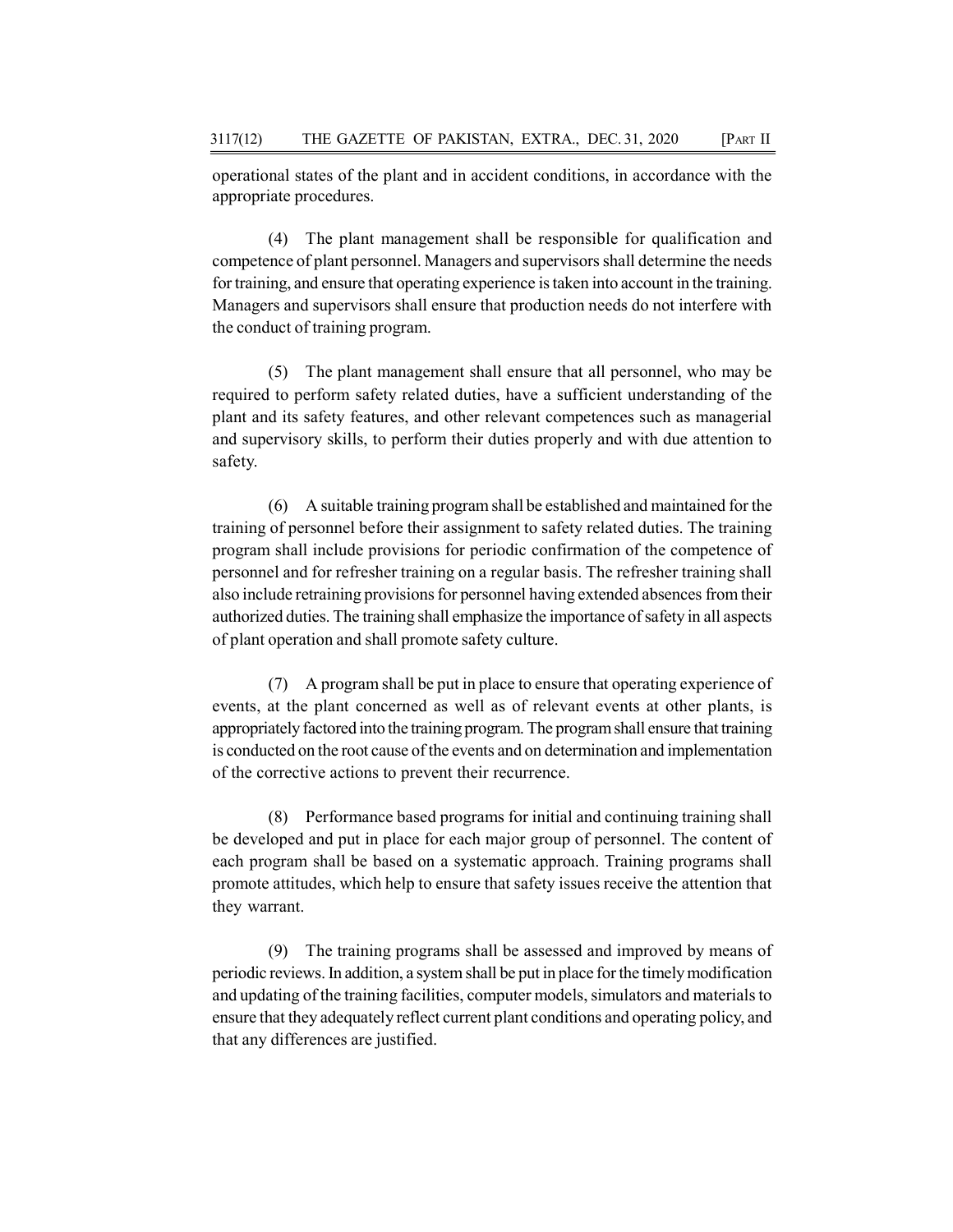(10) Adequate training facilities, including a representative simulator, appropriate training materials, and maintenance and technical training facilities shall be made available for the training of plant personnel. Simulator training shall incorporate training for plant operational states and for accident conditions.

(11) All training positions shall be held by adequately qualified and experienced personnel, who provide the requisite technical knowledge and skills. Instructors shall be technically competent in their assigned areas of responsibility and shall have the necessary instructional skills, and shall also be familiar with routine and practices at the workplace. Qualification requirements shall also be established for the instructors.

(12) Plant personnel shall receive training in the management of design extension conditions. The training of operating personnel shall ensure their familiarity with the symptoms of design extension conditions and with the procedures for accident management.

(13) The plant management shall ensure that the qualifications and training of external personnel performing safety related duties are adequate for the functions to be performed.

12. Performance of Safety Related Activities.—(1) The licensee shall ensure that safety related activities are adequately analyzed and controlled to ensure that the risks associated with harmful effects of ionizing radiation are kept as low as reasonably achievable.

(2) All routine and non-routine operational activities shall be assessed for the potential risks associated with harmful effects of ionizing radiation. The level of assessment and control shall depend on the safety significance of the task.

(3) All activities important to safety shall be carried out in accordance with approved procedures to ensure that the plant is operated within the established OLCs. Acceptable margins shall be ensured between normal operating values and the established safety system settings to avoid undesirably frequent actuation of safety systems.

(4) If there is a need to conduct a non-routine operation, test or experiment which can affect safety and is not covered by existing operating procedures, it shall be subject to safety review. The specific OLCs shall be determined and a special procedure shall be prepared. If, during non-routine operation, any of the specific operational limits or conditions are violated, corrective action shall be taken immediately and the event shall be reviewed. Experiments shall not be conducted unnecessarily or without adequate justification.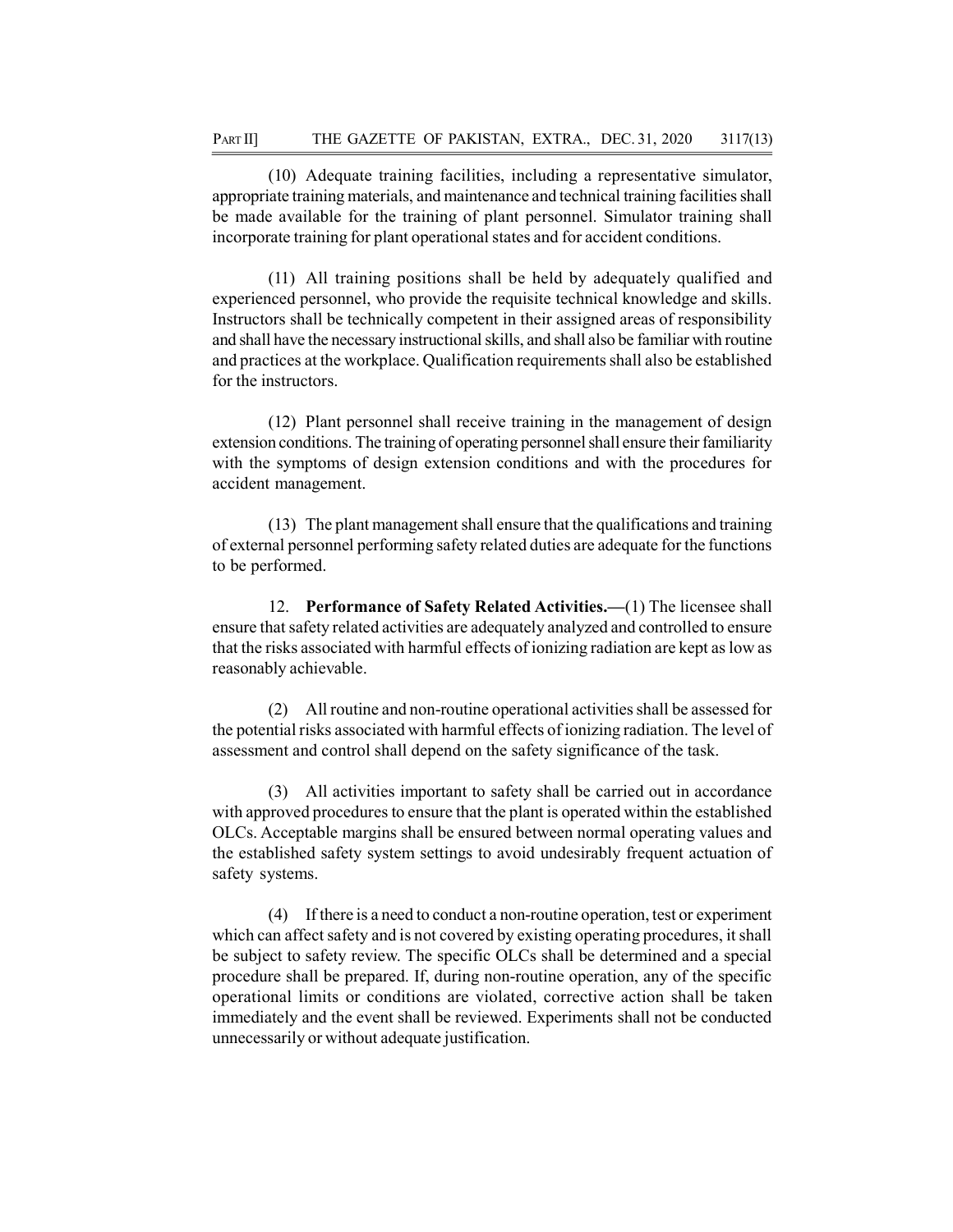(5) Written communication shall be preferred and spoken communication shall be minimized. If spoken communication is used, attention shall be given to ensuring that spoken instructions are clearly understood.

(6) Aspects of the working environment that influence human performance factors (such as workload or fatigue) and the effectiveness and fitness of personnel for duty shall be identified and controlled. Tools for enhancing human performance shall be used as appropriate to support the responses of operating personnel.

(7) The licensee shall encourage plant personnel to have a questioning attitude and to make appropriate and conservative decisions, so as to minimize risk and to maintain the plant in a safe condition.

(8) The responsibilities and authorities for restarting a reactor after an event leading to an unplanned shutdown, scram or major transient, or to an extended period of maintenance, shall be clearly established. An investigation shall be carried out to determine the cause of the event, by means of root cause analyses wherever necessary, and corrective actions shall be taken to make its recurrence less likely. Prior to the restart or the resumption of full power of the affected plant, the plant management shall carry out necessary remedial actions, including inspection, testing and repair of damaged structures, systems and components, and shall revalidate the safety functions that might be challenged by the event. Restart conditions and criteria shall be established and followed after the timely implementation of the necessary corrective actions.

(9) In case of utilization of probabilistic assessment of risk for decision making, the licensee shall ensure that the risk analysis is of appropriate quality and scope. The risk analysis shall be performed by appropriately skilled analysts and shall be used in a manner that complements the deterministic approach to decision making, in compliance with applicable regulations and license conditions.

13. Monitoring and Review of Safety Performance.—(1) The licensee shall establish a system for continuous monitoring and periodic review of the safety of the plant and its performance.

(2) An adequate audit and review system shall be established by the licensee to ensure that the safety policy of the licensee is being implemented effectively and that lessons are being learned from its own experience and from the experience of others to improve safety performance.

(3) Self-assessment by the licensee shall be an integral part of the monitoring and review system. The licensee shall perform systematic self-assessment to identify achievements and to address any degradation in safety performance.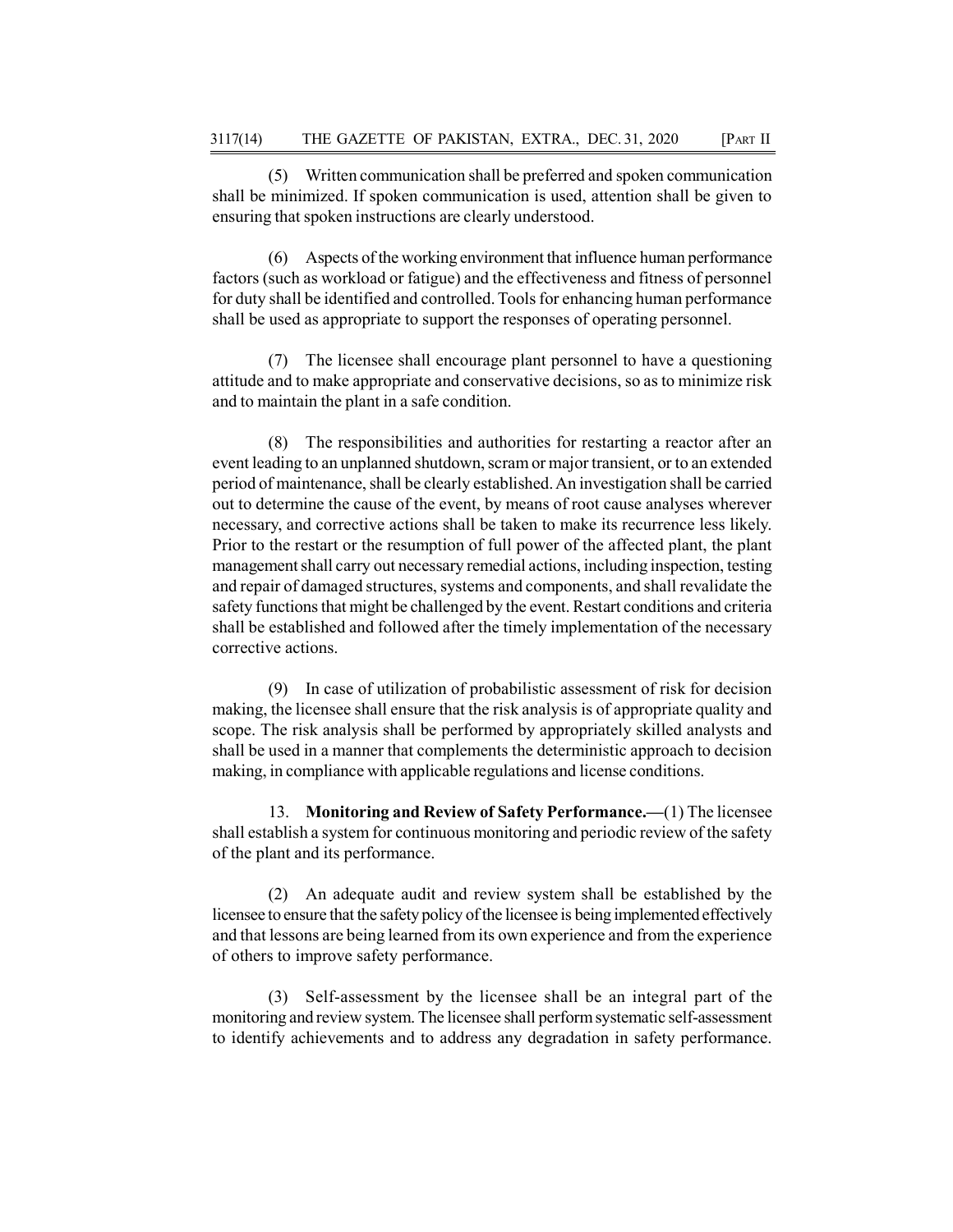Where practicable, suitable objective performance indicators shall be developed and used to enable senior managers to detect and to react to shortcomings and deterioration in the management of safety.

(4) Monitoring of safety performance shall include the monitoring of: personnel performance; attitudes to safety; response to infringements of safety; and violations of OLCs, operating procedures, regulations and license conditions. The monitoring of plant conditions, activities and attitudes of personnel shall be supported by systematic walk-downs of the plant by the plant managers.

(5) The personnel and organization performing quality assurance functions shall have sufficient authority and organizational independence to identify problems relating to quality and to initiate, to recommend and to verify the implementation of solutions. These personnel and organizations shall report to a high level of management such that the necessary authority and organizational independence are provided, including sufficient independence from costs and schedules when considering safety related matters.

(6) The appropriate corrective actions shall be determined and implemented as a result of the monitoring and review of safety performance. Progress in taking the corrective actions shall be monitored to ensure that actions are completed within the appropriate timescales. The completed corrective actions shall be reviewed to assess whether they have adequately addressed the issues identified in audits and reviews.

14. Control of Plant Configuration.—The plant management shall establish and implement a system for plant configuration management to ensure consistency between design requirements, physical configuration and plant documentation. Controls on plant configuration shall ensure that changes to the plant and its safety related systems are properly identified, screened, designed, evaluated, implemented and recorded. Proper controls shall be implemented to handle changes in plant configuration that result from maintenance work, testing, repair, OLCs and plant refurbishment, and from modifications due to ageing of components, obsolescence of technology, operating experience, technical developments and results of safety research.

15. Management of Modifications.—(1) The plant management shall establish and implement a program for management of modifications.

(2) A modification program shall ensure that all modifications are properly identified, specified, screened, designed, evaluated, authorized, implemented and recorded. Modification programs shall cover: structures, systems and components; OLCs; procedures; documents; and the organizational structure of the licensee. Modifications shall be characterized on the basis of their safety significance.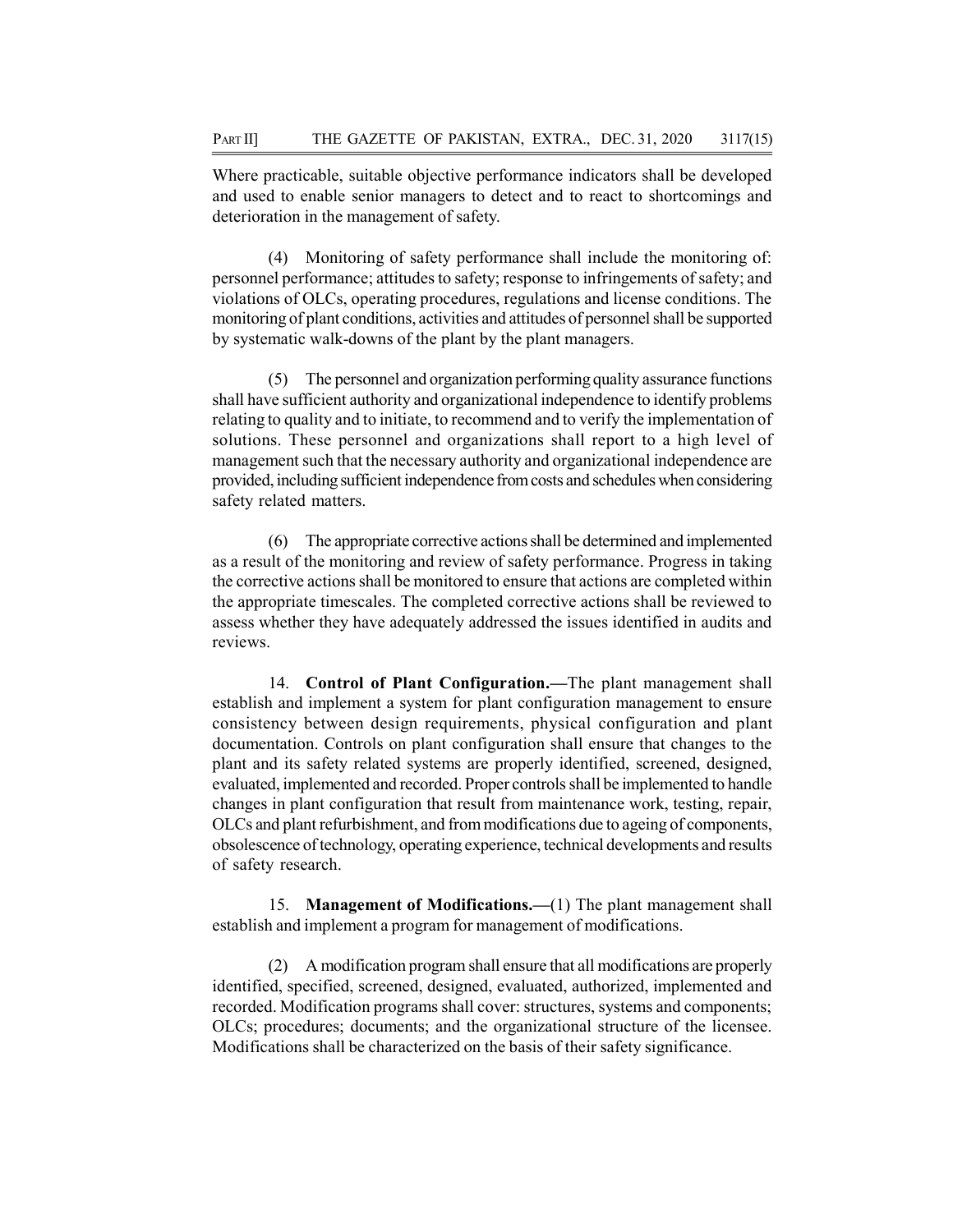(3) Proposed modifications to structures, systems and components important to safety, which affect the bases on which the license was issued, to the OLCs, and to organizational aspects and other documents, originally approved by the Authority, shall be submitted to the Authority for approval before implementation. Any other modifications shall also be submitted to the Authority for prior approval, if so required.

(4) The licensee shall establish a mechanism to ensure proper design, safety assessment and review, control, implementation and testing of all permanent and temporary modifications. Consequences of the modification for human tasks and performance shall be systematically analyzed. For all plant modifications, human and organizational factors shall be adequately considered. The licensee shall ensure that the requirements of the plant SAR and applicable regulations are met.

(5) Temporary modifications shall be limited in time and number to minimize the cumulative safety significance. Temporary modifications shall be clearly identified at their location and at any relevant control position. The plant management shall establish a formal system for informing relevant personnel well in time of temporary modifications and of their consequences for the operation and safety of the plant. A record of temporary modifications shall be available in Main Control Room (MCR).

(6) The plant management shall establish a system for modification control to ensure that plans, documents and computer programs are revised in accordance with the approved modifications.

(7) Implementation and testing of plant modifications shall be performed in accordance with the plant's work control system and appropriate testing procedures.

(8) Before commissioning a modified plant or putting plant back into operation after modifications, personnel shall be trained, as appropriate, and all relevant documents necessary for plant operation shall be updated and maintained.

(9) The licensee shall submit an annual report containing a brief description of any changes, tests, and experiments, including a summary of the safety evaluation of each. The report shall be submitted to the Authority in the first quarter of the following year.

16. Ageing Management.—(1) The plant management shall ensure that an effective ageing management program is established and implemented to ensure that required safety functions of systems, structures and components are fulfilled over the entire operating lifetime of the plant.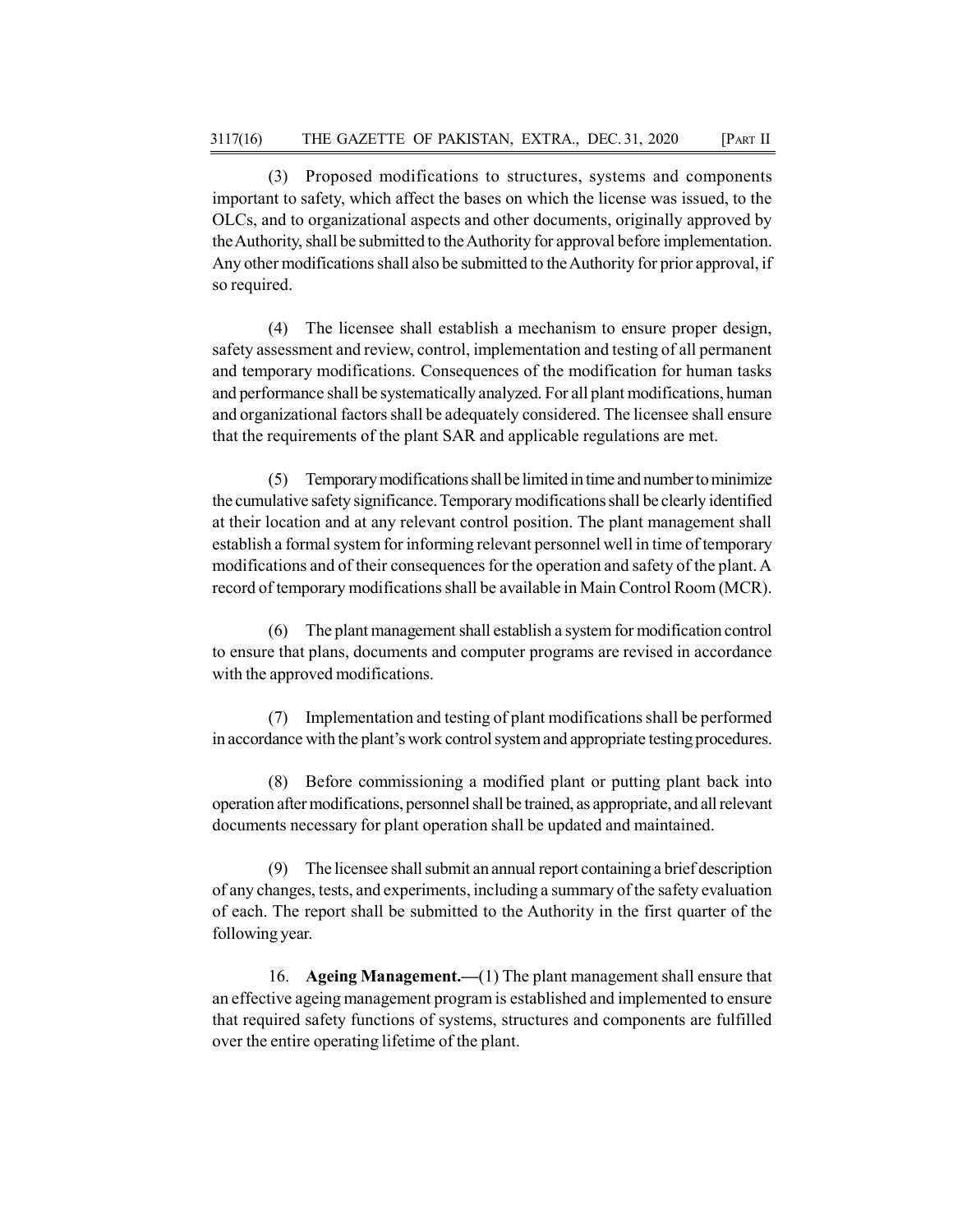(2) The ageing management program shall determine the consequences of ageing and the activities necessary to maintain the operability and reliability of structures, systems and components. The ageing management program shall be coordinated with and consistent with other relevant programs, including the program for Periodic Safety Review (PSR). A systematic approach shall be taken to provide for the development, implementation and continuous improvement of ageing management programs.

(3) Long term effects arising from operational and environmental conditions (i.e. temperature conditions, radiation conditions, corrosion effects or other degradations in the plant that may affect the long term reliability of plant equipment or structures) shall be evaluated and assessed as part of an ageing management program. Account shall be taken in the program of the safety relevance of structures, systems and components.

17. Records and Reports.—(1) The plant management shall establish and maintain a system for the control of records and reports.

- (2) The arrangements for management of records shall provide for:
- (a) Categorization of permanent and non-permanent records;
- (b) Stipulation of retention periods, with account taken of the regulatory requirements;
- (c) Establishment of procedures for updating of records or addition of supplements;
- (d) Receipt control, including completeness reviews;
- (e) Identifiable, readable, easy retrieval, accessibility and disposal arrangements;
- (f) Suitability of storage arrangements, including considerations for fire protection and physical protection;
- (g) Requirements for duplication of records and storage in separate locations;
- (h) Preservation of records, including measures to prevent deterioration; and
- (i) Periodic review by sampling and inspection.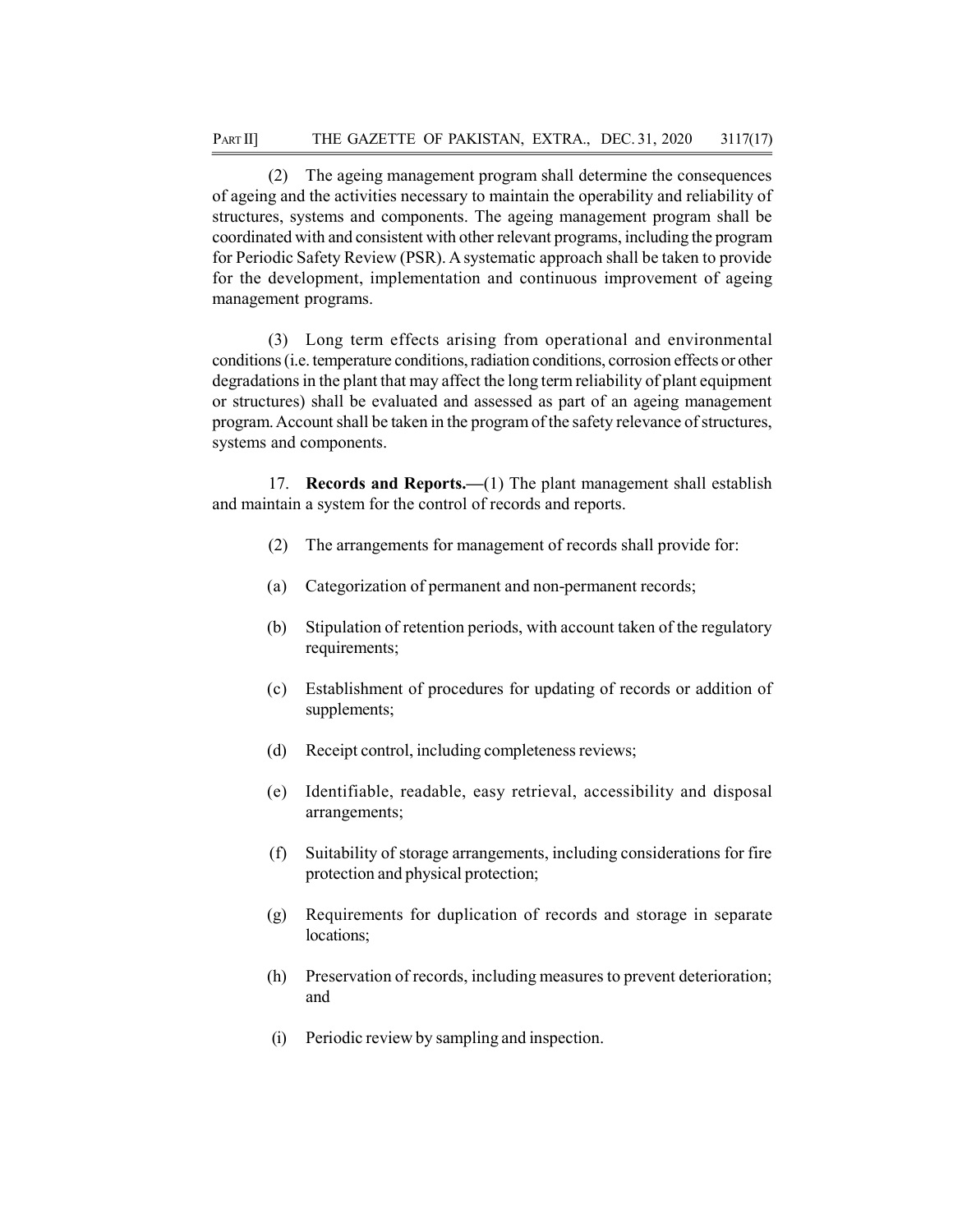- (3) The management of records shall include records in respect of:
- (a) Design specifications;
- (b) Safety analyses;
- (c) Equipment and material supplied;
- (d) As-built installation drawings;
- (e) Manufacturers' documentation;
- (f) Construction and installation documentation;
- (g) Commissioning documents;
- (h) Plant operational data;
- (i) Events and incidents;
- (j) Amounts and movements of fissile, fertile, radioactive and other special materials;
- (k) Data from maintenance, testing, surveillance and inspection;
- (l) History and data of modifications;
- (m) Quality assurance;
- (n) Qualifications, positions, medical examinations and training of site personnel;
- (o) Plant chemistry;
- (p) Occupational exposure;
- (q) Radiation surveys;
- (r) Discharges of effluents;
- (s) Environmental monitoring;
- (t) Storage and transport of radioactive waste;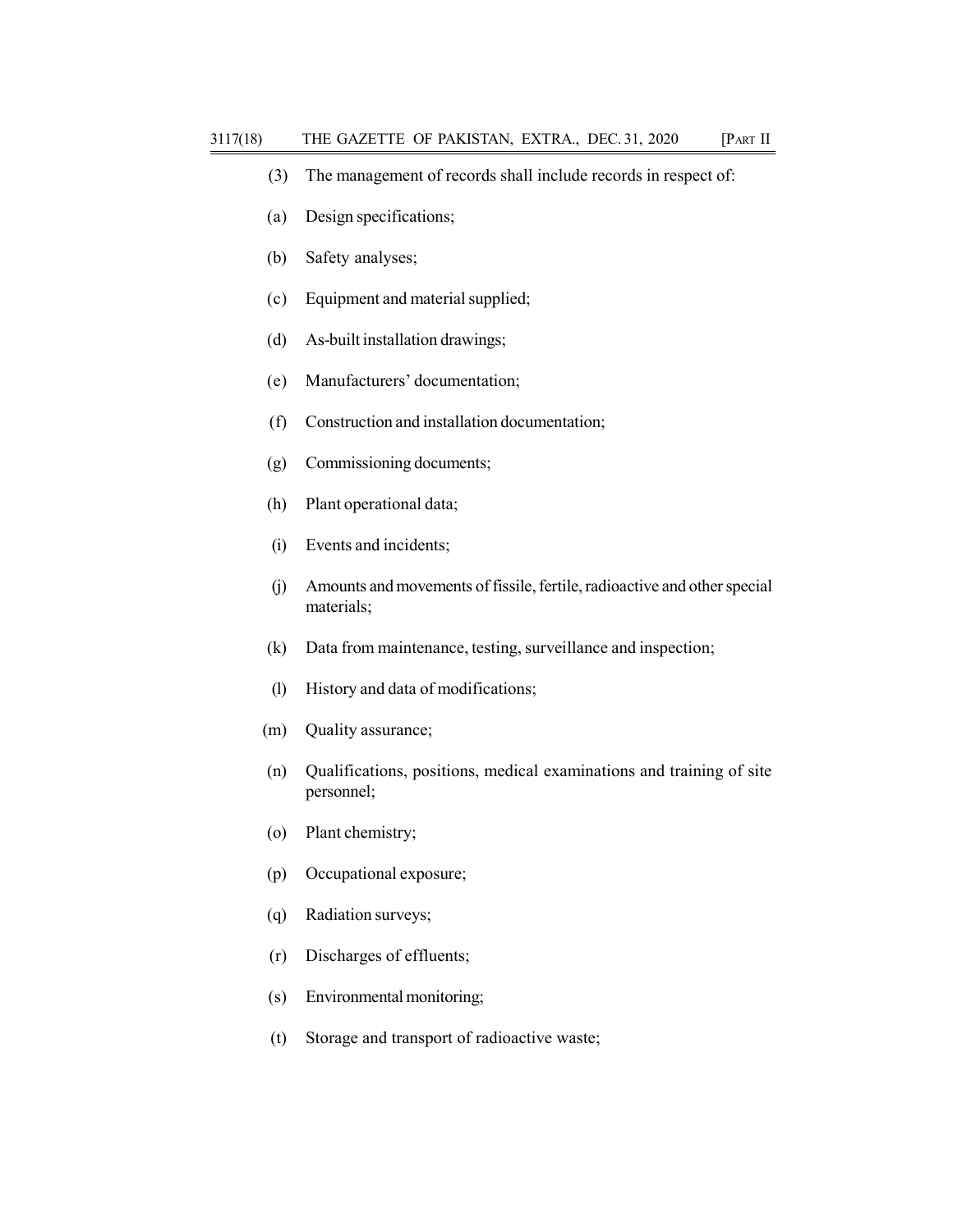- (u) Periodic safety reviews; and
- (v) Decommissioning documents.

(4) The document management system shall be such as to ensure that only the latest version of each document is used by personnel. Off-site storage of essential documents, such as the emergency plan, for use in the event of an emergency shall be considered.

(5) Periodic summary reports on matters relating to safety shall be provided by the licensee to the Authority as required. Reports and records relevant to reviews carried out, after abnormal events and accidents, shall be kept as required and shall be made available to the Authority.

18. Program for Long Term Operation.—(1) The licensee shall establish and implement, where applicable, a comprehensive program for ensuring the long term safe operation of the plant beyond a time frame established in the license conditions, design limits and applicable regulations.

(2) The justification for long term operation shall be prepared on the basis of the results of a safety assessment, with due consideration of the ageing of structures, systems and components. The justification for long term operation shall utilize the results of PSR and shall be submitted to the Authority, for approval on the basis of an analysis of the ageing management program, to ensure the safety of the plant throughout its extended operating lifetime.

- (3) The comprehensive program for long term operation shall address:
- (a) Preconditions including the current licensing basis, safety upgrading and verification, and operational programs;
- (b) Setting the scope for all structures, systems and components important to safety;
- (c) Categorization of structures, systems and components with regard to degradation and ageing processes;
- (d) Revalidation of safety analyses made on the basis of time limited assumptions;
- (e) Review of ageing management programs; and
- (f) Implementation program for long term operation.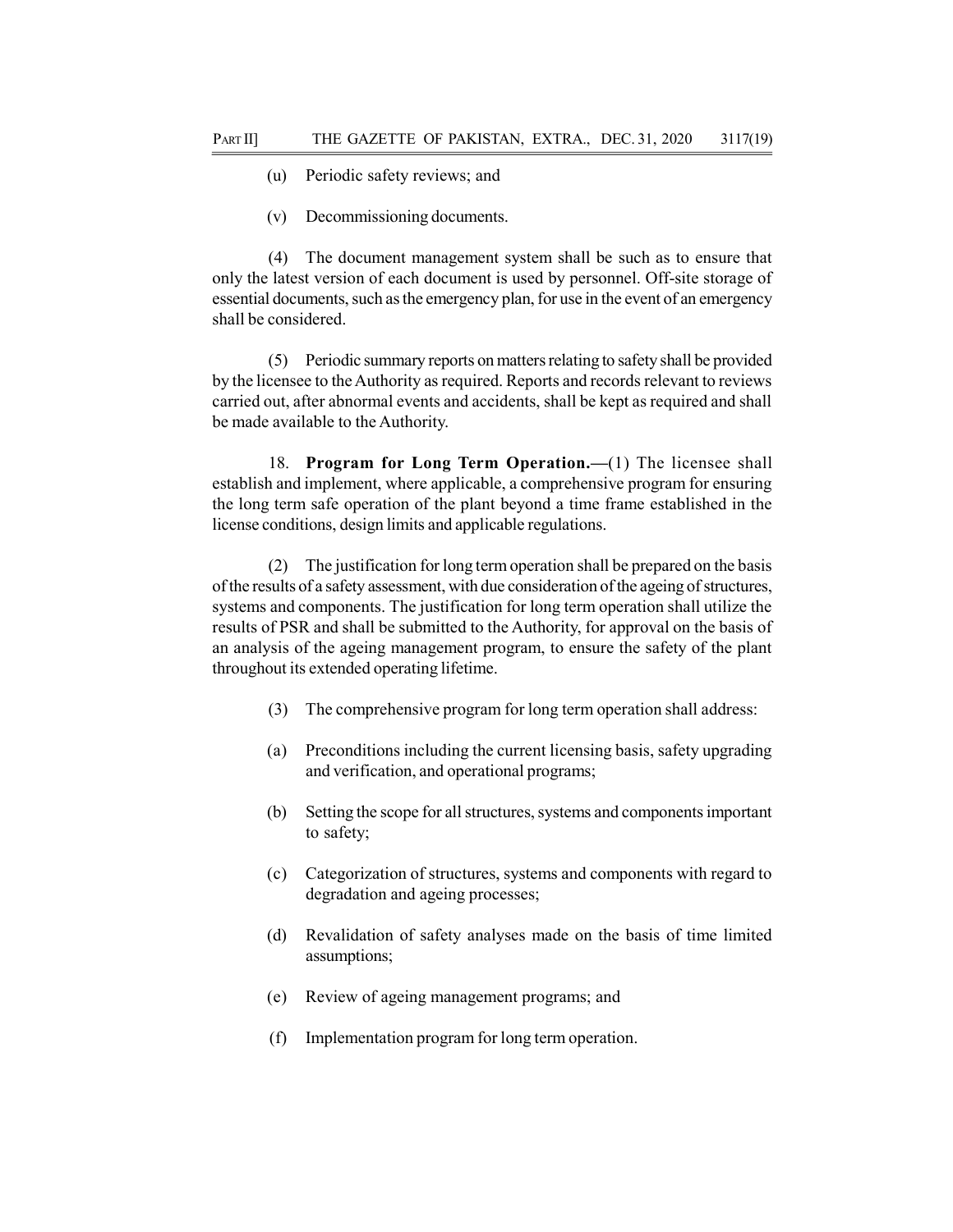### REQUIREMENTS FOR IMMEDIATE NOTIFICATION

- 19. General Requirements.—(1) The licensee shall notify the Authority:
- (a) The declaration of any of the emergency classes as specified in its approved emergency plan; and
- (b) Those non-emergency events, specified in Regulation 20 of these regulations that occurred within three (3) years of the date of discovery.

(2) The licensee shall notify via telephone or any other method which can ensure that notification is made to the Authority, as soon as practicable.

(3) The licensee shall notify the Authority immediately but not later than one (1) hour after the declaration of one of the emergency classes.

(4) When reporting under Regulation 19(1) of these regulations, the licensee shall identify:

- (a) The emergency class declared; and
- (b) The non-emergency event requiring a notification under Regulation 20 of these regulations.

20. Non-Emergency Events.—(1) One (1) Hour Reports: If not reported as a declaration of an emergency class under Regulation 19 of these regulations, the licensee shall notify the Authority as soon as practical and in all cases within one (1) hour of the occurrence of any deviation from the plant's technical specifications authorized in operating license.

(2) Four (4) Hour Reports: If not reported under Regulation 19 or Regulation 20(1) of these regulations, the licensee shall notify the Authority as soon as practicable and in all cases, within four (4) hours of the occurrence of any of the following:

- (a) The initiation of any NPP shutdown required by the plant's technical specifications;
- (b) Any event that results or should have resulted in Emergency Core Cooling Systems (ECCS) discharge into the reactor coolant system as a result of a valid signal except when the actuation results from and is part of a pre-planned sequence during testing or reactor operation;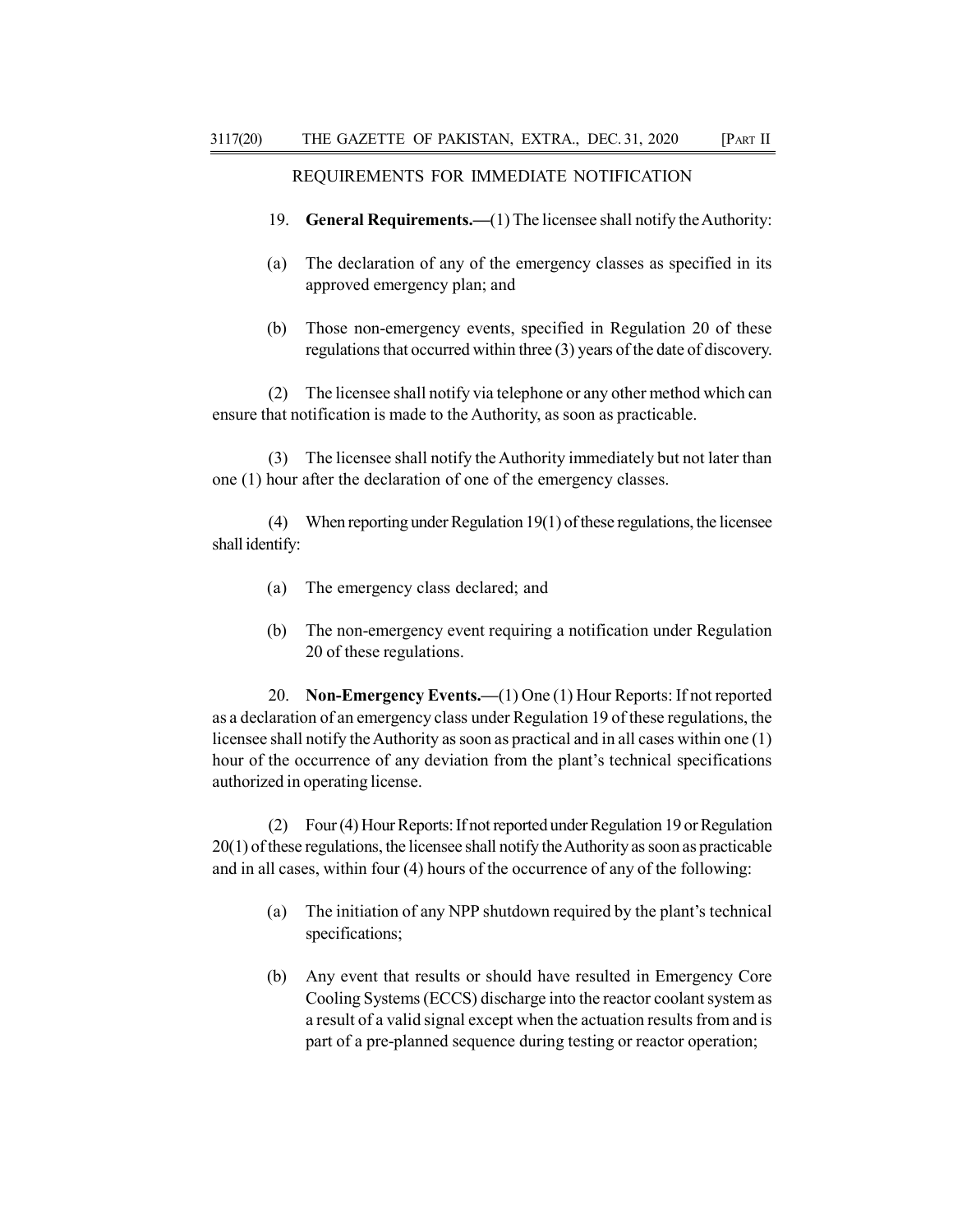- (c) Any event or condition that results in actuation of the Reactor Protection System (RPS) when the reactor is critical except when the actuation results from and is part of a pre-planned sequence during testing or reactor operation; and
- (d) Any event or situation, related to the health and safety of the public or onsite personnel, or protection of the environment, for which a news release is planned or notification to other government agencies has been or will be made. Such an event may include an onsite fatality or inadvertent release of radioactively contaminated materials.

(3) Eight (8) Hour Reports: If not reported under Regulation 19, or 20(1), or 20(2) of these regulations, the licensee shall notify the Authority as soon as practical and in all cases within eight (8) hours of the occurrence of any of the following:

- (a) Any event or condition that results in:
	- (i) The condition of the NPP, including its principal safety barriers, being seriously degraded; or
	- (ii) The NPP being in an unanalyzed condition that significantly degrades plant safety.
- (b) Any event or condition that results in valid actuation of any of the systems listed below, except when the actuation results from and is part of a pre-planned sequence during testing or reactor operation:
	- (i) RPS including reactor scram and reactor trip;
	- (ii) General containment isolation signals affecting containment isolation valves in more than one system or multiple Main Steam Isolation Valves (MSIVs);
	- (iii) ECCS including high-head, intermediate-head, and low-head injection systems and the low pressure injection function of residual or decay heat removal systems;
	- (iv) Auxiliary or emergency feed water system;
	- (v) Containment heat removal and depressurization systems, including containment spray and fan cooler systems; and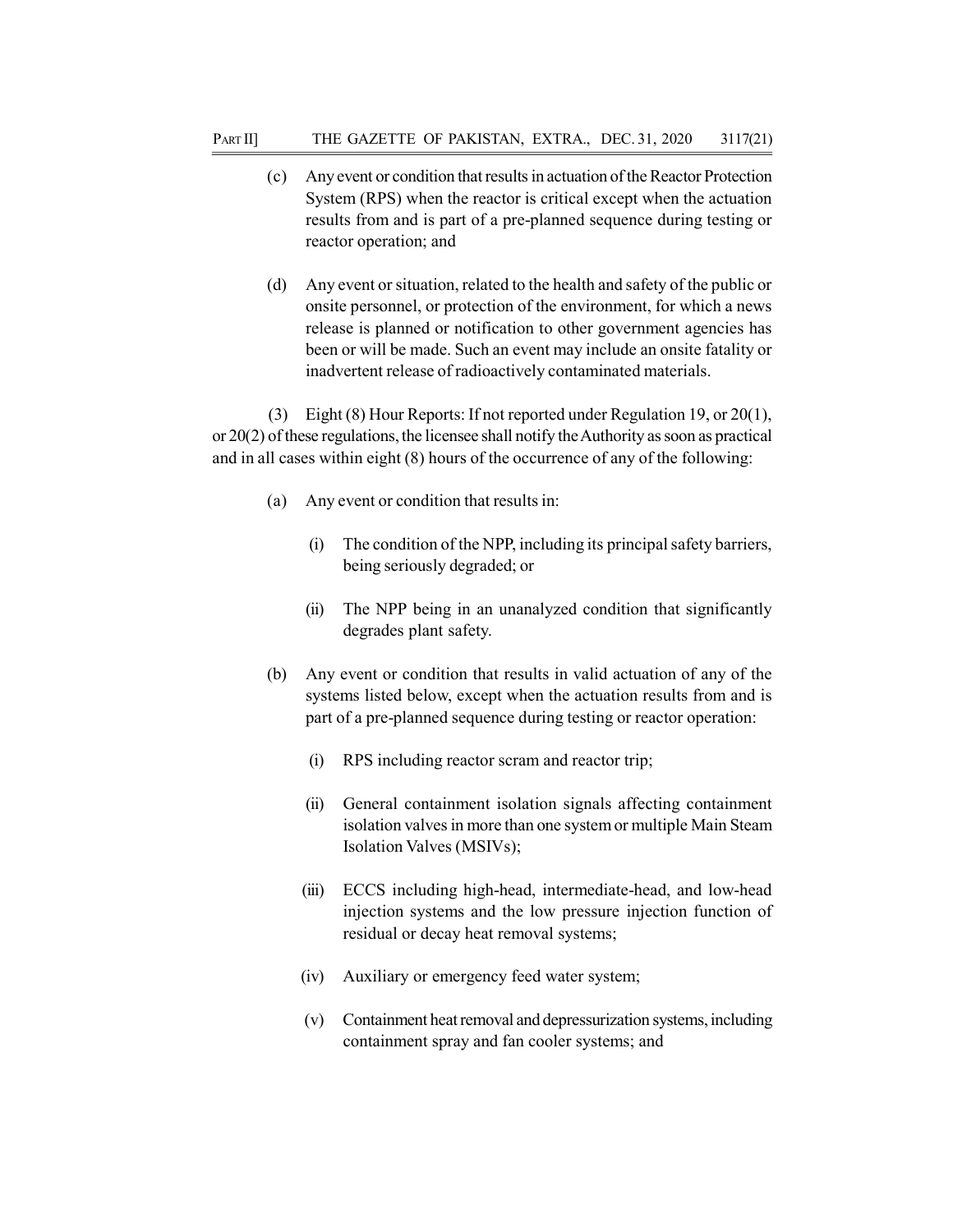- (vi) Emergency AC electrical power systems including Emergency Diesel Generators (EDGs).
- (c) Any event or condition that at the time of discovery could have prevented the fulfillment of the safety function of structures or systems that are needed to:
	- (i) Shutdown the reactor and maintain it in a safe shutdown condition;
	- (ii) Remove residual heat;
	- (iii) Control the release of radioactive material; or
	- (iv) Mitigate the consequences of an accident.
- (d) Events covered in Regulation  $20(3)(c)$  of these regulations may include one or more procedural errors, equipment failures, and discovery of design, analysis, fabrication, construction, and procedural inadequacies. However, individual component failures need not be reported pursuant to Regulation 20(3)(c) of these regulations, if redundant equipment in the same system was operable and available to perform the required safety function;
- (e) Any event requiring the transport of a radioactively contaminated person for an off-site medical treatment;
- (f) Any event that results in a major loss of emergency assessment capability, off-site response capability, or off-site communications capability (e.g. significant portion of control room indication, or off-site notification system).

21. Follow-up Notification.—With respect to the notifications made under Regulations 19 and 20 of these regulations, in addition to making the required initial notification, each licensee, shall during the course of the event:

- (1) Immediately report:
- (a) Any further degradation in the level of safety of the plant or other worsening plant conditions, including those that require the declaration of any of the emergency classes, if such a declaration has not been previously made;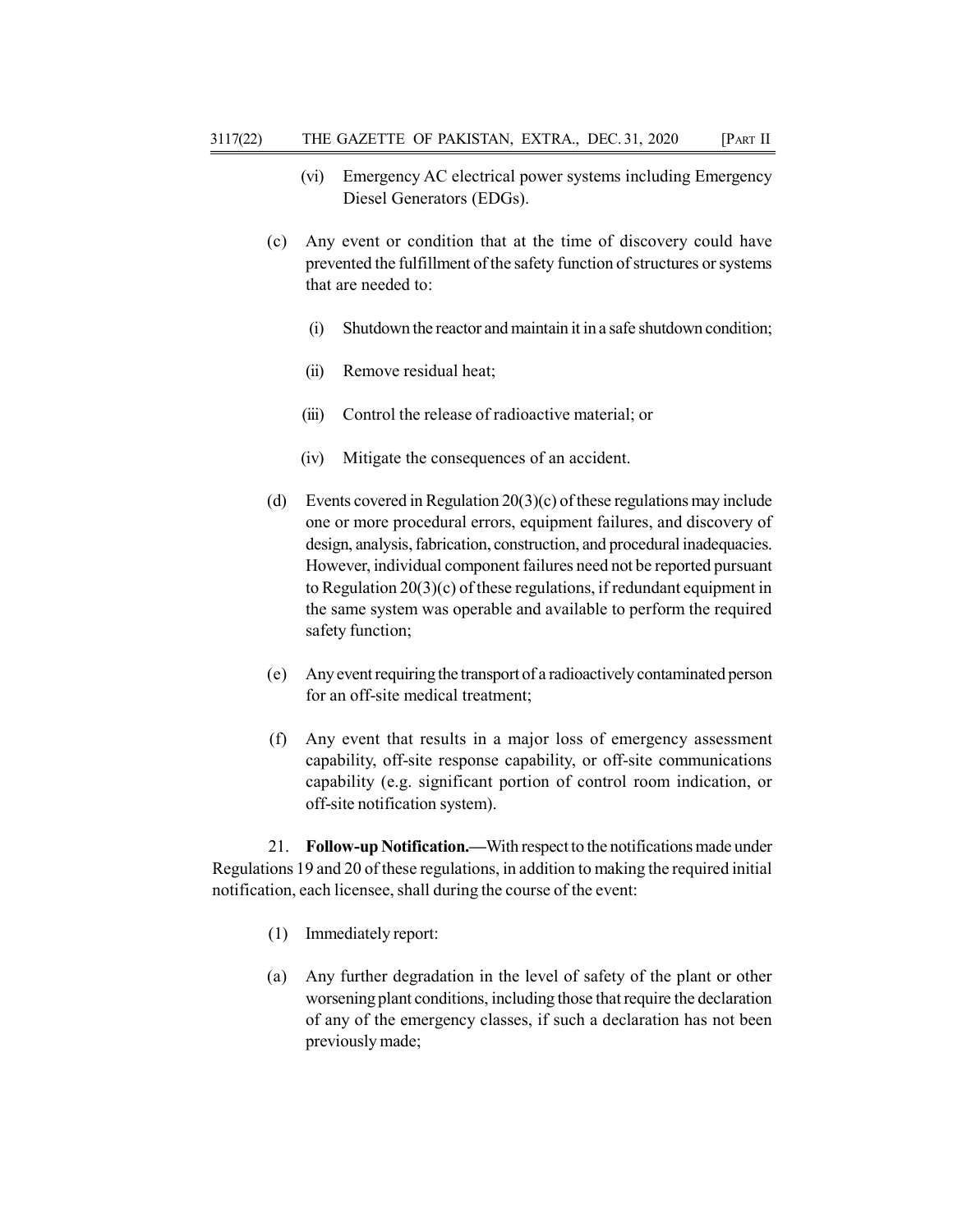- (b) Any change from one emergency class to another;
- (c) A termination of the emergency class;
- (d) The results of ensuring evaluations or assessments of plant conditions;
- (e) The effectiveness of response or protective measures taken; and
- (f) Information related to plant behavior that is not understood.

(2) Maintain an open and continuous communication channel with the Authority.

#### EVENT REPORT SYSTEM OF THE LICENSEE

22. Reportable Events.—(1) For any event of the type described herein, the licensee shall submit a notification report within forty eight (48) hours if not reported under Regulation 20 of these regulations. The notification report shall contain, at least, name of the plant, date and time of the event, event title and classification, plant status prior to and after the event, brief description of the event, actions taken after the event, effect of the event on the plant, and information regarding reporting officer. In addition, Licensee Event Report (LER) shall also be submitted within sixty (60) days after the discovery of the event. Unless otherwise specified herein, the licensee shall report an event if it occurred within three (3) years of the date of discovery regardless of the plant mode or power level and the significance of the structure, system, or component that initiated the event.

- (2) The licensee shall report:
- (a) The death of any person at the NPP including anywhere within the exclusion area boundary as specified in the FSAR approved by the Authority;
- (b) The injury or death of any person incurred as a result of the operation of the plant;
- (c) The occurrence of an event that has resulted, that is likely to result, or that may result, in the exposure of a person or organ or tissue to radiation in excess of the applicable radiation dose limits;
- (d) The misuse, by any person, of anything that is intended to protect the health or safety of persons or the environment from risks associated with the operation of the plant;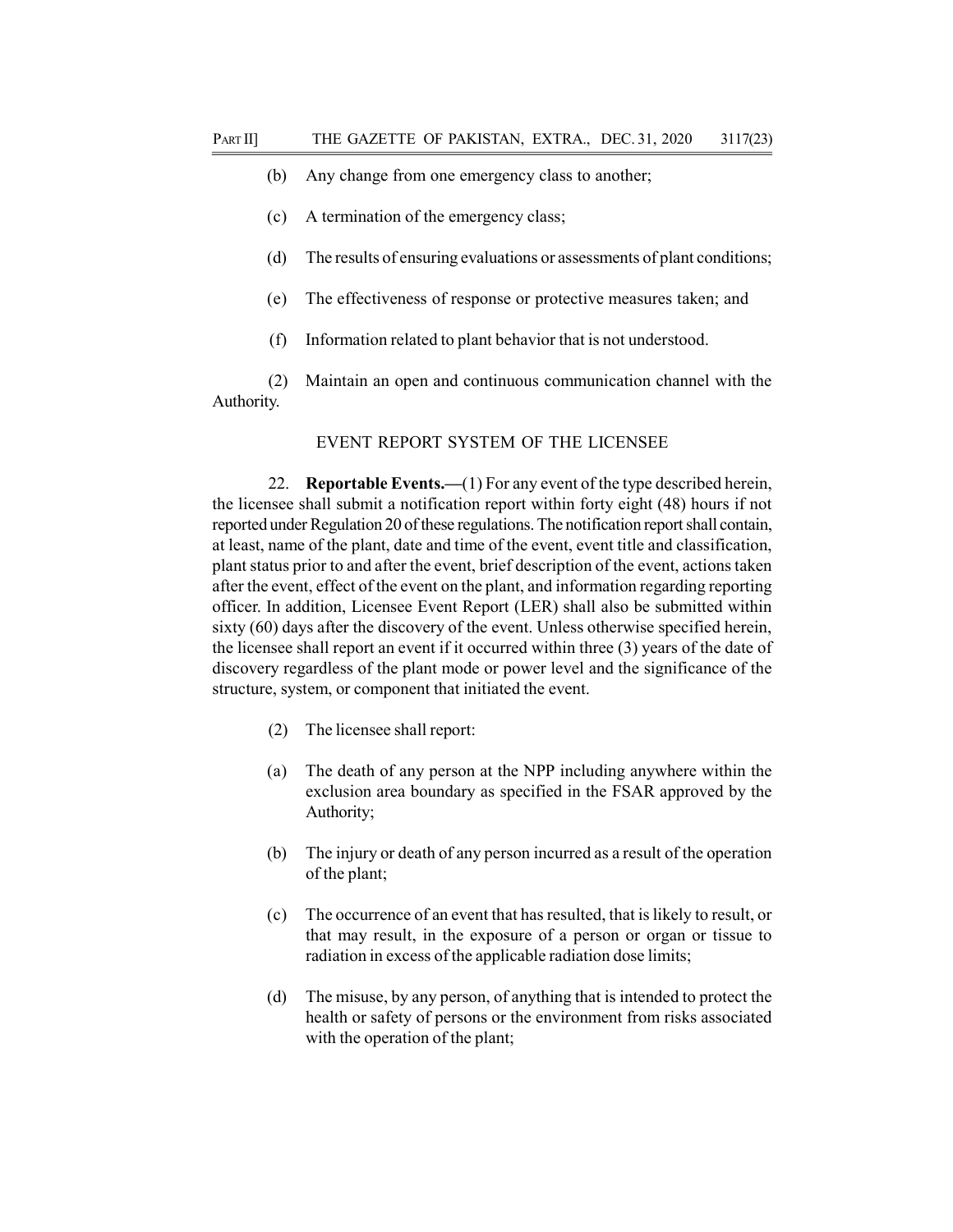- (e) The completion of any NPP shutdown required by the plant's OLCs;
- (f) Any operation or condition which was prohibited by the plant's OLCs except when:
	- (i) The OLCs are administrative in nature;
	- (ii) The event consisted solely of a case of a late surveillance test where the oversight was corrected, the test was performed, and the equipment was found to be capable of performing its specified safety functions; or
	- (iii) The OLCs were revised prior to discovery of the event such that the operation or condition was no longer prohibited at the time of discovery of the event.
- (g) Any deviation from the plant's OLCs authorized in operating license;
- (h) Any event or condition that resulted in:
	- (i) The condition of the NPP, including its principal safety barriers, being seriously degraded; or
	- (ii) The NPP being in an unanalyzed condition that significantly degraded plant safety.
- (i) Any natural phenomenon or other external condition that posed an actual threat to the safety of the NPP or significantly hampered site personnel in the performance of duties necessary for the safe operation of the NPP;
- (j) Any event or condition that resulted in manual or automatic actuation of any of the systems listed in Regulation 22(3) of these regulations, except when:
	- (i) The actuation resulted from and was part of a pre-planned sequence during testing or reactor operation; or
	- (ii) The actuation was invalid and:
		- a. Occurred while the system was properly removed from service; or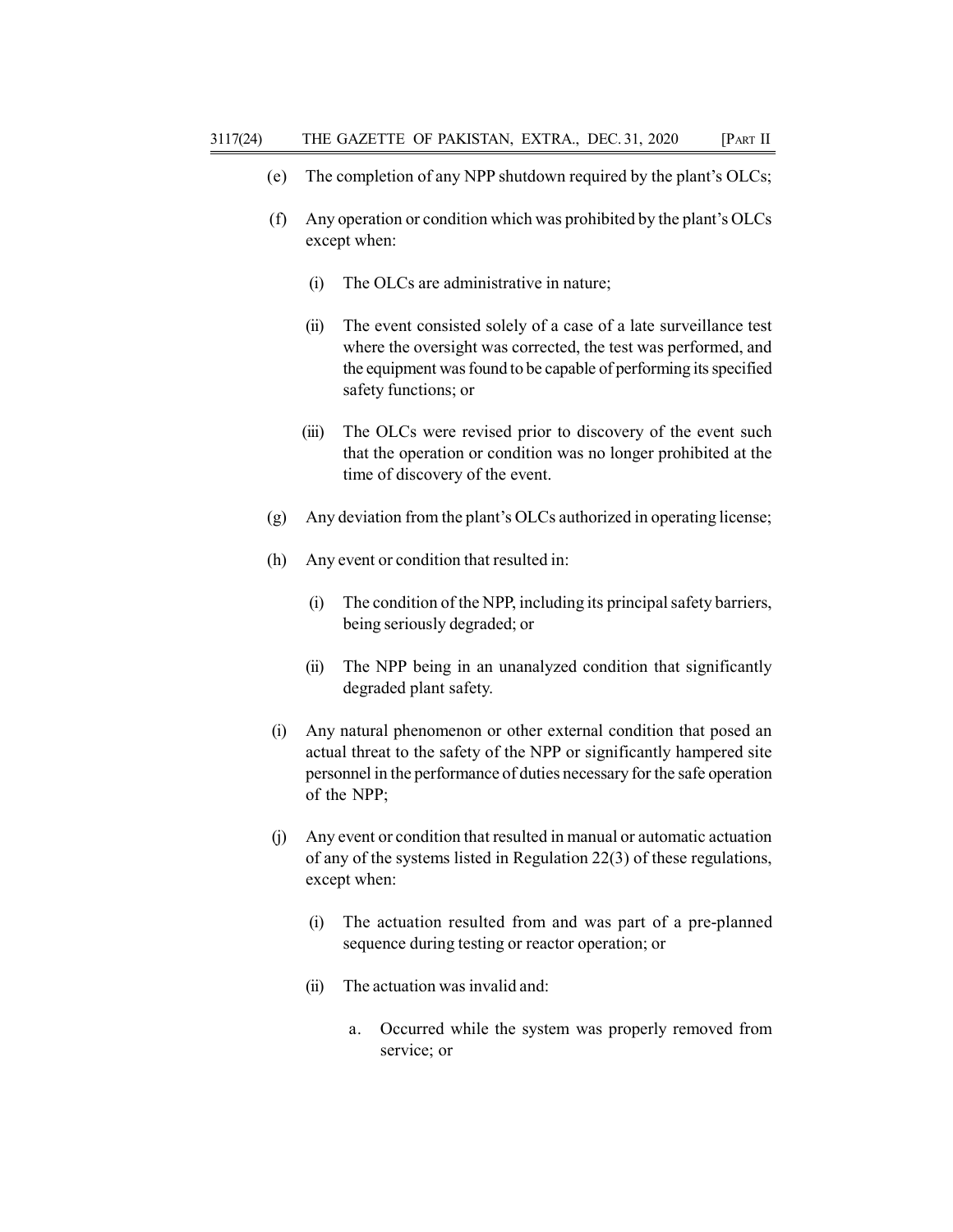- b. Occurred after the safety function had been already completed.
- (k) An event that results in an acute and unrecoverable loss of more than one hundred kilograms (100 kg) of heavy water (for CANDU type reactors).

(3) The systems to which the requirements of Regulation  $22(2)(i)$  of these regulations apply are:

- (a) RPS including reactor scram or reactor trip;
- (b) General containment isolation signals affecting containment isolation valves more than one system or multiple MSIVs;
- (c) ECCS;
- (d) Auxiliary or emergency feed water system;
- (e) Containment heat removal and depressurization systems, including containment spray and fan cooler systems;
- (f) Emergency AC electrical power systems including EDGs; and
- (g) Systems for transferring residual heat from structures, systems and components important to safety to ultimate heat sinks.

(4) Any event or condition that could have prevented the fulfillment of the safety function of structures or systems that are needed to:

- (a) Shutdown the reactor and maintain it in a safe shutdown condition;
- (b) Remove residual heat;
- (c) Control the release of radioactive material; or
- (d) Mitigate the consequences of an accident.

(5) Any event where a single cause or condition caused at least one (1) independent train or channel to become inoperable in multiple systems or two (2) independent trains or channels to become inoperable in a single system designed to:

(a) Shutdown the reactor and maintain it in a safe shutdown condition;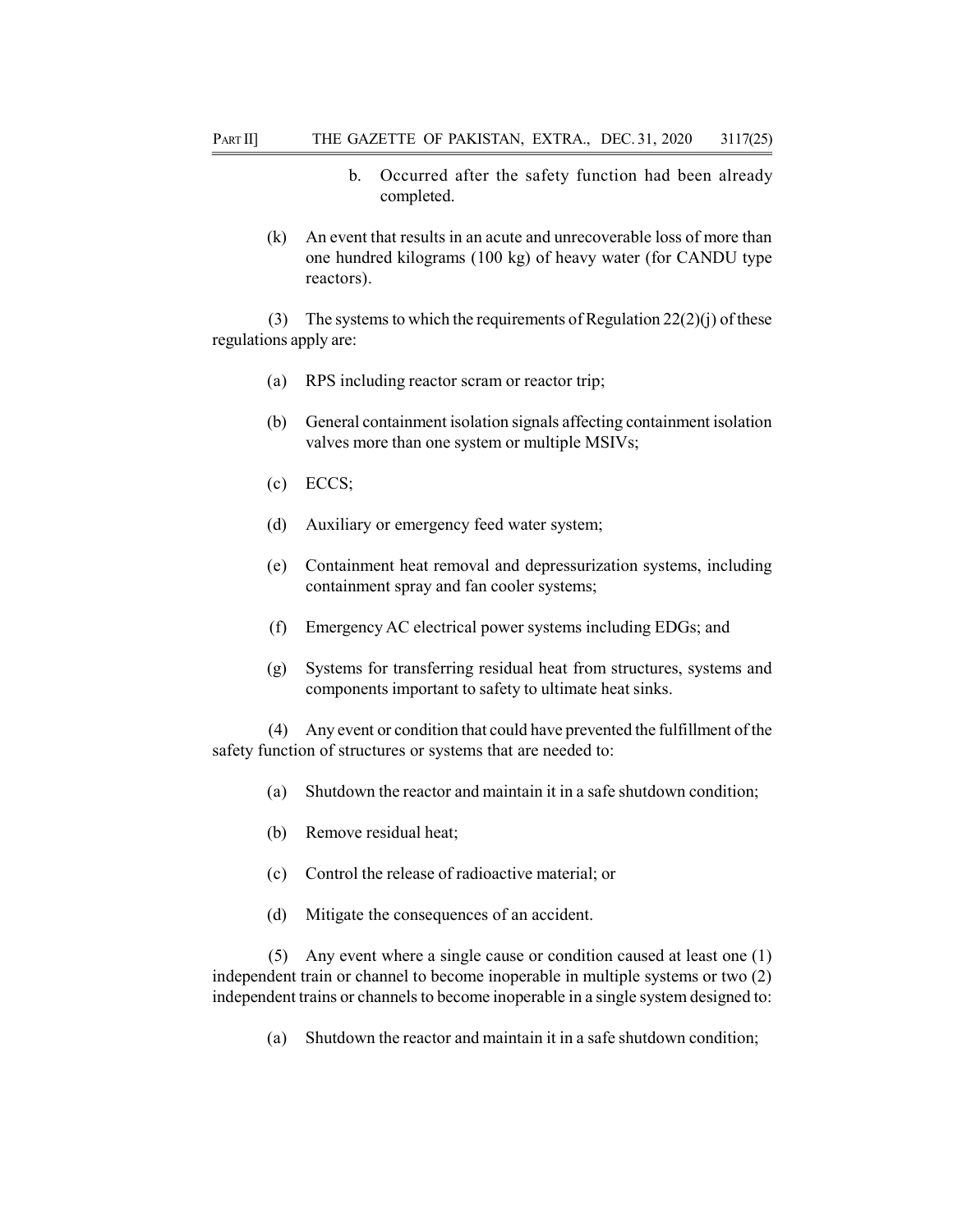- (b) Remove residual heat;
- (c) Control the release of radioactive material; or
- (d) Mitigate the consequences of an accident.

(6) (a) Any airborne radioactive release that, when averaged over a time period of one (1) hour, resulted in airborne radionuclide concentrations in an unrestricted area that exceeded twenty (20) times the authorized discharge limits;

(b) Any liquid effluent release that, when averaged over a time period of half  $(1/2)$  an hour, exceeds twenty  $(20)$  times the authorized discharge limits specified at the point of entry into the receiving waters (i.e. unrestricted area) for all radionuclides except tritium and dissolved noble gases.

(7) (a) Any event or condition that as a result of a single cause could have prevented the fulfillment of a safety function for two (2) or more trains or channels in different systems that are needed to:

- (i) Shutdown the reactor and maintain it in a safe shutdown condition;
- (ii) Remove residual heat;
- (iii) Control the release of radioactive material; or
- (iv) Mitigate the consequences of an accident.

(b) Events may include cases of procedural error, equipment failure, and discovery of a design, analysis, fabrication, construction, or procedural inadequacy. However, licensees are not required to report an event, if the event results from:

- (i) A shared dependency among trains or channels that is a natural or expected consequence of the approved plant design; or
- (ii) Normal and expected wear or degradation.

(8) Any event that posed an actual threat to the safety of the NPP or significantly hampered site personnel in the performance of duties necessary for the safe operation of the NPP including fires, toxic gas releases, or radioactive releases.

23. Contents of the LER.—The LER shall contain: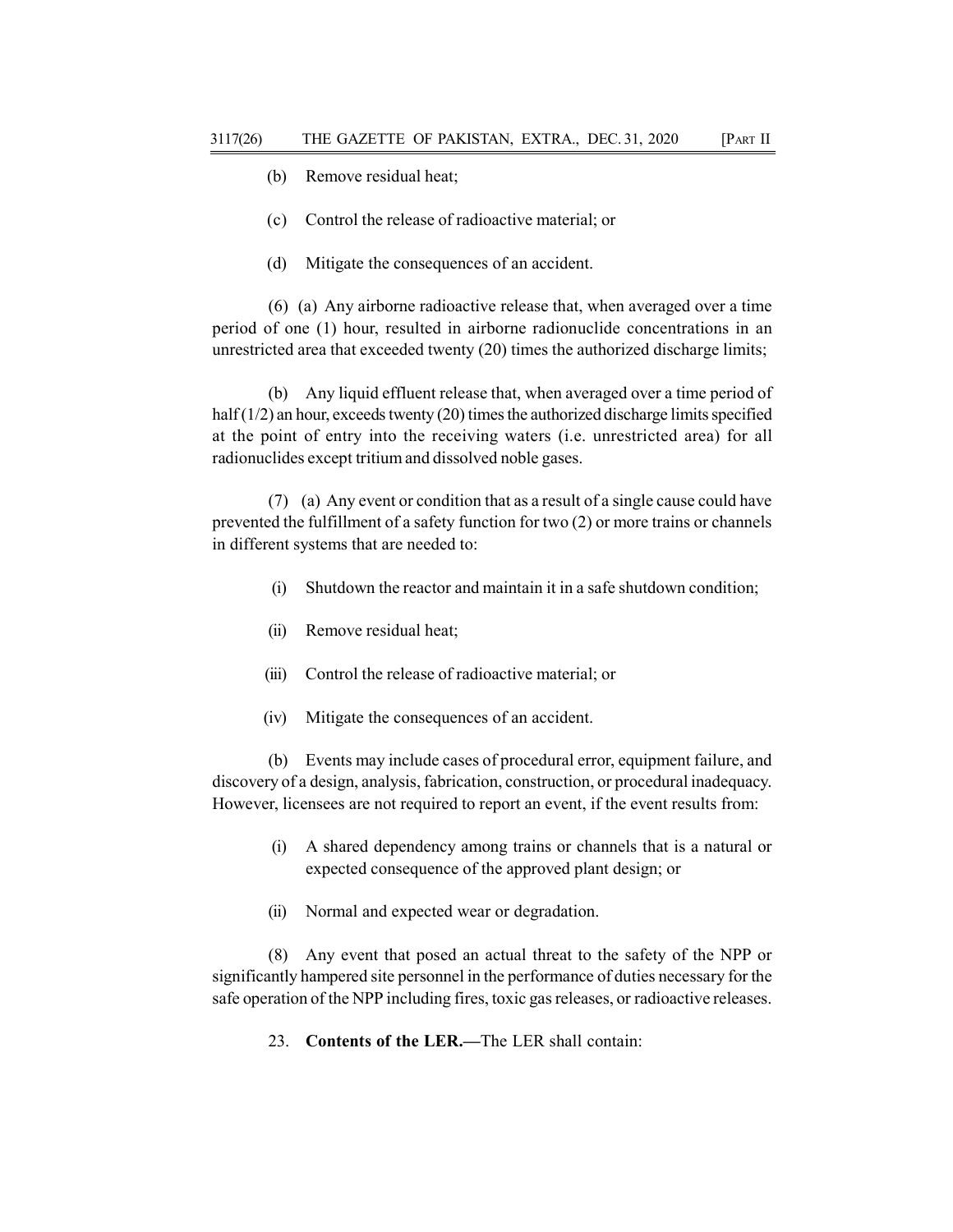(1) A brief abstract describing the major occurrences during the event, including all component or system failures that contributed to the event and significant corrective action taken or planned to prevent recurrence.

(2) (a) A clear, specific, narrative description of what occurred so that knowledgeable readers conversant with the design of commercial NPPs, but not familiar with the details of a particular plant, can understand the complete event.

(b) The narrative description shall include the following specific information as appropriate for the particular event:

- (i) Plant operating conditions before the event;
- (ii) Status of structures, components, or systems that were inoperable at the start of the event and that contributed to the event including any reasons;
- (iii) Dates and approximate times of occurrences;
- (iv) The cause of each component or system failure or personal error, if known;
- (v) The failure mode, mechanism, and effect of each failed component, if known;
- (vi) For failures of components with multiple functions, include a list of systems or secondary functions that were also affected;
- (vii) For failure that rendered a train of a safety system inoperable, an estimate of the elapsed time from the discovery of the failure until the train was returned to service;
- (viii) The method of discovery of each component or system failure or procedural error;
- (ix) For each human performance related root cause, the licensee shall discuss the causes and circumstances;
- (x) Automatically and manually initiated safety system responses; and
- (xi) The manufacturer and model number and any other identification of each component that failed during the event.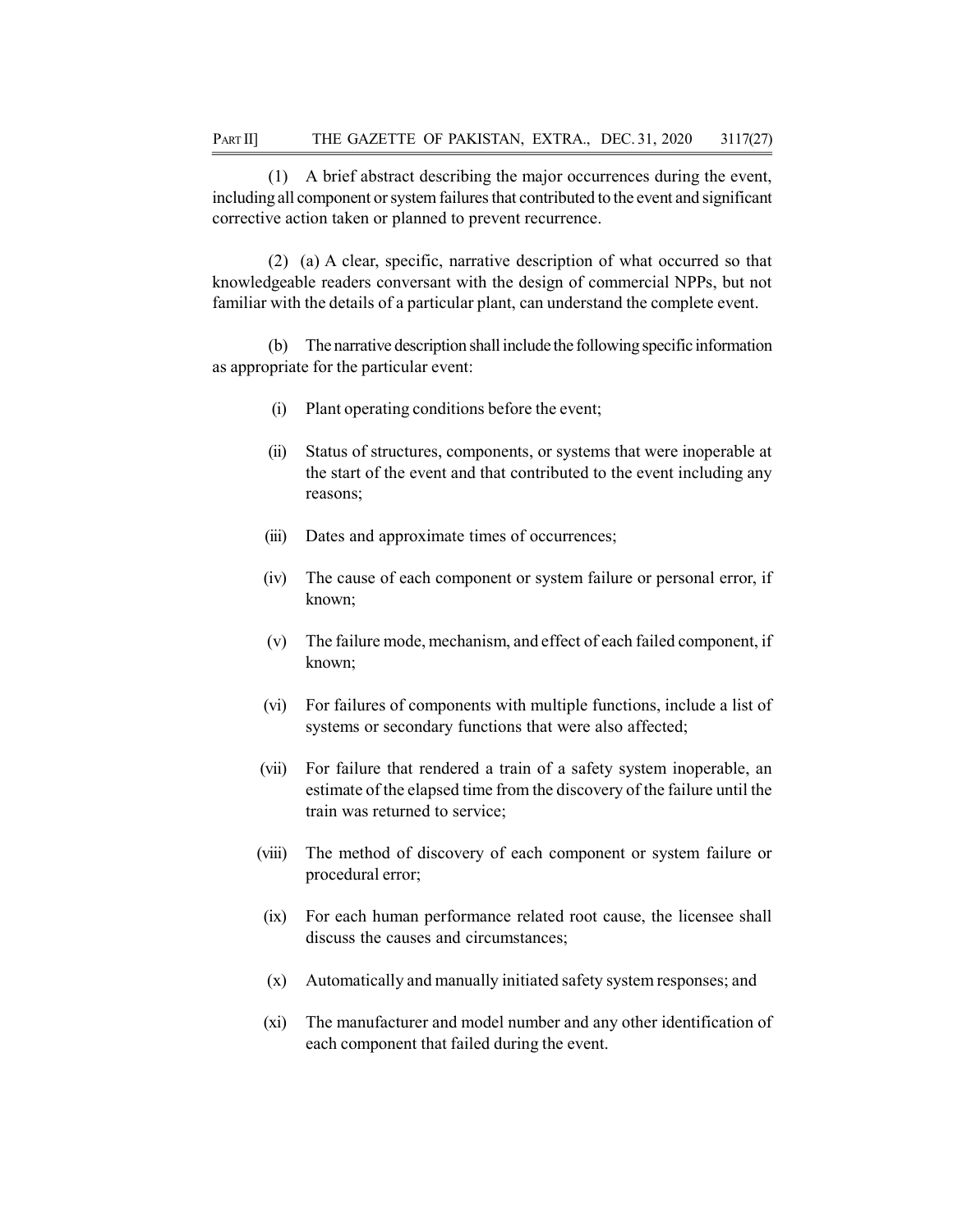(3) An assessment of the safety consequences and implications of the event. This assessment shall include:

- (a) The availability of systems or components that could have performed the same function as the components and systems that failed during the event; and
- (b) For events that occurred when the reactor was shutdown, the availability of systems or components that are needed to shutdown the reactor and maintain safe shutdown conditions, remove residual heat, control the release of radioactive material, or mitigate the consequences of an accident.

(4) A description of any corrective actions planned as a result of the event, including those to reduce the probability of similar events occurring in the future.

(5) Reference to any previous similar events at the same plant that are known to the licensee.

(6) The name and telephone number of a person within the licensee's organization who is knowledgeable about the event or involved in the investigation process of the event and can provide additional information concerning the event and the plant's characteristics.

### OPERATIONAL SAFETY PROGRAMS

24. Emergency Preparedness.—(1) The licensee shall develop an emergency plan and shall establish the necessary organizational structure, with assigned responsibilities for managing emergencies, and shall contribute to the development of off-site emergency procedures. The emergency plan shall meet requirements of the Regulations on Management of a Nuclear or Radiological Emergency - (PAK/914).

(2) Emergency arrangements shall cover the capability of maintaining protection and safety in the event of an accident; mitigating the consequences of accidents if they do occur; protection of site personnel and the public; protection of the environment; coordinating response organizations, as appropriate; and communicating with the public in a timely manner. Emergency arrangements shall include arrangements for: the prompt declaration of an emergency; timely notification and alerting of response personnel; assessment of the progress of the emergency, its consequences and any measures that need to be taken on the site; and the necessary provision of information to the authorities. Appropriate arrangements shall be established from the time that nuclear fuel is first brought to the site, and the emergency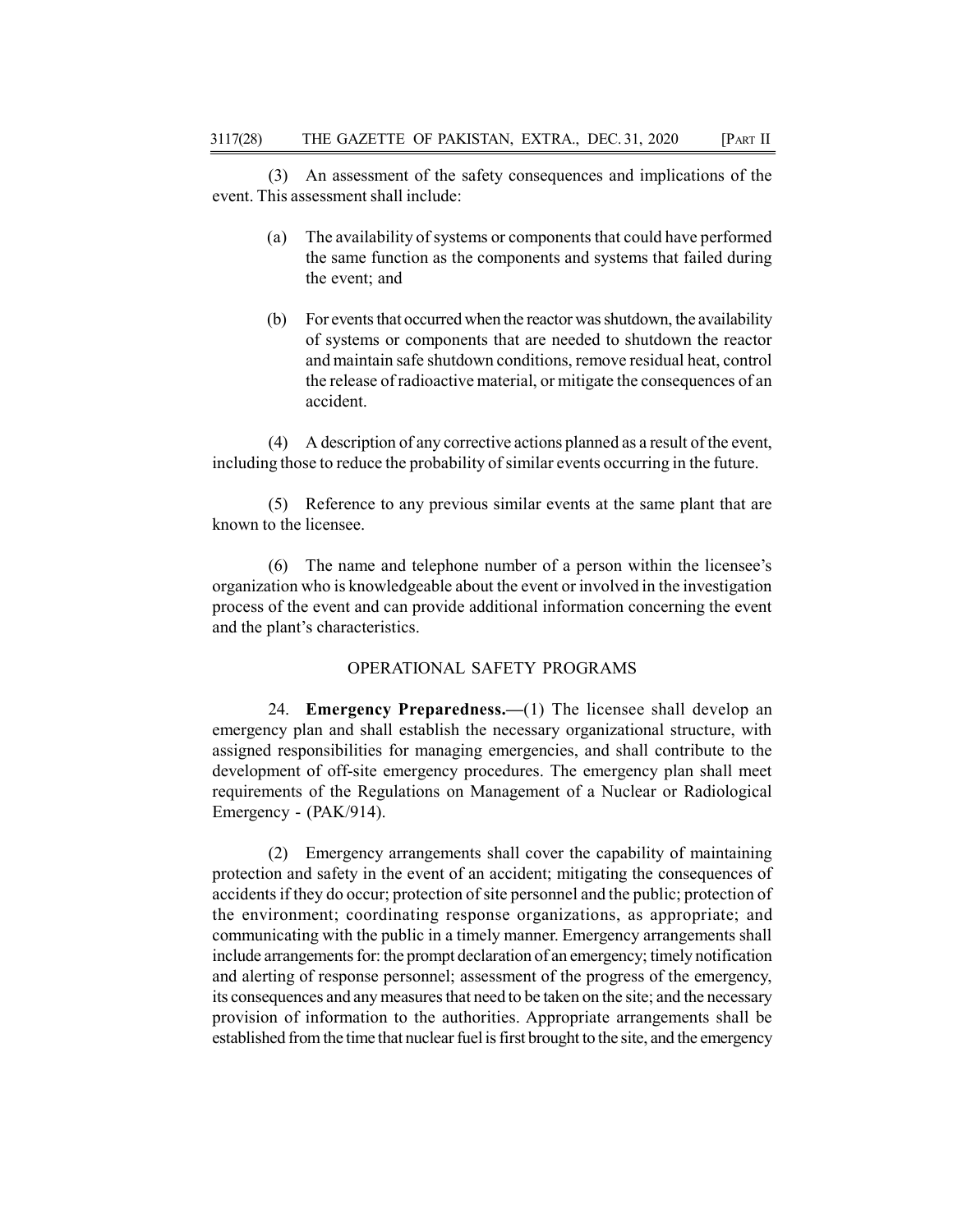plan and all emergency arrangements shall be completed before the commencement of fuel loading.

(3) The emergency plan shall cover all activities under the responsibility of the licensee and it shall be adhered to in the event of an emergency. The emergency plan shall include arrangements for emergencies involving a combination of nonradiological and radiological hazards, such as a fire in conjunction with significant levels of radiation or contamination, or toxic or asphyxiating gases in conjunction with radiation or contamination, with account taken of specific site conditions. Preparation of the emergency plan shall be coordinated with those bodies having responsibilities in an emergency, including public authorities, as relevant, and the plan shall be submitted to the Authority for approval. The plan shall be subject to review and updating in the light of experience gained.

(4) A training program for emergencies shall be established and implemented to ensure that plant staff and, as required, staff from other participating organizations possess the essential knowledge, skills and attitudes required for the accomplishment of non-routine tasks under stressful emergency conditions.

(5) The emergency plan shall be tested and validated in exercises before the commencement of fuel loading. Emergency preparedness training, exercises and drills shall be planned and conducted at suitable intervals, to evaluate the preparedness of plant staff and staff from external response organizations to perform their tasks, and to evaluate their cooperation in coping with an emergency and in improving the efficiency of the response.

(6) Facilities, instruments, tools, equipment, documentation and communication systems to be used in an emergency, including those needed for offsite communication and for the accident management program, shall be kept available. They shall be maintained in operational condition in such a manner that they are unlikely to be affected by, or made unavailable by, accidents. The plant management shall ensure that relevant information on safety parameters is available in the emergency response facilities and locations, as appropriate, and that communication between the control rooms and these facilities and locations is effective in the event of an accident. These capabilities shall be tested periodically.

25. Accident Management Program.—(1) The licensee shall establish an accident management program which shall be periodically reviewed and revised, if necessary. An accident management program shall include the preparatory measures, procedures and guidelines, and equipment that are necessary for preventing the progression of accidents, including accidents more severe than design basis accidents, and for mitigating their consequences.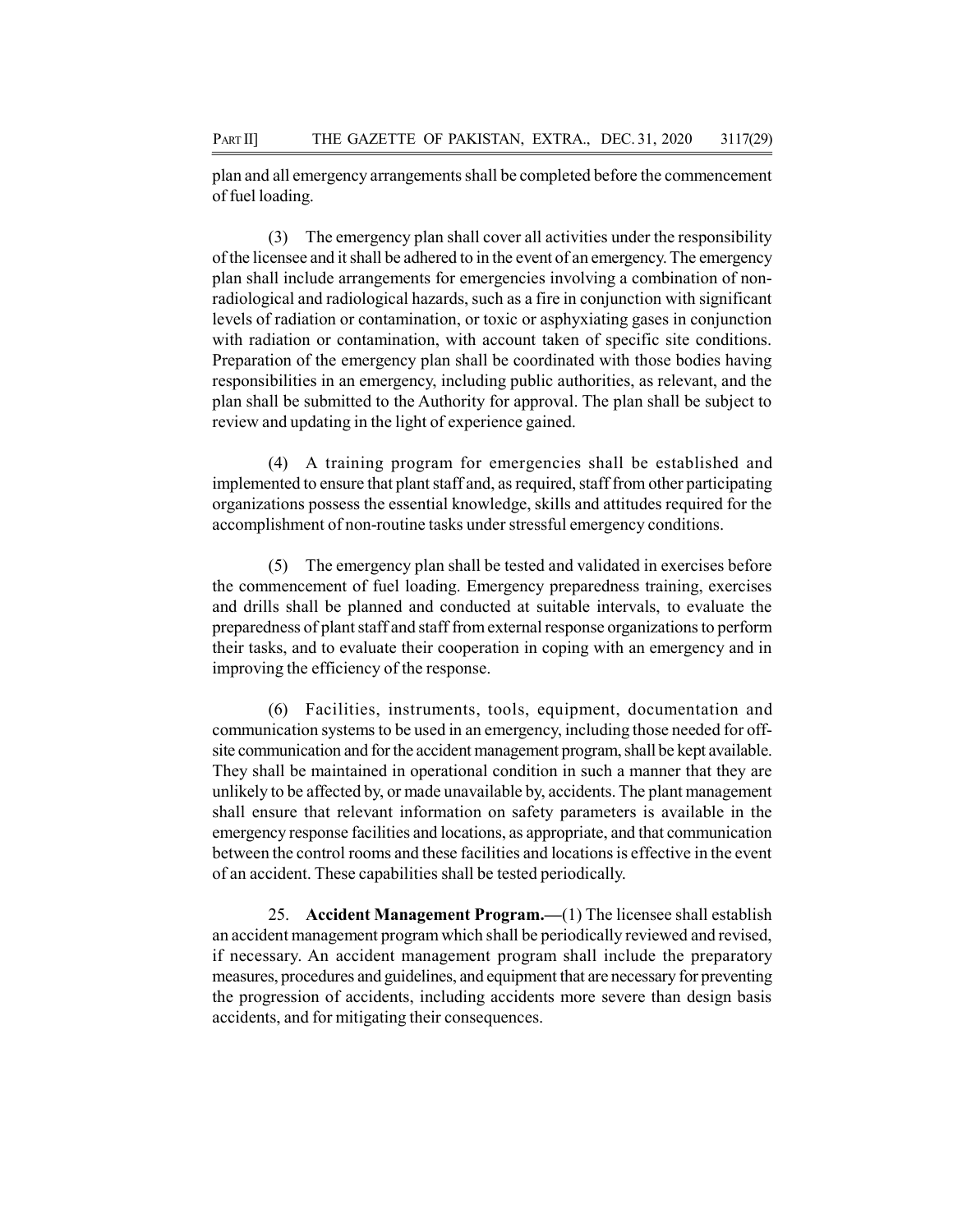(2) For a multi-unit NPP site, concurrent accidents affecting all units shall be considered in the accident management program. Trained and experienced personnel, equipment, supplies and external support shall be made available for coping with concurrent accidents. Potential interactions between units shall be considered in the accident management program.

(3) The accident management program shall include instructions for the utilization of available equipment (safety related equipment as far as possible, but also items not important to safety).

(4) The accident management program shall include contingency measures, such as an alternative supply of cooling water and electrical power, to mitigate the consequences of accidents, including any necessary equipment. This equipment shall be located and maintained so as to be functional and readily accessible when needed.

(5) The accident management program shall include the technical and administrative measures necessary to mitigate the consequences of an accident.

(6) The accident management program shall include training necessary for implementation of the program.

(7) In developing the accident management program and its procedures, the possibility of degradation of the following shall be taken into account to ensure that actions expected for accident management are feasible and taken in a timely and reliable manner:

- (a) Regional infrastructure;
- (b) Working conditions, e.g. elevated radiation levels, elevated temperatures, lack of lighting, limited access to the plant from off the site, for operating personnel; and
- (c) Operating conditions for equipment.

(8) Arrangements for accident management shall provide the operating personnel with appropriate competence, systems and technical support. These arrangements and guidance shall be available before the initial fuel loading, shall be validated and shall then be periodically tested as far as practicable in exercises and used in training and drills. In addition, arrangements shall be made, as part of the accident management program and emergency plan, to expand the emergency response arrangements, where necessary, to include the responsibility for long term actions.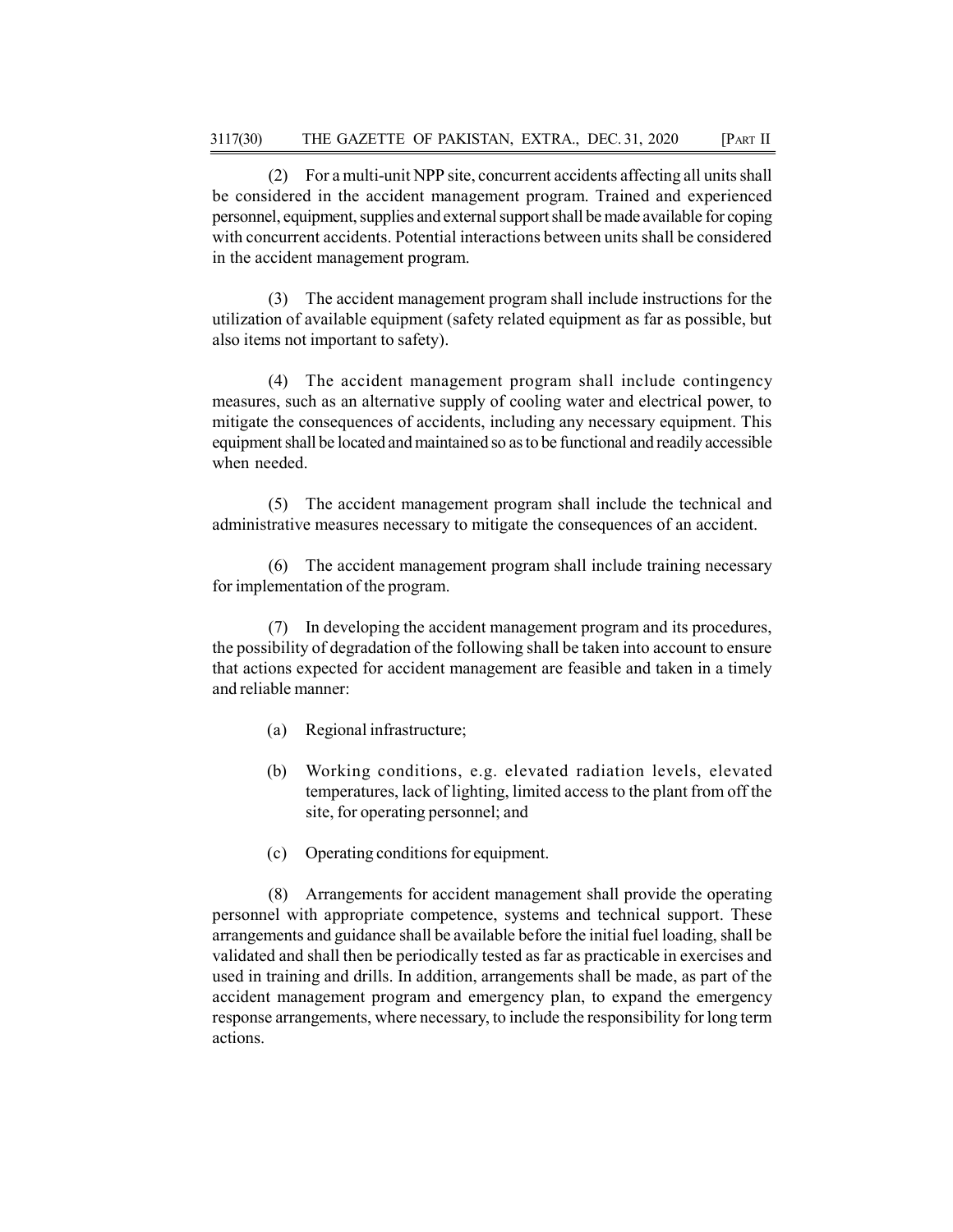26. Radiation Protection.—(1) The licensee shall establish and implement a radiation protection program to ensure that, for all operational states, doses due to exposure to ionizing radiation at the plant or due to any planned radioactive releases (discharges) from the plant are kept below authorized limits and be as low as reasonably achievable. This program shall meet requirements of the Regulations on Radiation Protection - (PAK/904). The licensee shall verify, by means of surveillance, inspections and audits, that the radiation protection program is being properly implemented and that its objectives are being met, and shall undertake corrective actions if necessary. The program shall be reviewed periodically and updated if required in the light of experience and submitted to the Authority for approval.

(2) The radiation protection program shall ensure control over radiation dose rates for exposures due to activities in areas where there is radiation arising from or passing through structures, systems and components, such as in inspection, maintenance and fuel handling. It also addresses plant chemistry activities as well as exposures due to radioactivity of substances in the fuel coolant, liquid or gas, and associated fluids. The program shall make arrangements to maintain these doses as low as reasonably achievable.

(3) The program shall be based on a prior assessment and shall cover but not limited to the following:

- (a) Classification of areas and access control, including local information on actual dose rates and contamination levels;
- (b) Co-operation in establishing operating and maintenance procedures when radiological hazards are anticipated, and providing direct assistance when required;
- (c) Instrumentation and equipment for monitoring;
- (d) Equipment for personal protection;
- (e) On-site radiological monitoring and surveys;
- (f) Decontamination of personnel, equipment and structures; and
- (g) Environmental radiological surveillance and monitoring.

(4) The radiation protection function of the licensee shall have sufficient independence and resources to be able to enforce and to advice on radiation protection regulations, standards and procedures, and safe working practices.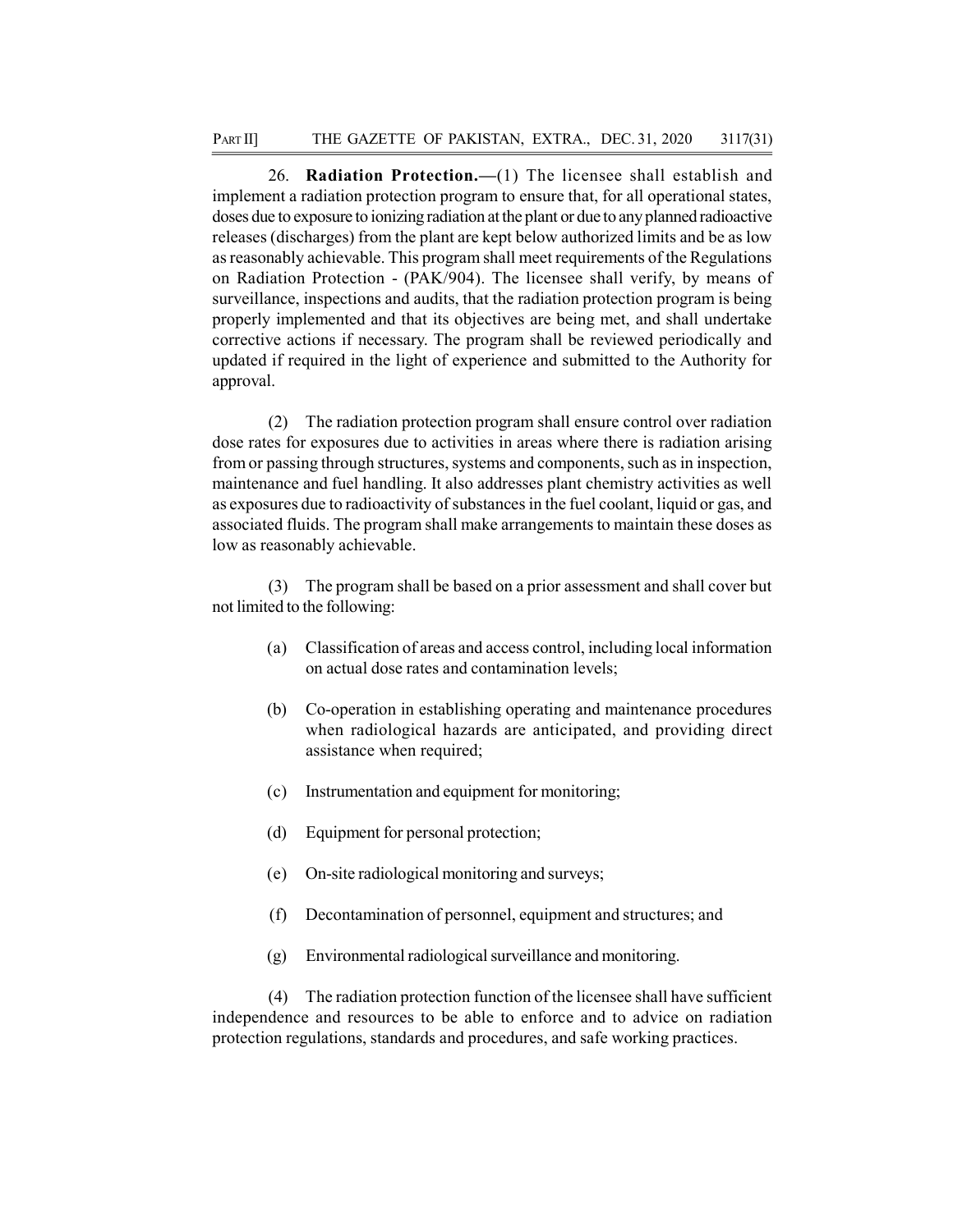(5) The implementation of the radiation protection program shall be ensured by the appointment of a qualified Radiation Protection Officer (RPO) or Station Health Physicist (SHP) as per criteria mentioned in Regulation 44 of these regulations. He shall advise the plant management and shall have the authority to participate in establishing and enforcing the radiation protection program.

(6) All site personnel shall understand and acknowledge their individual responsibility for putting into practice the exposure control measures that are specified in the radiation protection program. Consequently, particular emphasis shall be given to training of these site personnel so that they are aware of radiological hazards and of necessary protective measures.

(7) All site personnel, including contractors, who are working in a controlled area or who are regularly present in a supervised area, shall have their occupational exposures assessed in accordance with the regulatory requirements. Dose records shall be kept and made available to site personnel, on demand, and to the Authority.

(8) The radiation protection program shall include health surveillance of site personnel who may be occupationally exposed to radiation to ascertain their physical fitness and for giving advice in case of accidental overexposures. This health surveillance shall consist of a preliminary medical examination followed by periodic checkups.

27. Radioactive Waste Management.—(1) The licensee shall establish and implement a program for the management of radioactive waste in accordance with the Regulations on Radioactive Waste Management - (PAK/915). Adequate operating practices shall be implemented to ensure that the generation of radioactive waste is kept to the minimum practicable in terms of both activity and volume.

(2) The program for the management of radioactive waste shall include the characterization, classification, processing (i.e. pretreatment, treatment and conditioning), transport, storage and disposal of radioactive waste, as well as regular updating of the inventory of radioactive waste. Processing and storage of radioactive waste shall be strictly controlled in a manner consistent with the requirements for the predisposal management of radioactive waste. Records shall be maintained for waste generation and waste classification, as well as for the processing, storage and disposal of waste.

(3) The plant management shall establish and implement procedures consistent with PNRA Regulations and license conditions for the monitoring and control of discharges of radioactive effluents. The volume and activity of radioactive discharges to the environment shall be reported periodically to the Authority.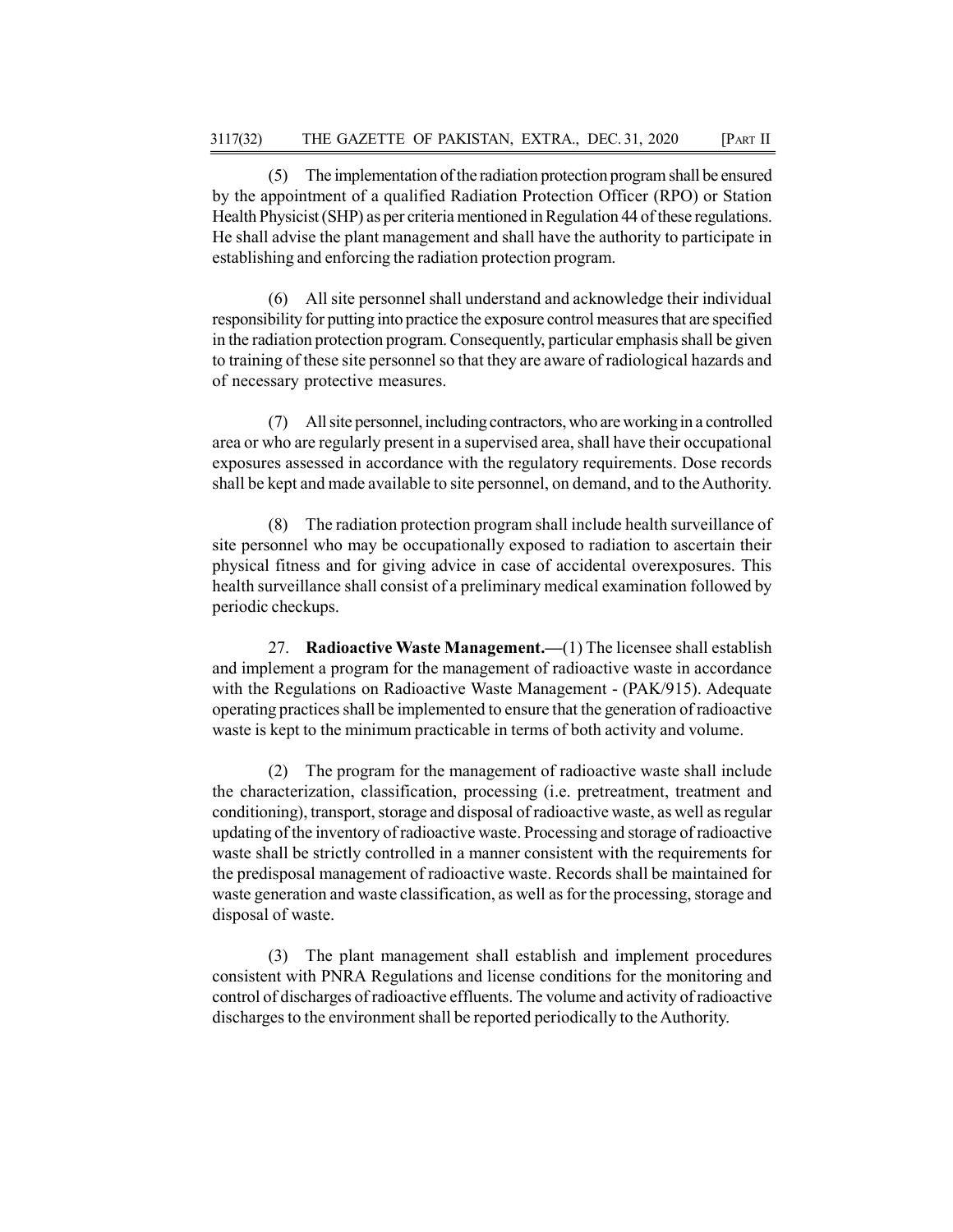(4) The licensee shall establish and implement a program for monitoring the environment in the vicinity of the plant site, to assess the radiological consequences of any radioactive releases to the environment. The results from this environmental monitoring shall be made available to the public and in particular to the public living in the vicinity of the plant site.

28. Fire Safety.—(1) The arrangements for ensuring fire safety made by the plant management shall consist of adequate management for fire safety; preventing fires from starting; detecting and extinguishing quickly any fires that do start; preventing the spread of those fires that have not been extinguished; and providing protection from fire for structures, systems and components that are necessary to shutdown the plant safely. Such arrangements shall include, but are not limited to:

- (a) Application of the principle of defence in depth;
- (b) Control of combustible materials and ignition sources, in particular during outages;
- (c) Inspection, maintenance and testing of fire protection measures;
- (d) Establishment of a manual firefighting capability;
- (e) Assignment of responsibilities and training of plant personnel; and
- (f) Assessment of the impact of plant modifications on fire safety measures.

(2) A comprehensive fire hazard analysis shall be developed for the plant and shall be periodically reviewed and, if necessary, updated.

(3) In the arrangements for firefighting, special attention shall be paid to cases for which there is a risk of release of radioactive material in a fire. Appropriate measures shall be established for the radiation protection of firefighting personnel and the management of releases to the environment.

(4) The plant management shall be responsible for ensuring that appropriate procedures, equipment and staff are in place for effectively coordinating and cooperating with all firefighting services involved. Periodic joint fire drills and exercises shall be conducted to assess the effectiveness of the fire response capability.

(5) Fire protection systems and firefighting systems shall be designed to ensure that damage to, or inadvertent operation of, these systems do not significantly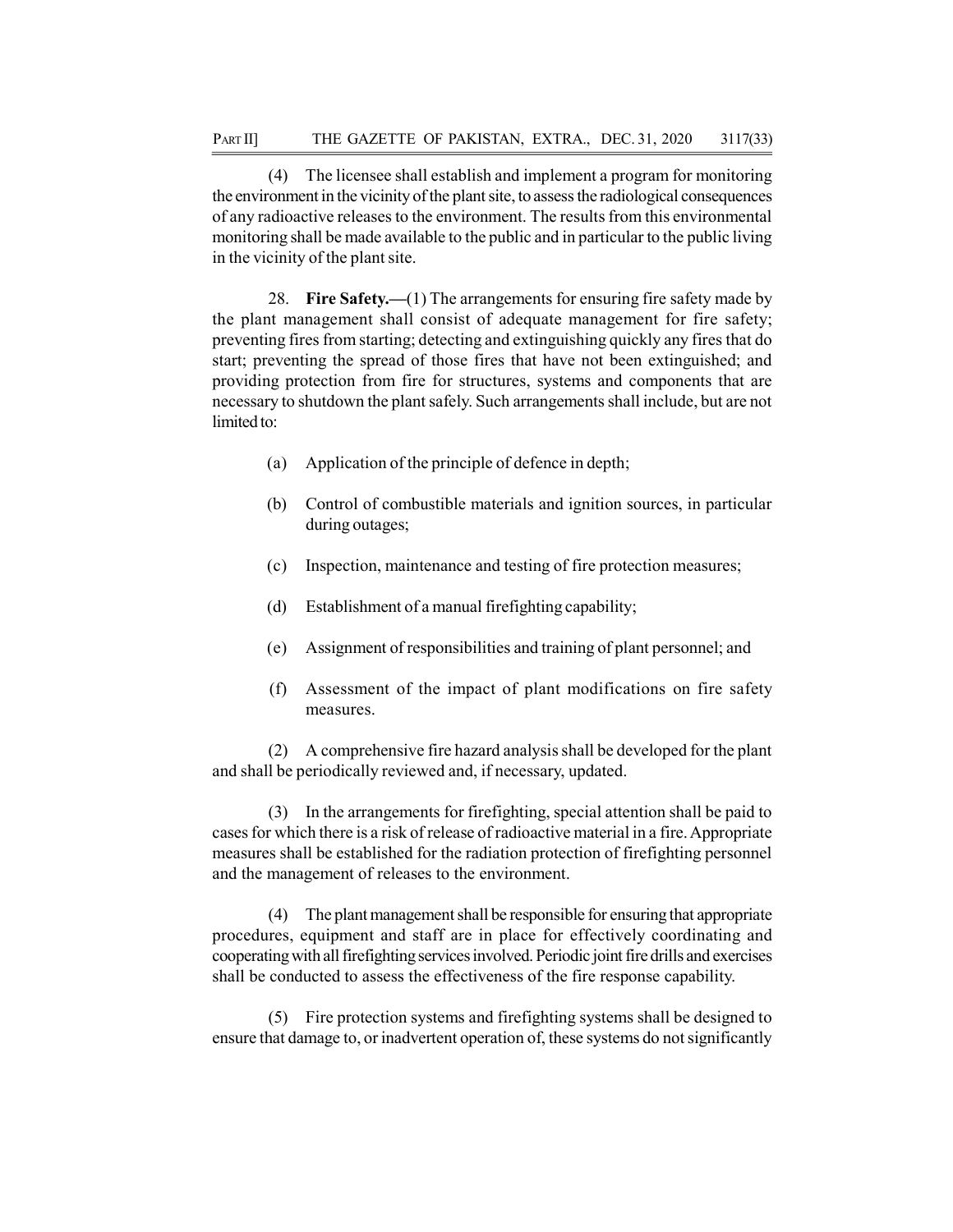impair the capabilities of the structures, systems and components necessary for safe shutdown.

29. Physical Protection.—(1) The licensee shall establish and implement a physical protection program in accordance with the Regulations on Physical Protection of Nuclear Material and Nuclear Installations - (PAK/925). The licensee shall take measures to prevent or deter unauthorized access to, intrusion into, theft of, surface attack on and internal or external sabotage of safety related systems and nuclear materials. The licensee shall be responsible for managing and implementing the requirements by ensuring close cooperation among relevant managers, with the objective of minimizing risk. Safety and physical protection measures shall be designed and implemented in a manner that they do not compromise each other. The licensee shall establish mechanisms to resolve potential conflicts and to manage safety and physical protection interfaces.

(2) All reasonable precautions shall be taken to prevent individuals from deliberately carrying out unauthorized actions that could jeopardize safety.

30. Non-Radiation Related Safety Program.—(1) The plant management shall establish and implement a program to ensure that safety related risks associated with non-radiation related hazards to personnel involved in activities at the plant are kept as low as reasonably achievable.

(2) The non-radiation related safety program shall include arrangements for the planning, implementation, monitoring and review of the relevant preventive and protective measures, and it shall be integrated with the nuclear and radiation safety program. All personnel, suppliers, contractors and visitors (where appropriate) shall be trained and shall have the necessary knowledge of the non-radiation related safety program and its interface with the nuclear and radiation safety program, and shall comply with its safety rules and practices. The licensee shall provide support, guidance and assistance for plant personnel in the area of non-radiation related hazards.

31. Equipment Qualification.—(1) The plant management shall ensure that a systematic assessment is carried out to provide reliable confirmation that safety related items are capable of required performance for all operational states and for accident conditions. Effective and practicable methods shall be used to upgrade and preserve equipment qualification.

(2) The licensee shall establish and implement equipment qualification program to confirm and maintain required equipment qualification throughout the design life of the plant including initial phases of design, supply and installation of the equipment. The effectiveness of equipment qualification programs shall be periodically reviewed.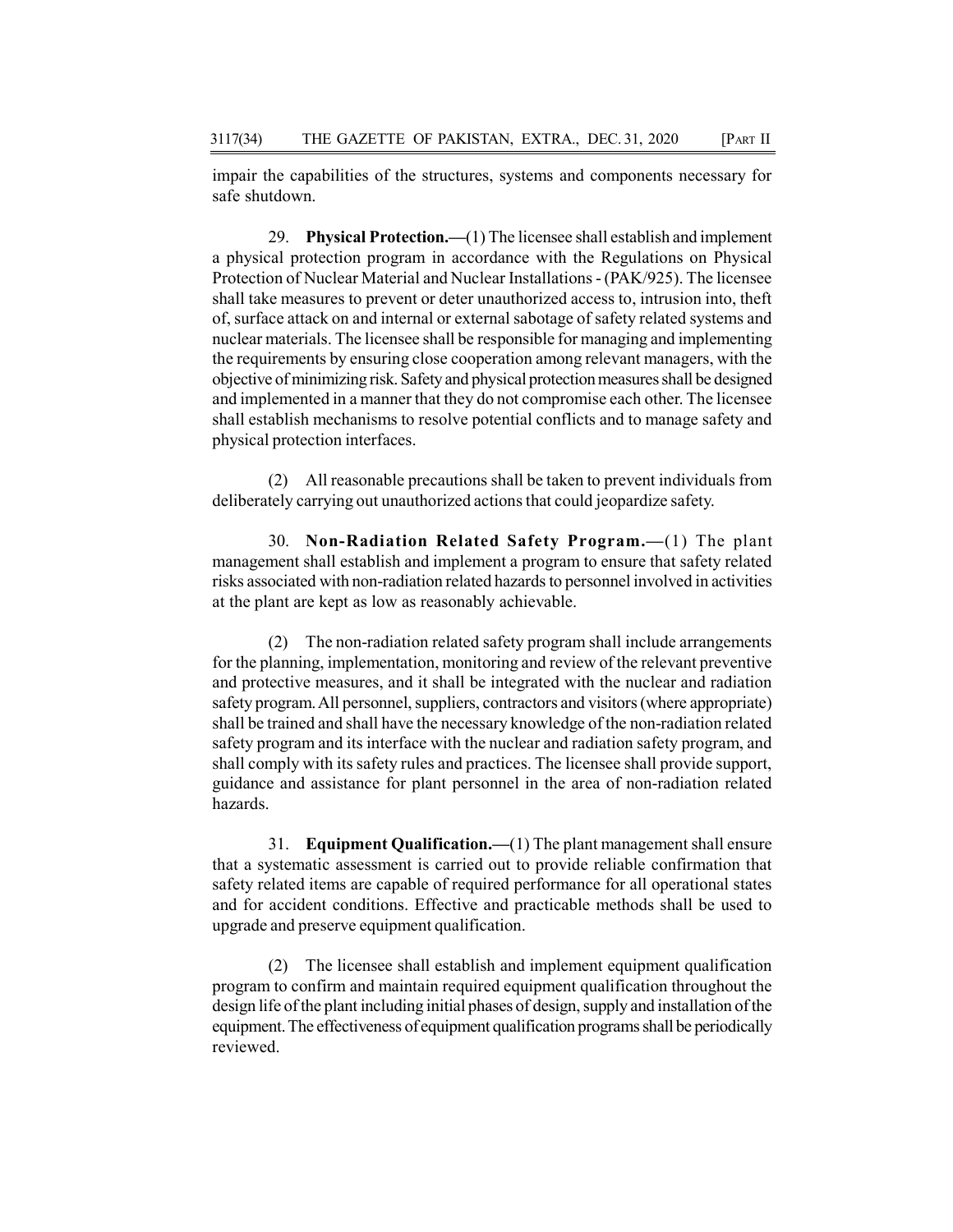(3) The scope and details of the equipment qualification process, in terms of required inspection areas, methods of non-destructive testing, possible defects inspected for, and required effectiveness of inspection, shall be documented and submitted to the Authority for review and approval. Relevant national and international experience shall also be taken into account.

32. Feedback of Operating Experience.—(1) The licensee shall establish an operating experience feedback program to learn from events at the plant and events in the nuclear industry and other industries worldwide.

(2) This program shall cover reporting, collection, screening, analyzing, trending, documenting and communicating operating experience at the plant in a systematic way. The licensee shall obtain and evaluate available information on relevant operating experience at other plants to draw and incorporate lessons for its own operations including its emergency arrangements. It shall also encourage the exchange of experience within national and international systems for the feedback of operating experience. Relevant lessons from other industries shall also be taken into consideration, as necessary. The operating experience program shall be periodically evaluated to determine its effectiveness and to identify necessary improvements.

(3) Events with safety implications shall be investigated in accordance with their actual or potential significance. Events with significant implications for safety shall be investigated to identify their direct and root causes, including causes relating to equipment design, operation, maintenance or human and organizational factors. The results of such investigations shall be included as appropriate in relevant training programs and shall be used in reviewing procedures and instructions. Plant event reports and non-radiation related accident reports shall identify tasks for which inadequate training may be contributing to equipment damage, excessive unavailability of equipment, the need for unscheduled maintenance work, the need for repetition of work, unsafe practices or lack of adherence to approved procedures.

(4) Operating experience shall be carefully examined by designated competent individuals for any precursors to, or trends in, adverse conditions for safety, so that necessary corrective actions can be taken before serious conditions arise.

(5) As a result of the investigation of events, clear recommendations shall be developed for the responsible managers, who shall take appropriate corrective action in due time to avoid any recurrence of the events. Corrective actions shall be prioritized, scheduled, and effectively implemented and shall be reviewed for their effectiveness. Operating personnel shall be briefed on events of relevance and shall take the necessary corrective actions to make their recurrence less likely.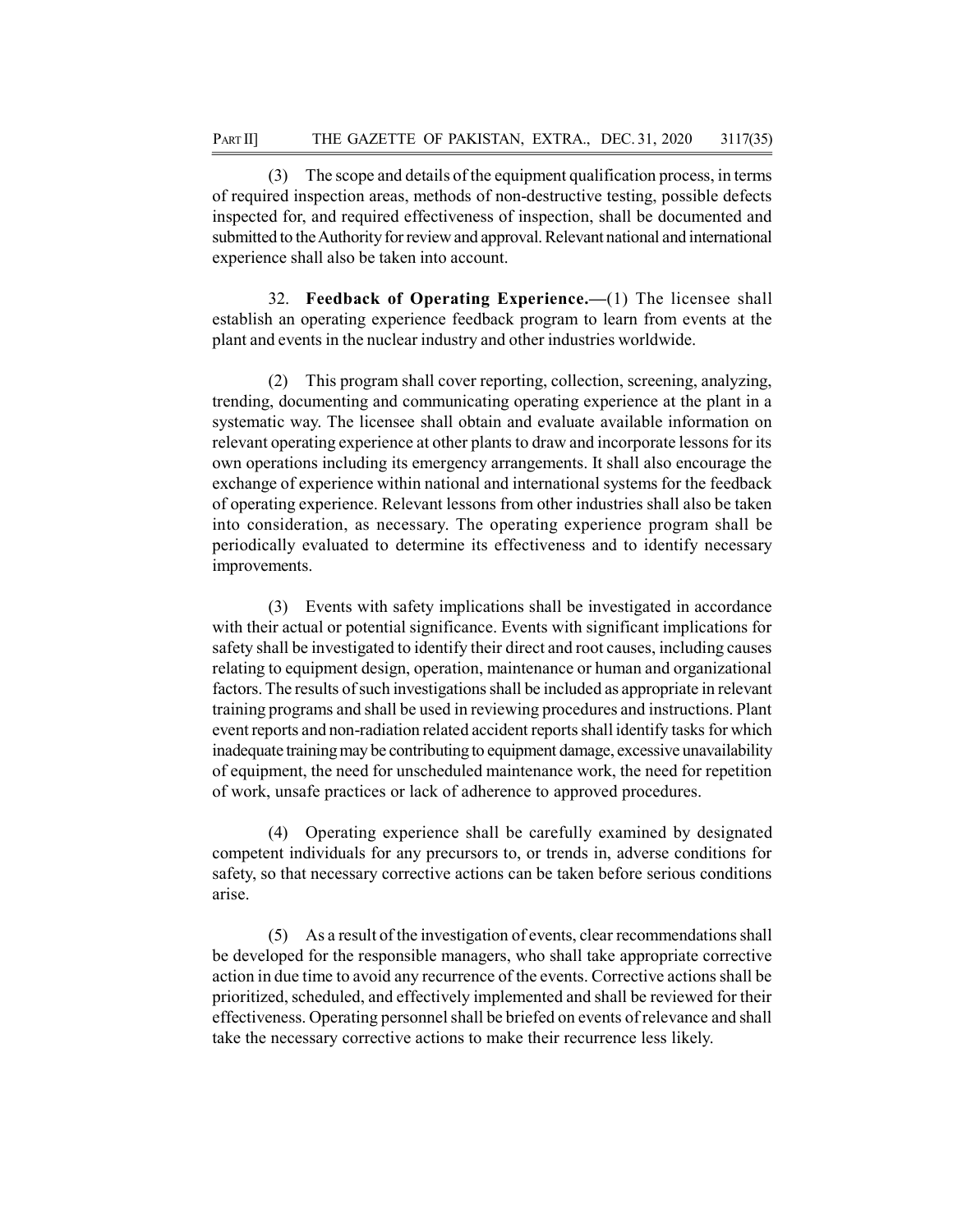(6) The licensee or plant management, as the case may be, shall be responsible for instilling an attitude among plant personnel that encourages the reporting of all events, including low level events and near misses, potential problems relating to equipment failures, shortcomings in human performance, procedural deficiencies or inconsistencies in documentation that are relevant to safety.

(7) The licensee or plant management, as the case may be, shall maintain liaison as appropriate with the support organizations (manufacturer, research organization, and designer) involved in the design, construction, commissioning and operation of the plant with the aim of sharing back information on operating experience and obtaining advice, if necessary, in the event of equipment failures or other events.

(8) Data on operating experience shall be collected and retained for use as input for the management of plant aging, for the evaluation of residual plant life, and for Probabilistic Safety Assessment (PSA) and PSR.

# COMMISSIONING OF THE PLANT

33. Commissioning Program.—(1) The licensee shall ensure that a commissioning program for the plant is established and implemented. The commissioning program for the plant shall cover the full range of plant conditions required in the design and the safety case. The results shall be used to demonstrate that the behavior of the plant as built is in compliance with the design assumptions and the license conditions. Special attention shall be paid to ensuring that no commissioning tests are performed that might place the plant in an unanalyzed condition. Commissioning stages, test objectives and acceptance criteria shall be specified in such a way that the program is auditable.

(2) The commissioning program shall provide the licensee and the Authority with the means of identifying hold points during the commissioning process at which approval may be required prior to proceeding to the next stage of the commissioning program.

(3) The commissioning program shall be divided into stages. A review of the test results for each stage shall be completed before commissioning is continued to the next stage. On the basis of review, a judgment shall be made on whether the commissioning program can proceed to the next stage. Judgments shall also be made on the basis of the review on whether the succeeding stages will be modified as a consequence of the test results, or because some tests in the stage had not been undertaken, or some tests had been undertaken but had not been completed. The results for some stages are subject to approval by the Authority before commissioning can proceed to the next stage.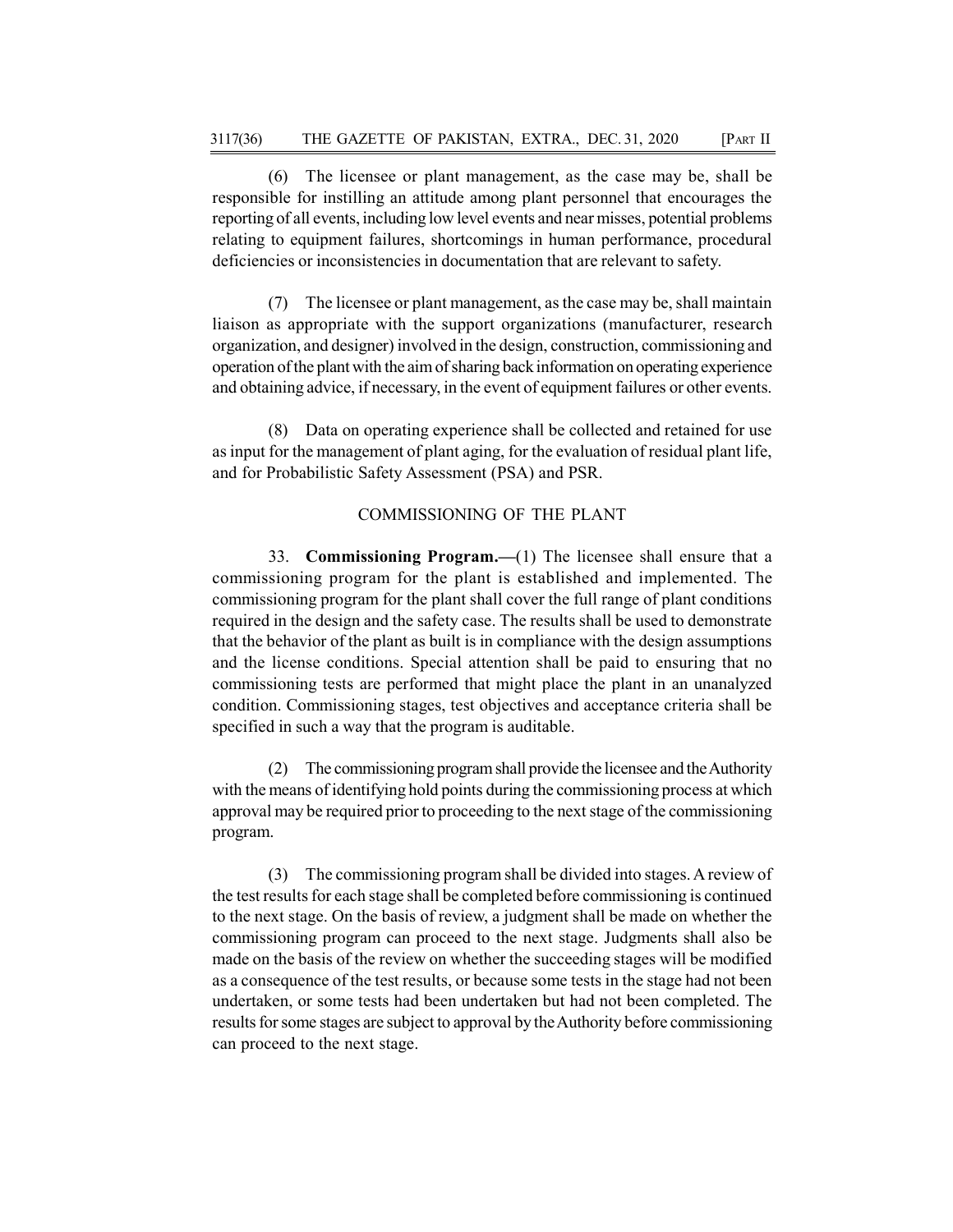(4) The commissioning program shall include all the tests necessary to demonstrate that the plant as built and as installed meets the requirements of the SAR and satisfies the design intent, and consequently the plant can be safely operated in accordance with the OLCs.

(5) Operating and maintenance procedures shall be validated to the extent practicable as part of the commissioning program, with the participation of future operating personnel.

(6) Suitably qualified operations personnel shall be directly involved in the commissioning process. Operating personnel and plant technical staff shall be involved in the commissioning process to the extent necessary to ensure proper preparation for the operational phase.

(7) The commissioning program shall be sufficiently comprehensive to provide reference data to characterize structures, systems and components. Such reference data shall be retained as they are important for ensuring the safety of the plant and for subsequent safety reviews.

(8) All the functions of the licensee shall be performed at the appropriate stages during commissioning. These functions shall include discharging responsibilities for management, training of personnel, radiation protection, waste management, management of records, fire safety, physical protection and emergency preparedness and response.

(9) Operating procedures and test procedures shall be verified to ensure their technical accuracy and shall be validated to ensure their usability with the installed equipment and control systems. Verification and validation of procedures shall be performed to confirm their applicability and quality, and to the extent possible shall be performed prior to fuel handling operations on site. This process shall continue during the commissioning phase. Verification and validation shall also be carried out for procedures for overall operation.

(10) Reviewed and approved arrangements by the licensee for work control, modification control and plant configuration control shall be in place from the commencement of commissioning to meet the conditions of the commissioning tests.

(11) To confirm that the plant is prepared for the initial core loading, prerequisites for systems, equipment, documentation and personnel shall be established well in advance of the fuel loading. These prerequisites shall be based on the SAR and applicable regulatory requirements.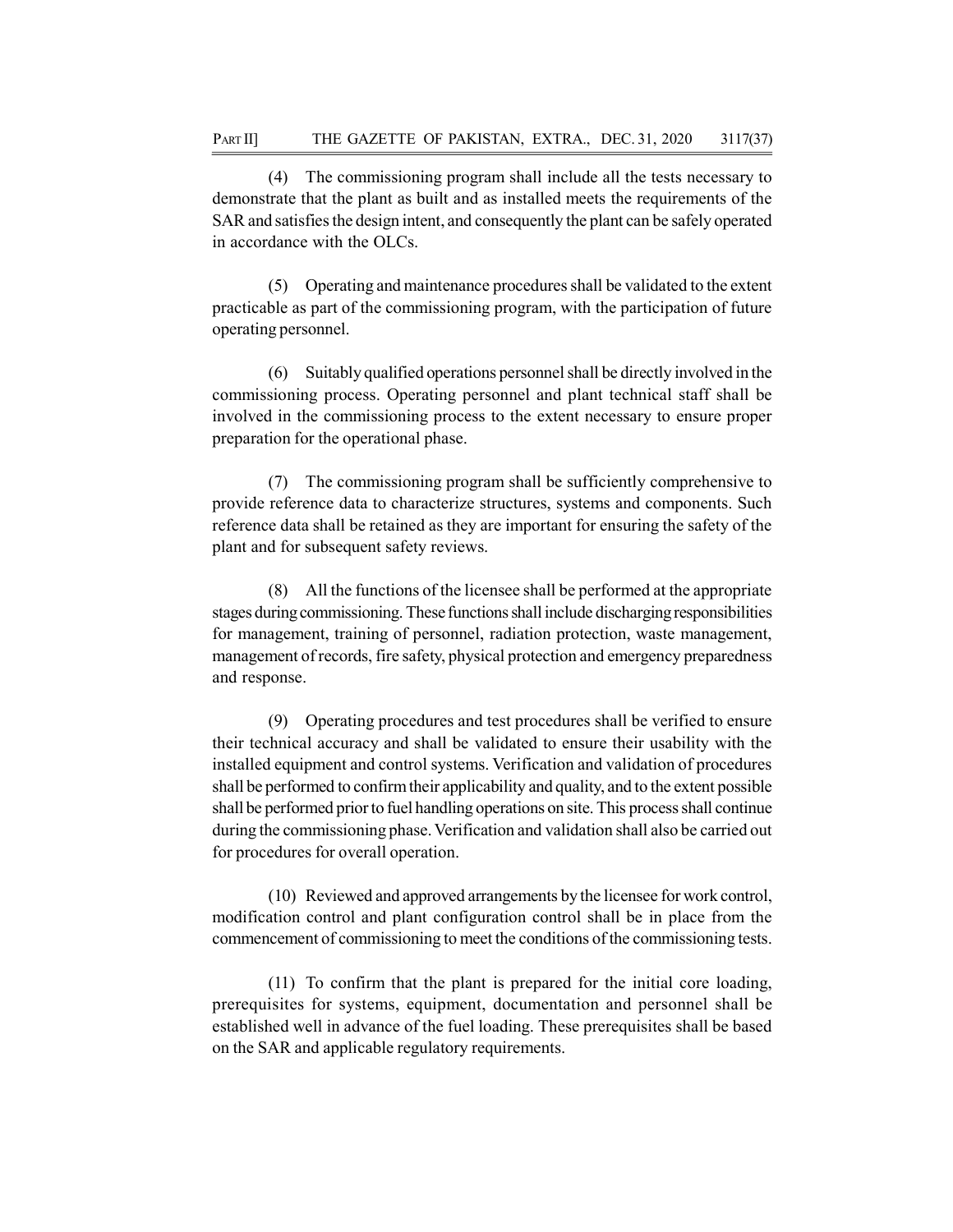(12) Initial fuel loading shall not be authorized until all relevant pre-operational tests have been performed and the results have been accepted by the licensee and the Authority. Reactor criticality and initial power increase shall not be authorized until all necessary tests have been performed and the results have been accepted by the licensee and the Authority, as appropriate. The tests of the commissioning program shall be successfully completed as necessary condition for authorization, as appropriate, for operation of the plant to be commenced.

(13) The licensee shall ensure that interfaces and the communication lines among different groups (i.e. for design, construction, contractors, commissioning and operations) shall be clearly specified and controlled.

(14) Authorities and responsibilities shall be clearly specified and shall be delegated to the individuals and groups performing the commissioning activities. The licensee shall be responsible for ensuring that construction activities are of appropriate quality, and that completion data on commissioning activities and comprehensive baseline data, documentation or information are provided. The licensee shall also be responsible for ensuring that the equipment supplied is manufactured under a quality assurance program that includes inspection for proper fabrication, cleanliness, calibration and verification of operability.

(15) During construction and commissioning, the plant shall be monitored, preserved and maintained so as to protect plant equipment, to support the testing stage and to maintain consistency with the SAR.

(16) During construction and commissioning, a comparison shall be carried out between the plant as built and its design parameters.

#### OPERATION OF THE PLANT

34. Operating Instructions and Procedures.—(1) Operating instructions and procedures shall be developed for normal operation, anticipated operational occurrences and accident conditions, in accordance with the regulatory requirements and policy of the licensee. The level of detail for a particular procedure shall be appropriate for the purpose of that procedure. The guidance provided in the procedures shall be clear, concise, and as far as possible verified and validated. The procedures and reference material shall be clearly identified and readily accessible in the control room and other operating locations, if necessary, and shall be made available to the Authority, if required. Strict adherence to the operating procedures shall be an essential element of safety policy at the plant.

(2) Procedures shall be developed for normal operation to ensure that the plant is operated within the OLCs.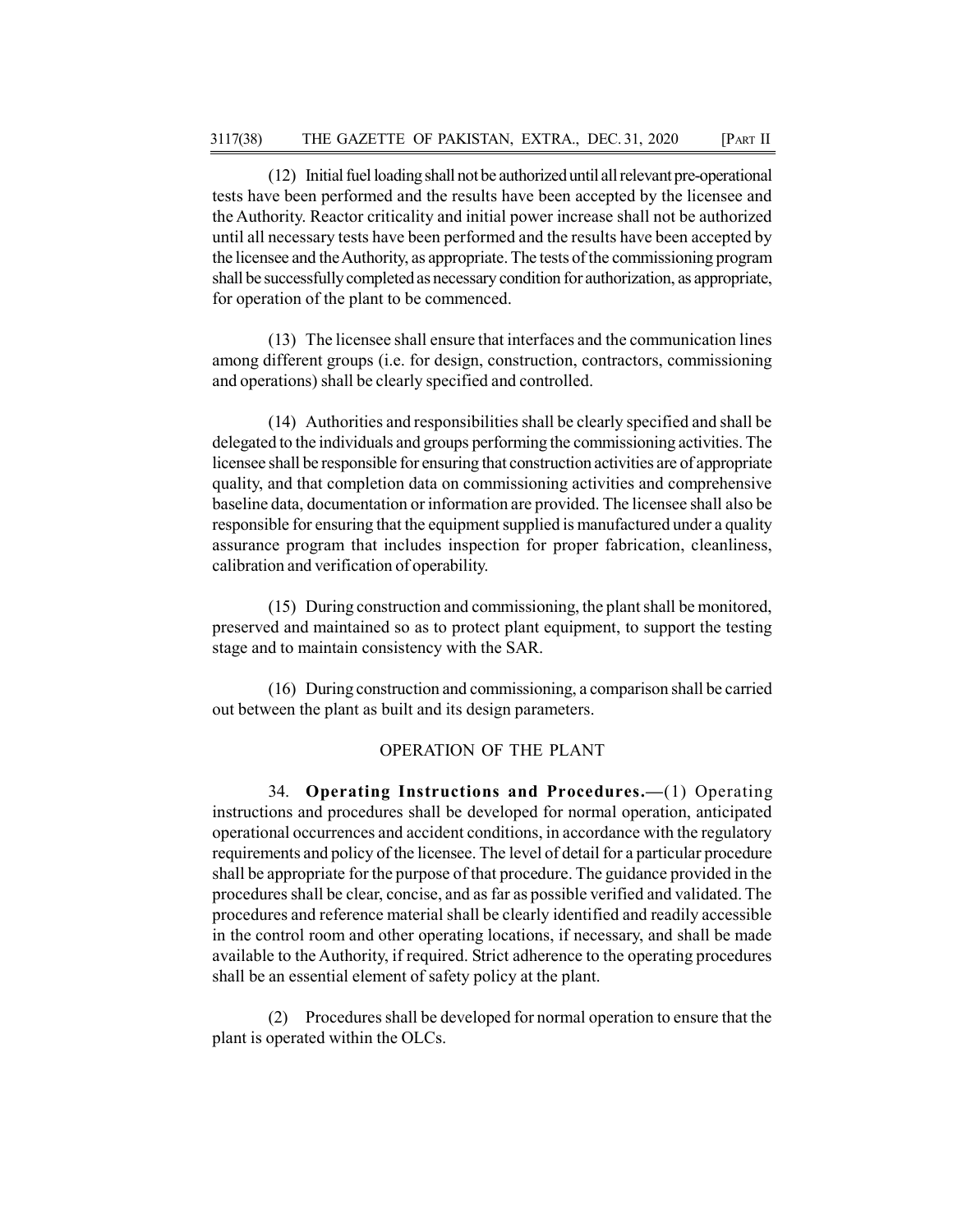(3) Procedures shall be developed and validated for use in the event of anticipated operational occurrences and design basis accidents. Guidelines or procedures shall be developed for the management of accidents more severe than the design basis accidents. Both event based approaches and symptom based approaches shall be used, as appropriate. The related analysis and justifications shall be documented.

(4) Operating procedures and supporting documentation shall be issued under controlled conditions and periodically reviewed and revised as necessary to ensure their adequacy and effectiveness. Procedures shall be updated in a timely manner in the light of operating experience and the actual plant configuration. Any revision of these documents shall be known by the operating personnel and other holders of the documents. All instructions and procedures and their revisions shall be made available to the Authority, if required.

(5) Responsibilities and lines of communication for operating instructions shall clearly be set out in writing for situations in which the operating personnel discover that the status or conditions of plant systems or equipment are not in accordance with operating procedures. The control system for operating instructions shall prevent the use of unauthorized operating instructions and of any other unauthorized materials such as labels or instructions of any kind on the equipment, local panels, boards and measurement devices within the work areas. The control system for operating instructions shall be used to ensure that these contain correct information and that they are updated, periodically reviewed and approved.

(6) A clear operating policy shall be maintained to minimize the use of, and reliance on, temporary operating instructions. Where appropriate, temporary operating instructions shall be made into permanent plant features or shall be incorporated into plant procedures.

35. Operation Control Rooms and Control Equipment.—(1) The plant management shall ensure that the operation control rooms and control equipment are maintained in suitable condition.

(2) The habitability and condition of control rooms shall be maintained. Where the design of the plant foresees additional or local control rooms, which are dedicated to the control of processes that could affect plant conditions, clear communication lines shall be developed for ensuring an adequate transfer of information to the operators in the main control room.

(3) The emergency control room and the shutdown panel and all other safety related operational panels outside the control room shall be kept operable and free from obstructions as well as from nonessential material that would prevent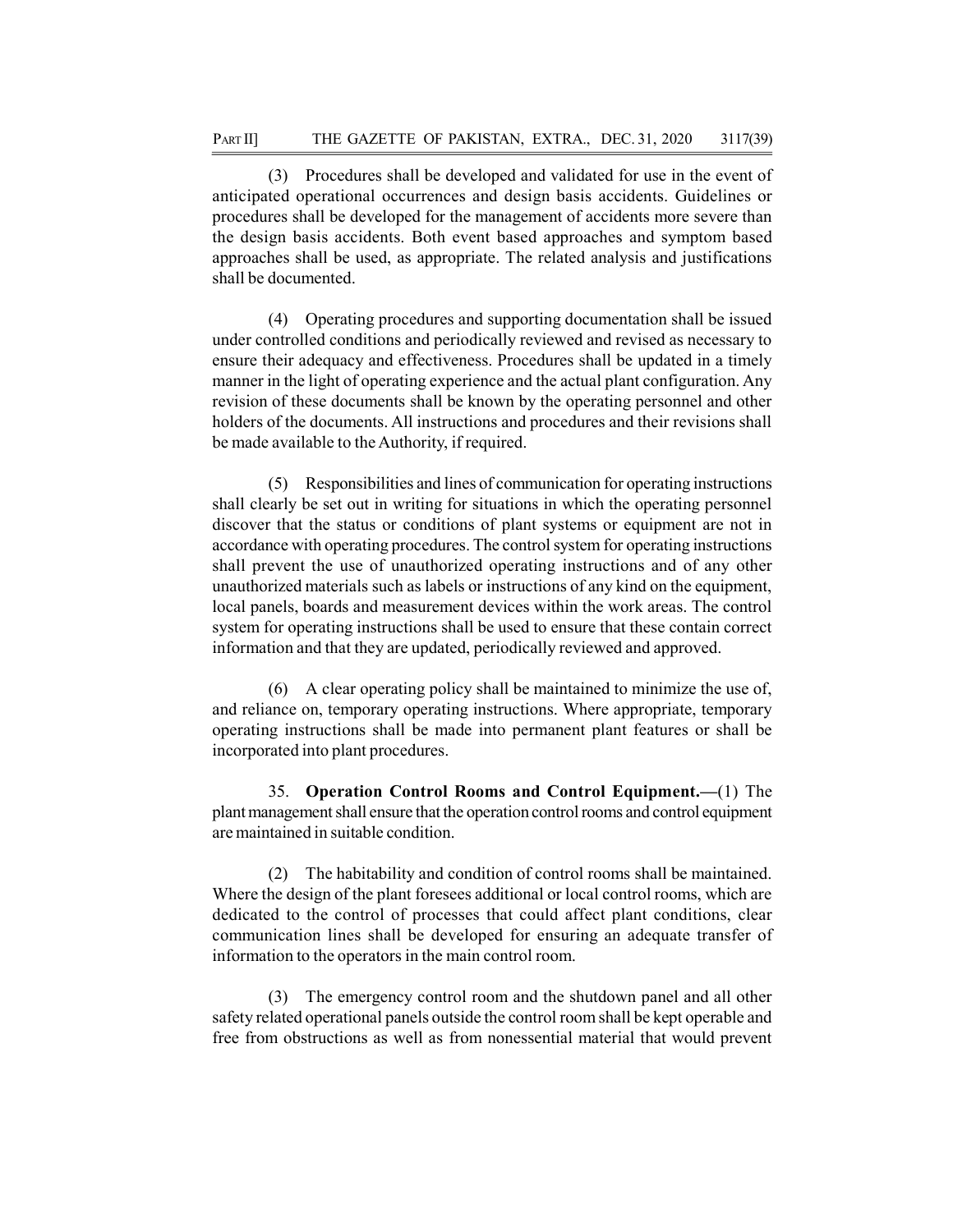their immediate operation. The plant management shall periodically confirm that the emergency control room or the shutdown panel and all other safety related operational panels are in the proper state of operational readiness, including proper documentation, communications, alarm systems and habitability.

(4) The alarms in the main control room shall be managed as an important feature in operating a plant safely. The plant information system shall be such that off-normal conditions are easily recognizable by the operators. Control room alarms shall be clearly prioritized. The number of alarms, including alarm messages from process computers, shall be minimized for any analyzed operational state, outage or accident condition of the plant. The plant management shall establish procedures for operators to manage the response to alarms.

36. Material Conditions and Housekeeping.—(1) The plant management shall develop and implement programs to maintain high standard of material conditions, housekeeping and cleanliness in all working areas.

(2) Administrative controls shall be established to ensure that operational premises and equipment are maintained, well lit and accessible, and that temporary storage is controlled and limited. Equipment that is degraded shall be identified, reported and corrected in a timely manner.

(3) An exclusion program for foreign objects shall be implemented and monitored, and suitable arrangements shall be made for locking, tagging or otherwise securing isolation points for systems or components to ensure safety.

(4) The plant management shall be responsible for ensuring that the identification and labeling of safety equipment and safety related equipment, rooms, piping, and instruments are accurate, legible and well maintained, and that they do not cause any degradation.

37. Chemistry Program.—(1) The plant management shall establish and implement a chemistry program to provide the necessary support for chemistry and radiochemistry control.

(2) The chemistry program shall be developed prior to normal operation and shall be in place during the commissioning phase. The chemistry program shall provide the necessary information and assistance for ensuring safe operation, long term integrity of structures, systems and components, and minimization of radiation levels.

(3) Chemistry surveillance shall be conducted at the plant to verify the effectiveness of chemistry control in plant systems and to verify that structures,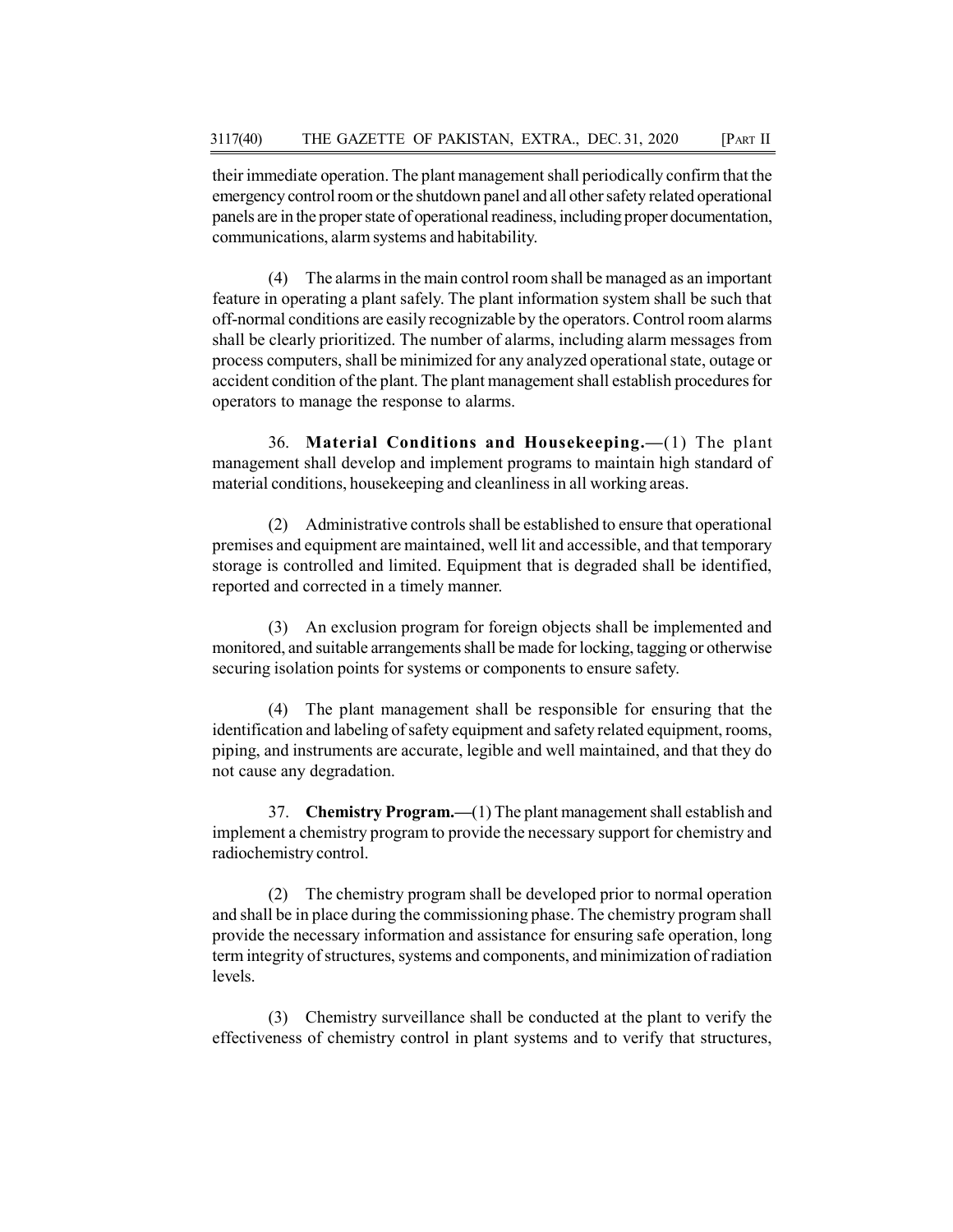systems and components important to safety are operated within the specified chemical limit values.

(4) The chemistry program shall include chemistry monitoring and data acquisition systems. These systems, together with laboratory analyses, shall provide accurate measuring and recording of chemistry data and shall provide alarms for relevant chemistry parameters. Records shall be kept available and shall be easily retrievable.

(5) Laboratory monitoring shall involve the sampling and analysis of plant systems for specific chemical parameters, concentrations of dissolved and suspended impurities, and radionuclide concentrations.

(6) The use of chemicals in the plant, including chemicals brought in by contractors, shall be kept under close control. The appropriate control measures shall be put in place to ensure that the use of chemical substances and reagents does not adversely affect equipment or lead to its degradation.

38. Core Management and Fuel Handling.—(1) The licensee shall be responsible and shall make arrangements for all activities associated with core management and with on-site fuel handling. Provisions shall be made to ensure that only fuel that has been appropriately manufactured is loaded into the core and that in each reactor only such fuel is loaded whose design and enrichment have been approved by the Authority for use with that reactor. The same requirements shall be applied before the introduction of fuel of a new design or of a modified design into the core.

(2) The licensee shall be responsible for the development of the specifications and procedures for the procurement, verification, receipt, accounting and control, loading, utilization, relocation, unloading and testing of fuel and core components. A fuelling program shall be established in accordance with the design assumptions. After the refueling, the licensee shall confirm by means of calculations and measurements that the performance of the core meets the safety criteria. The licensee shall also confirm that all core alterations comply with approved configurations. After batch refueling, tests shall be performed before and during startup to confirm that the core performance meets the design intent as given in Schedule I of these regulations.

(3) A comprehensive core monitoring program shall be established to ensure that core parameters are monitored, analyzed for trends and evaluated to detect abnormal behaviour; to ensure that actual core performance is consistent with core design requirements; and to ensure that the values of key operating parameters are recorded and retained in a logical, consistent and retrievable manner.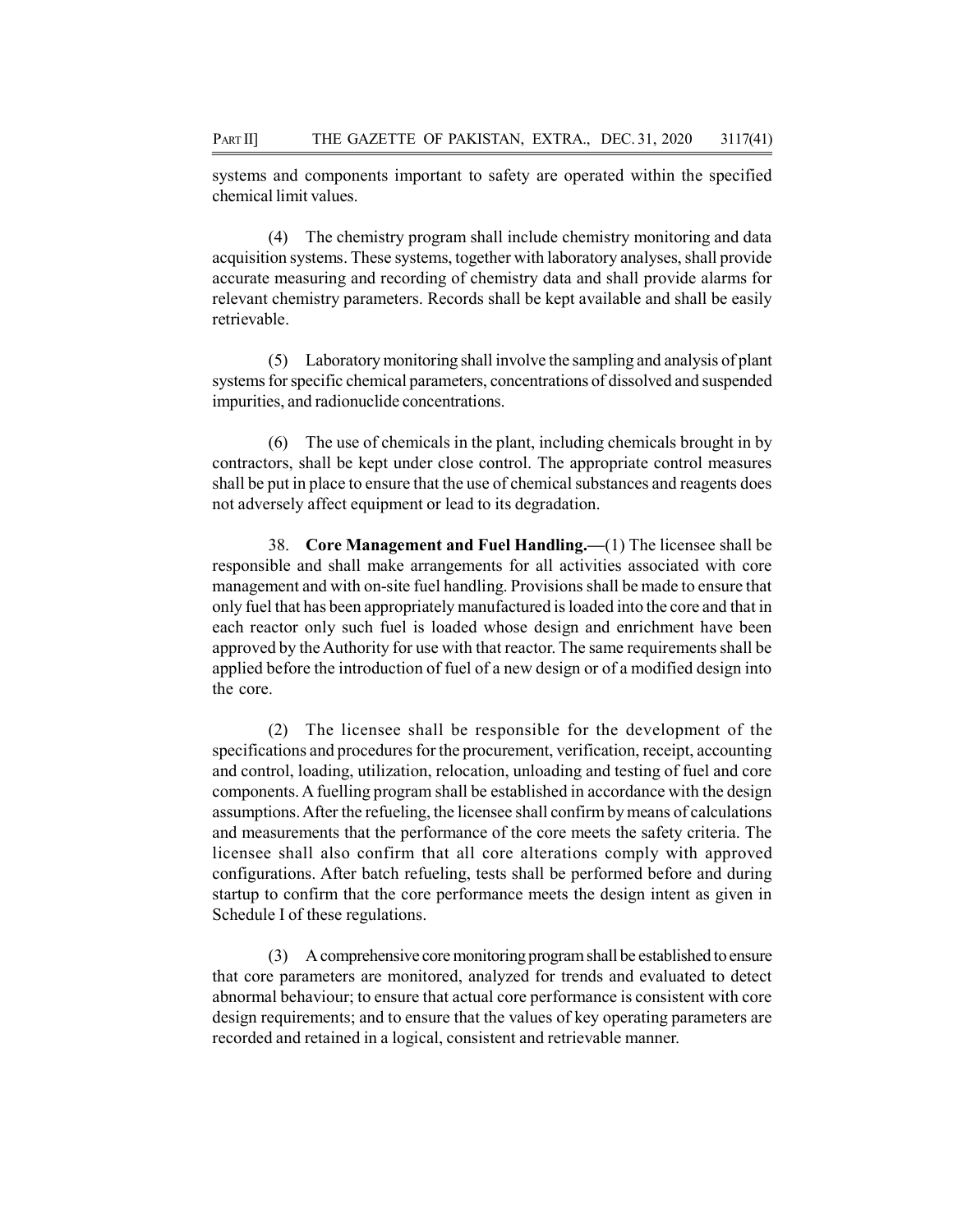(4) The licensee shall be responsible for establishing a safe reactivity management program under the management system. Decisions and planning on evaluation, conduct and control of all operations or modifications involving the fuel, that are liable to affect reactivity control, shall be undertaken by using approved procedures and respecting predefined operational limits for the core.

(5) Reactivity manipulations shall be made in a deliberate and carefully controlled manner to ensure that the reactor is maintained within prescribed OLCs, and that the desired response is achieved.

(6) The operating procedures for reactor startup, power operation, shut down and refueling shall include the precautions and limitations necessary to maintain fuel integrity and to comply with the OLCs throughout the lifetime of the fuel.

(7) Radiochemistry data that are indicative of fuel cladding integrity shall be systematically monitored and analyzed for trends so as to be able to monitor whether fuel cladding integrity is maintained in all operating conditions.

(8) Appropriate methods shall be established to identify any anomalous changes in the activity of coolant and to perform data analysis for fuel defects to determine their nature and severity, their locations, the probable root causes and the necessary corrective actions.

(9) For fuel and core components, handling procedures shall be developed to ensure the controlled movement of un-irradiated and irradiated fuel, proper storage on the site and preparation for transport from the site.

(10) Before any fuel handling takes place, the plant management shall ensure that an authorized, trained and qualified person is present, who shall be responsible for control and handling of the fuel on the site in accordance with the approved procedures. Access to fuel storage areas shall be limited to authorized personnel only.

(11) Detailed auditable accounts shall be maintained as required for the storage, irradiation and movement of all fissile material, including un-irradiated and irradiated fuel.

(12) The packaging, carriage and transport of un-irradiated and irradiated fuel shall be carried out in accordance with the Regulations for Safe Transport of Radioactive Material - (PAK/916).

(13) Details of regulatory submissions regarding refueling outage and long shutdown have been provided in Schedule I and Schedule II respectively.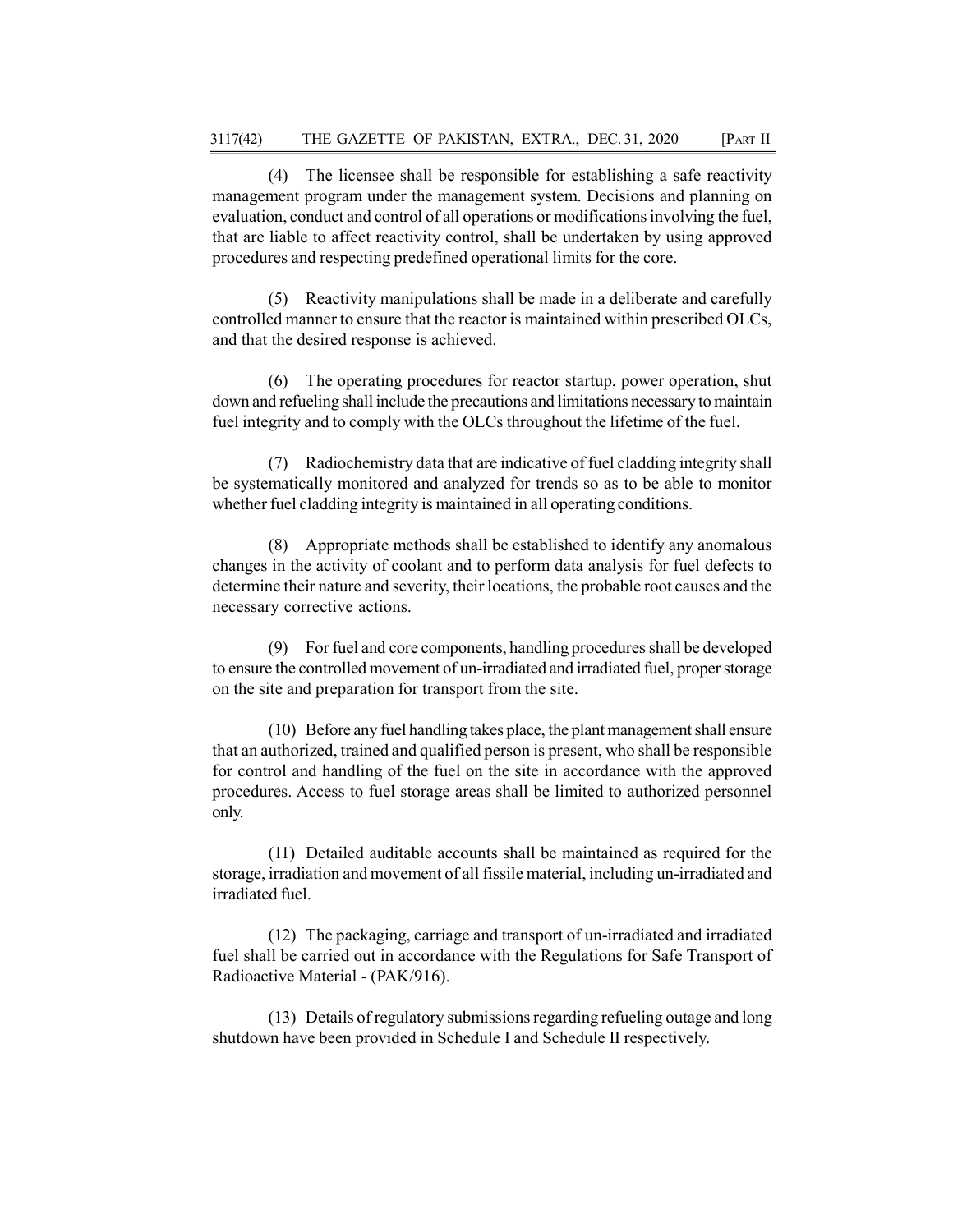39. Periodic Safety Review (PSR).—(1) Systematic safety assessments of the plant shall be performed by the plant management throughout its operational lifetime, with due account taken of operating experience and significant new safety information from all relevant sources. PSR shall be aimed at ensuring a high level of safety throughout the operating lifetime of the plant. The strategy for review and safety factors to be evaluated shall be approved by the Authority.

(2) It shall be determined by means of the PSR to what extent the existing SAR remains valid. The PSR shall, at least, take into account; the plant design, actual conditions of systems, structures and components important to safety, equipment qualification, ageing, deterministic safety analysis, PSA, hazard analysis, safety performance, use of experience from other plants and research findings, organization, the management system and safety culture, procedures, human factors, emergency planning, radiological impact on the environment, any other aspect, and global assessment.

(3) The scope of the PSR shall include all safety aspects of an operating plant, including both on-site and off-site emergency planning, accident management and radiation protection aspects.

(4) In order to complement the deterministic assessment, use of PSA shall be made for input to the PSR to provide insight into the relative contributions to safety of different aspects of the plant.

(5) The plant management shall report to the Authority in a timely manner, the confirmed findings of the safety review that have implications for safety.

(6) On the basis of results of systematic safety assessment, the plant management shall implement necessary corrective actions and reasonably practical modifications for compliance with the applicable standards with the aim of enhancing safety of the plant by further reducing the likelihood and potential consequences of accidents.

(7) The licensee shall submit progress report on status of implementation of corrective actions generated as a result of PSR according to the frequency mutually agreed with the Authority. The report shall at least consist of the following information:

- (a) Total number of actions with titles;
- (b) Completed actions;
- (c) Progress on implementation on actions in comparison with target dates;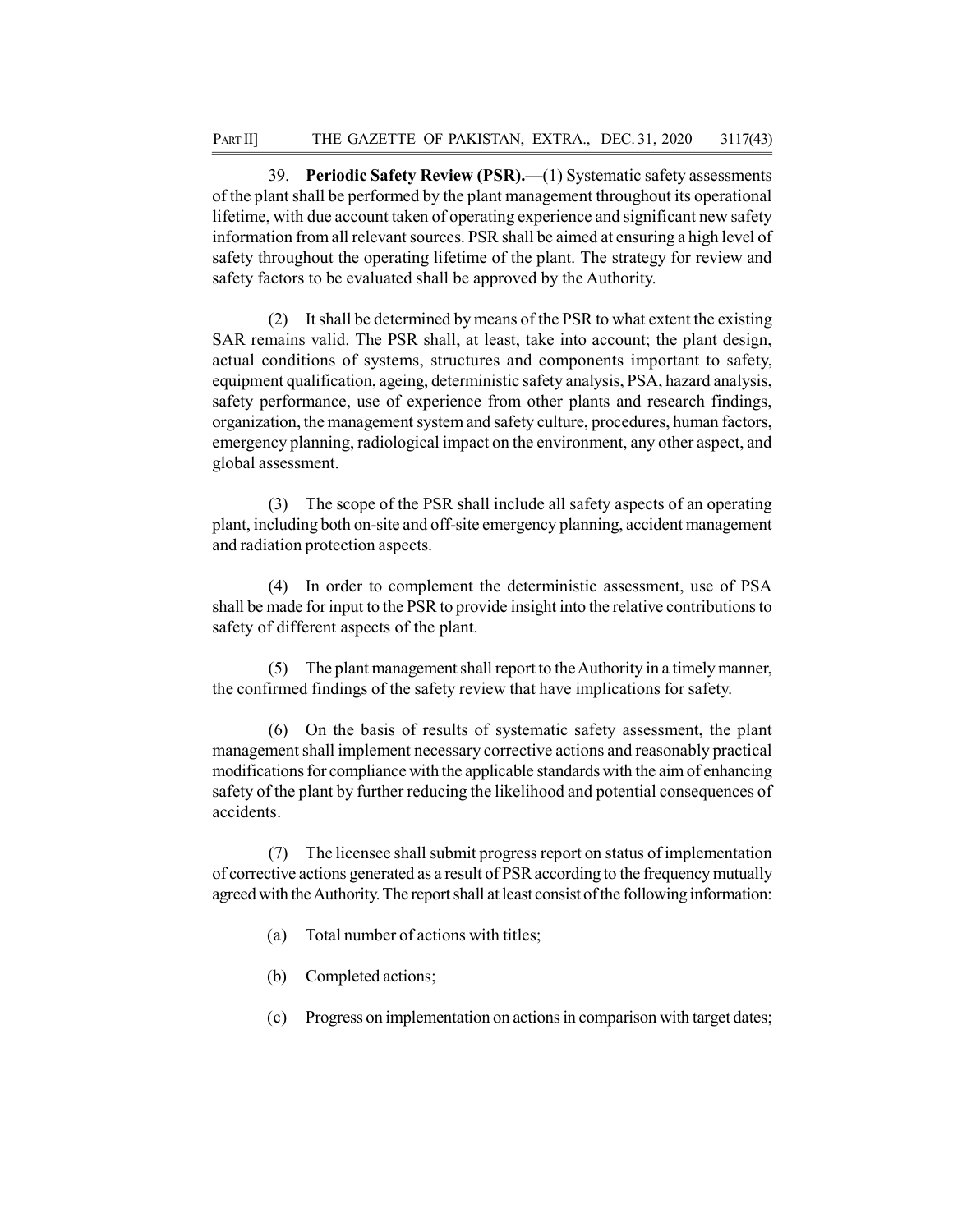- (d) Reason for delay in corrective actions (if any) and measures taken to address these reasons;
- (e) Implications of delayed actions on plant safe operation; and

(f) Alternative measures taken in connection with delayed corrective actions to ensure plant safety.

## MAINTENANCE, TESTING, SURVEILLANCE AND INSPECTION

40. Maintenance, Testing, Surveillance and Inspection of Structures, Systems and Components.—(1) The plant management shall ensure that effective programs for maintenance, testing, surveillance and inspection of structures, systems and components are established and implemented. These programs shall be in place prior to fuel loading. These shall take into account OLCs as well as any other applicable regulatory requirements and shall be re-evaluated at a frequency so specified. The scope of the program shall include safety and those non-safety structures, systems, and components;

- (a) That are relied upon to mitigate accidents or transients or used in Emergency Operating Procedures (EOPs); or
- (b) Whose failure could prevent safety structures, systems, and components from fulfilling their safety function; or
- (c) Whose failure could cause a reactor scram or actuation of a safety system.

(2) The maintenance, testing, surveillance and inspection of all plant structures, systems and components important to safety shall be to such a standard and at such a frequency as to ensure that their levels of reliability and effectiveness remain in accordance with the assumptions and intent of the design throughout the service life of the plant.

(3) The program shall include periodic inspections or tests of systems, structures and components important to safety in order to demonstrate their reliability and to determine whether these are acceptable for continued safe operation of the plant or whether any remedial measures are necessary.

(4) The plant management shall develop procedures for all maintenance, testing, surveillance and inspection tasks. These procedures shall be prepared, reviewed, modified when required, validated, approved and distributed in accordance with established administrative procedures.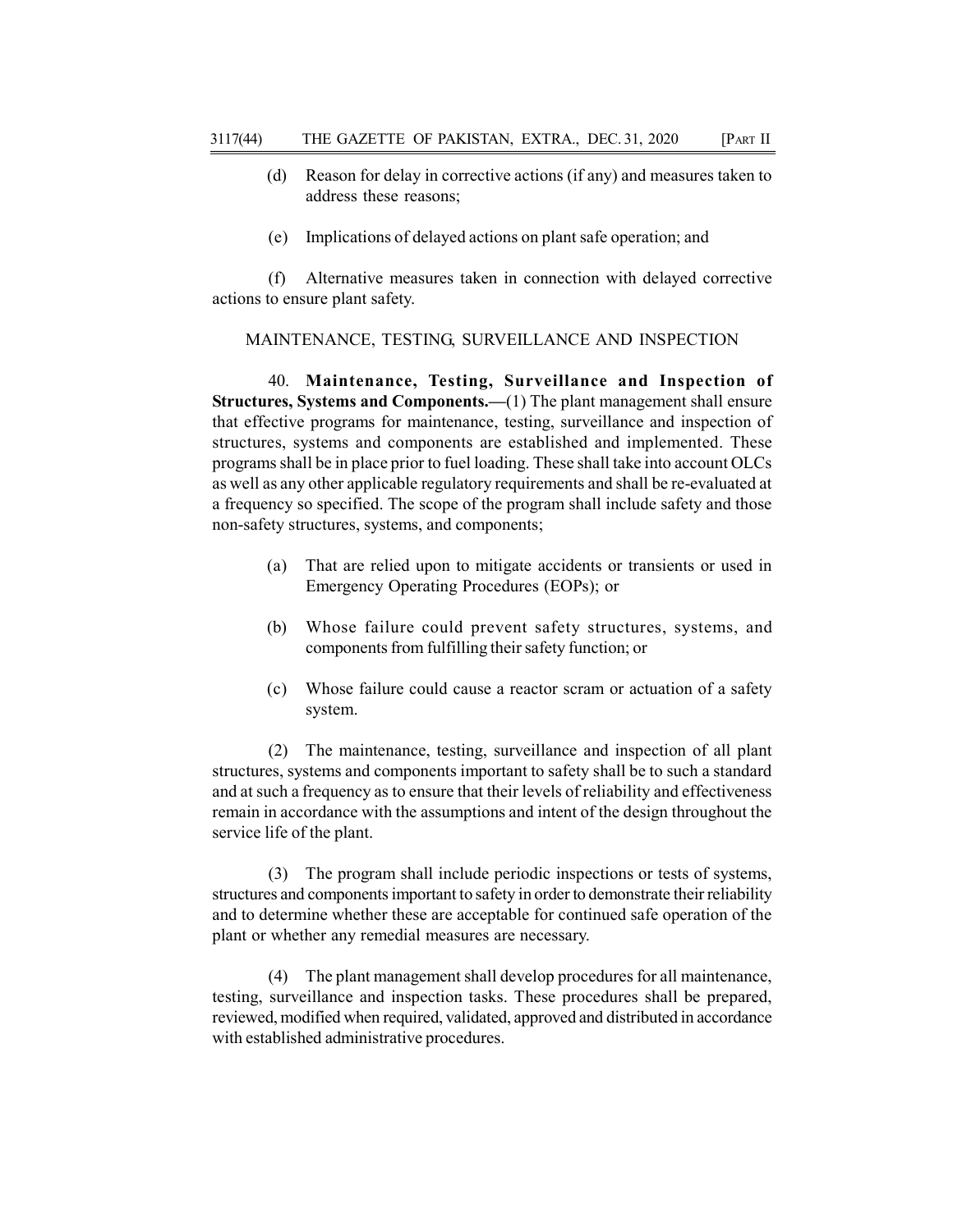(5) Data on maintenance, testing, surveillance and inspection shall be recorded, stored and analyzed to confirm that operating performance is in accordance with design intent and with requirements for equipment reliability and availability.

(6) The frequency of preventive and predictive maintenance, testing, surveillance and inspection of individual structures, systems and components shall be determined on the basis of:

- (a) The importance to safety of the structures, systems and components with insights from PSA taken into account;
- (b) Their reliability and availability for operation;
- (c) Their assessed potential for degradation in operation and their aging characteristics;
- (d) Operational experience; and
- (e) Vendors' recommendations.

(7) A comprehensive and structured approach to identifying failure scenarios shall be taken to ensure proper management of maintenance activities using methods of PSA as appropriate.

(8) New approaches that could result in significant changes to current strategies for maintenance, testing, surveillance and inspection shall be taken only after careful consideration of the implications for safety and after appropriate authorization as required.

(9) A comprehensive work planning and control system shall be implemented to ensure that maintenance, testing, surveillance and inspection work is properly authorized and is carried out in accordance with established procedures.

(10) An adequate work control system shall be established for the protection and safety of personnel and for the protection of equipment during maintenance, testing, surveillance and inspection. Pertinent information shall be transferred at shift turnovers and at pre-job and post-job briefings on maintenance, testing, surveillance and inspection.

(11) The work control system shall ensure that plant equipment is only released from service for maintenance, testing, surveillance or inspection with the authorization of designated operating personnel and in compliance with the OLCs. The work control system shall also ensure that permission to return equipment to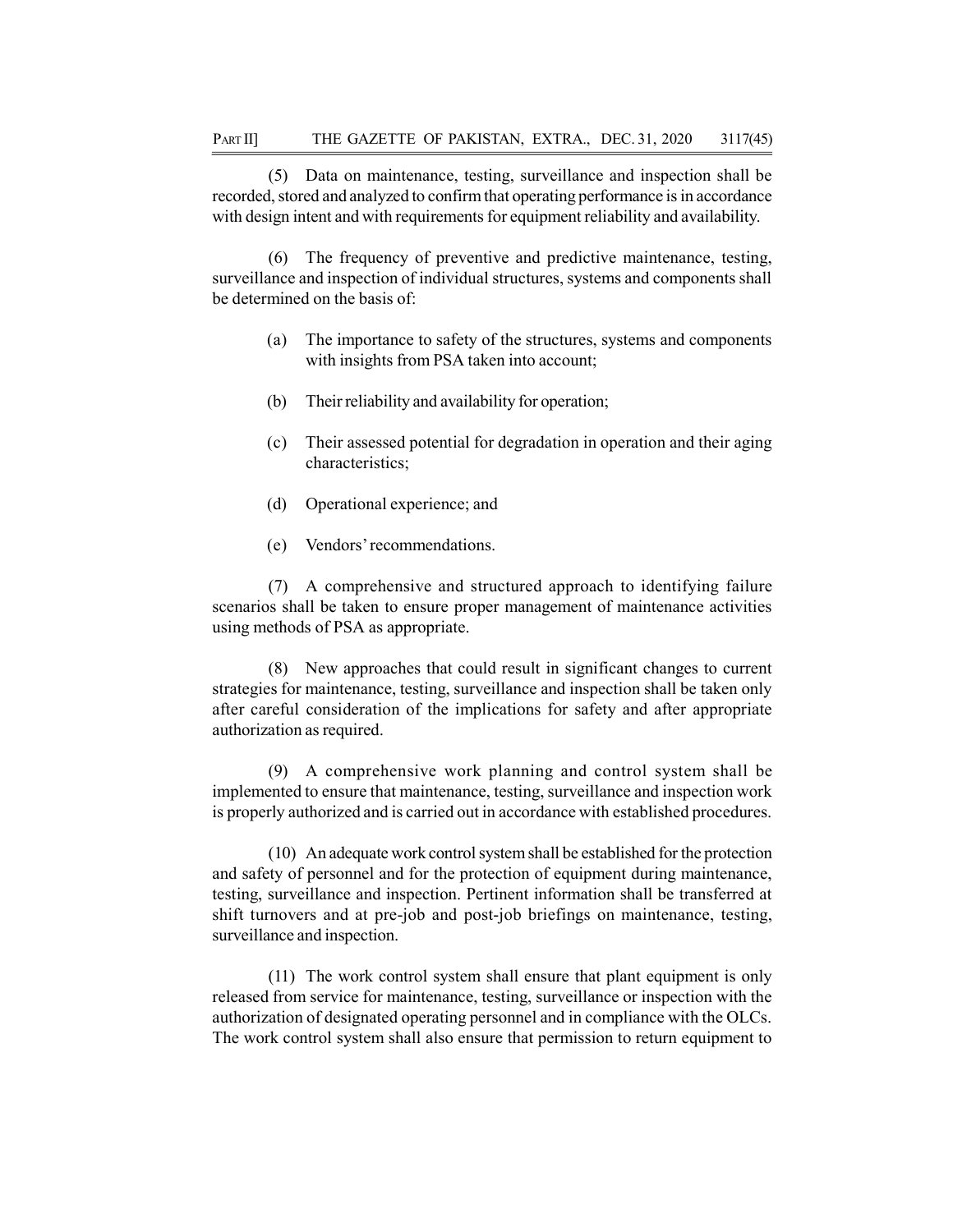service following maintenance, testing, surveillance and inspection is given by the operating personnel. Such permission shall be given only after the confirmation that the new plant configuration is within the established OLCs, where appropriate, and after performing functional tests.

(12) Coordination shall be maintained between different maintenance groups (e.g. maintenance groups for mechanical, electrical, instrumentation & control, and civil). Coordination shall also be made among maintenance, operations and support groups (e.g. groups for fire protection, radiation protection, physical protection and non-radiation related safety). The plant management shall make arrangements with the external grid operators to ensure that appropriate procedures are applied in maintaining the connections of the plant to the external grid.

(13) A management system for managing and correcting deficiencies shall be established and used to ensure that operating personnel are not over burdened. This system shall also ensure that safety at the plant is not compromised by the cumulative effects of these deficiencies.

(14) The plant management shall ensure that maintenance work during power operation is carried out with adequate defence in depth. PSA shall be used, as appropriate, to demonstrate that the risks are not significantly increased.

(15) The plant management shall establish maintenance programs for nonpermanent equipment to be used for accidents more severe than design basis accidents, in order to maintain high reliability of this equipment. The plant management shall carry out periodic training and exercises in handling the equipment and connecting it to the NPP

(16) Corrective maintenance of structures, systems and components shall be performed as promptly as practicable and in compliance with OLCs. Priorities shall be established with account taken first of the relative importance to safety of the defective structure, system or component.

(17) Arrangements shall be made to procure, receive, control, store and issue materials (including supplies), spare parts and components. The plant management shall be responsible to implement these arrangements and to ensure that the characteristics of such materials (including supplies), spare parts and components are consistent with the applicable safety standards and with the plant design.

(18) The plant management shall ensure that storage conditions are adequate and that materials (including supplies), spare parts and components are available and are in proper condition for use.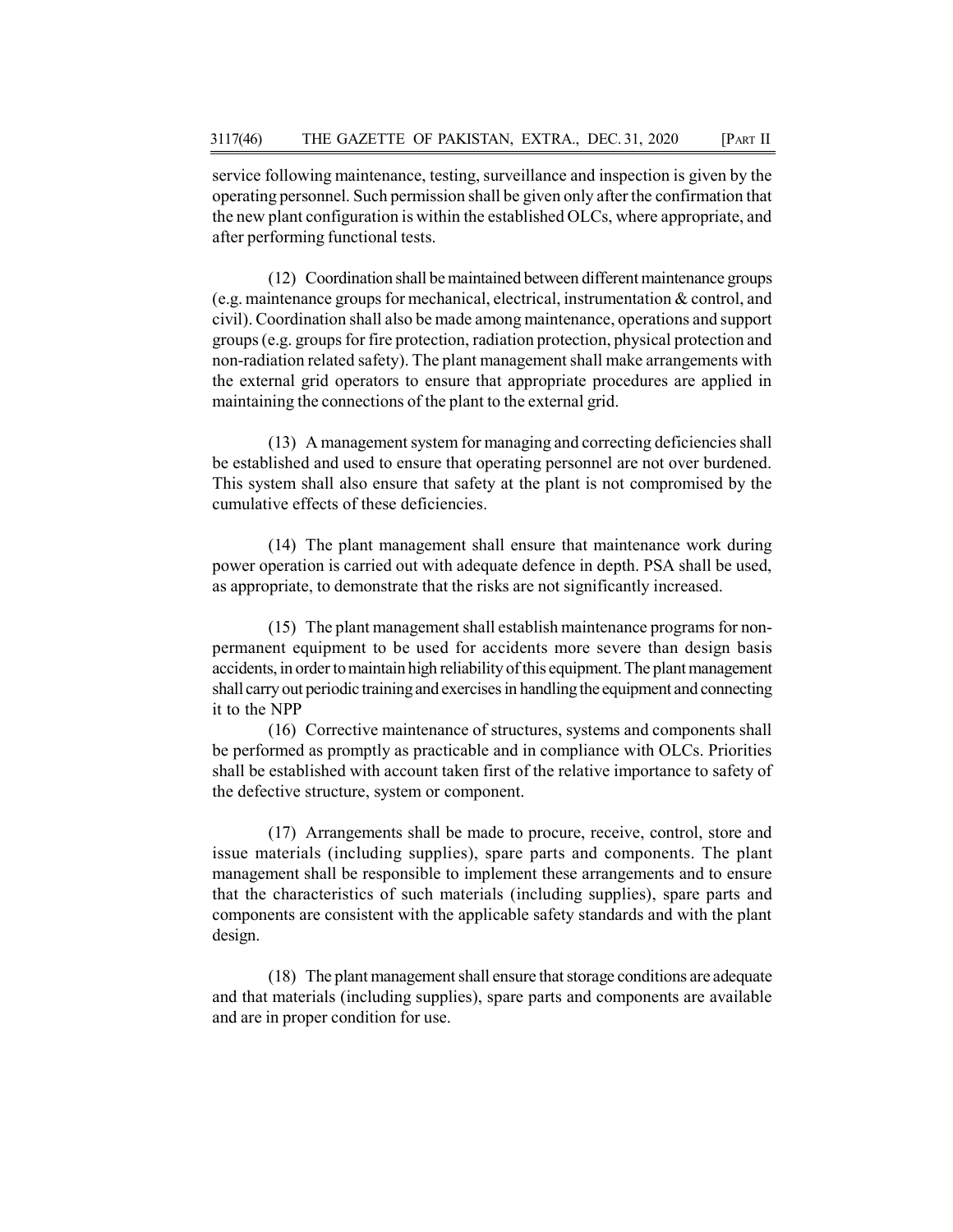41. Outage Management.—(1) The plant management shall establish and implement arrangements to ensure the effective performance, planning and control of work activities during outages.

(2) Outage planning shall be a continually improving process involving past, present, scheduled and future outages. Reference points shall be determined and used to track pre-outage work.

(3) In the processes for planning and performing outage activities, priority shall be given to safety related considerations. Special attention shall be given to maintain the plant configuration in accordance with the OLCs.

(4) The plant management shall be responsible for issuing programs and procedures for outage management, and for the provision of adequate resources for ensuring safety during shutdown operations.

(5) The tasks, authorities and responsibilities of the groups and personnel involved in preparing, conducting or assessing outage schedules and activities shall be established and followed by all the plant personnel and contractors.

(6) The interfaces among the group responsible for outages and other groups, including groups on the site and off the site, shall be clearly defined. Operating personnel shall be kept informed of current activities for maintenance, modification and testing.

(7) Optimization of radiation protection and non-radiation related safety, waste reduction, and control of chemical hazards shall be essential elements of outage programs and planning, and this shall be clearly communicated to relevant plant personnel and contractors.

(8) A comprehensive review shall be performed after each outage to determine lessons learnt.

### PREPARATION FOR DECOMMISSIONING

42. Preparation for Decommissioning.—(1) The licensee shall prepare a decommissioning plan as per requirements of the Regulations on Decommissioning of Facilities Using Radioactive Material - (PAK/930) and shall maintain it, throughout the lifetime of the plant, to demonstrate that decommissioning can be accomplished safely and in such a way as to meet the specified end state.

(2) The decommissioning plan shall be updated in accordance with the regulatory requirements, modifications to the plant, advances in technology, changes in the need for decommissioning activities and changes in national policies.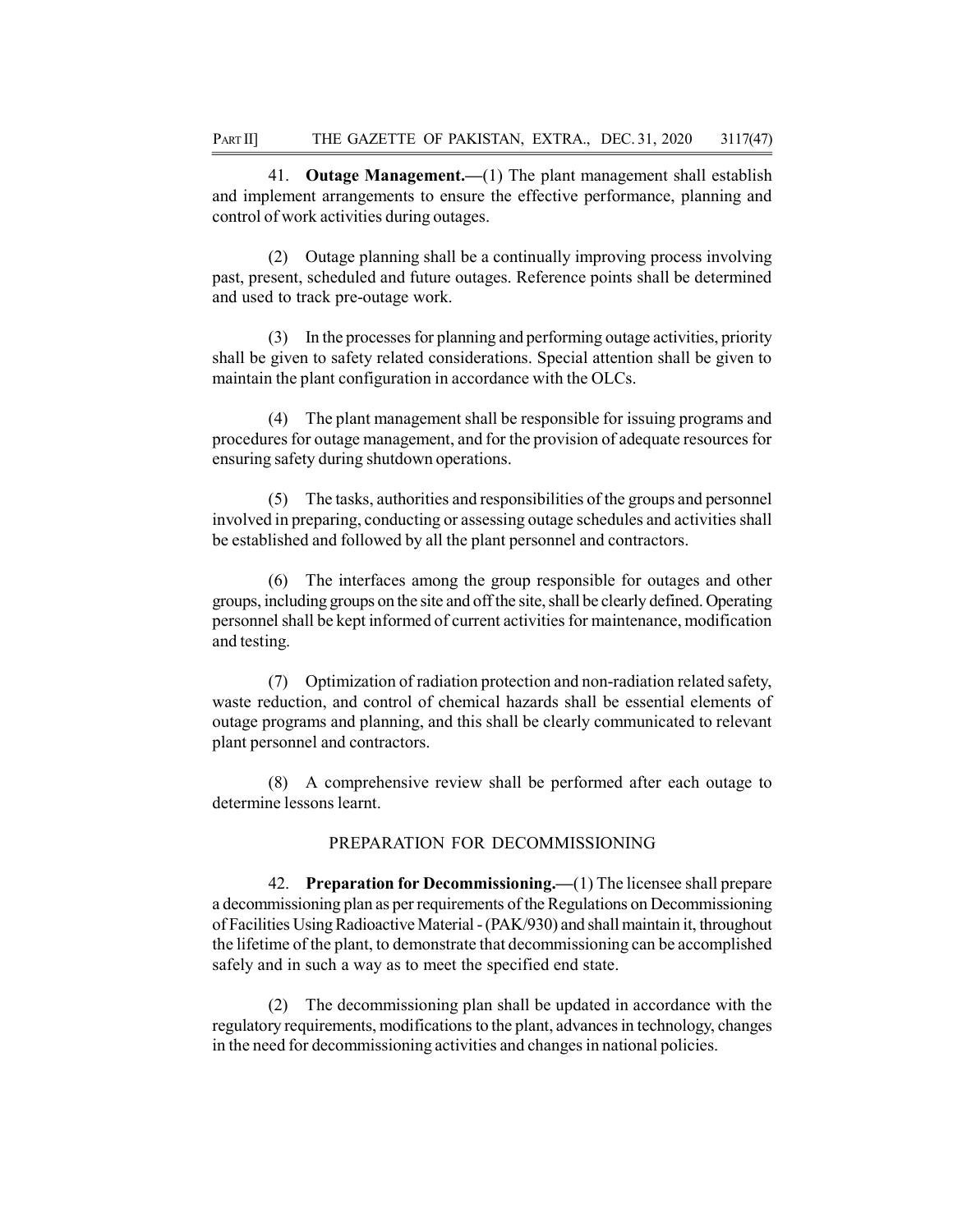(3) A human resource program shall be developed for ensuring that sufficient motivated and qualified personnel are available for the safe operation of the plant up to final shutdown, for conducting activities in a safe manner during the preparatory period for decommissioning, and for safely carrying out the decommissioning of the plant.

(4) In the preparatory period for decommissioning, the high level of operational safety shall be maintained until the nuclear fuel has been removed from the plant.

(5) For a multiple unit plant, appropriate measures shall be put in place to ensure that common systems and common equipment remained fully available to support the safe operation of all the generating units.

(6) The licensee shall be aware, over the operating lifetime of the plant, of the needs in relation to future decommissioning. Experience and knowledge with regard to contaminated or irradiated structures, systems and components gained in modification and maintenance activities at the plant shall be recorded and retained to facilitate the planning of decommissioning. Complete and reviewed information shall be compiled to be transferred to the organization responsible for managing the decommissioning phase.

(7) The implications for safety of the activities in the transitional phase prior to the commencement of decommissioning shall be assessed and shall be managed so as to avoid undue hazards and to ensure safety.

CRITERIA FOR APPOINTMENT OF SPECIFIC POSITIONS AT PLANT

43. Criteria for Appointment of Individual Responsible for Safety of a Nuclear Power Plant.—(1) The licensee shall appoint an individual responsible for the safety of the plant with assurance of required qualities of his safety leadership and conservative decision making so as to implement effective policies that give due priority to safety.

(2) The individual shall have an overall power plant experience of about twenty five (25) years, including a minimum of fifteen (15) years experience at an NPP and proven managerial and administrative skills.

The individual shall have worked as a licensed SS at the NPP or have participated in commissioning of the NPP or of an NPP of similar design.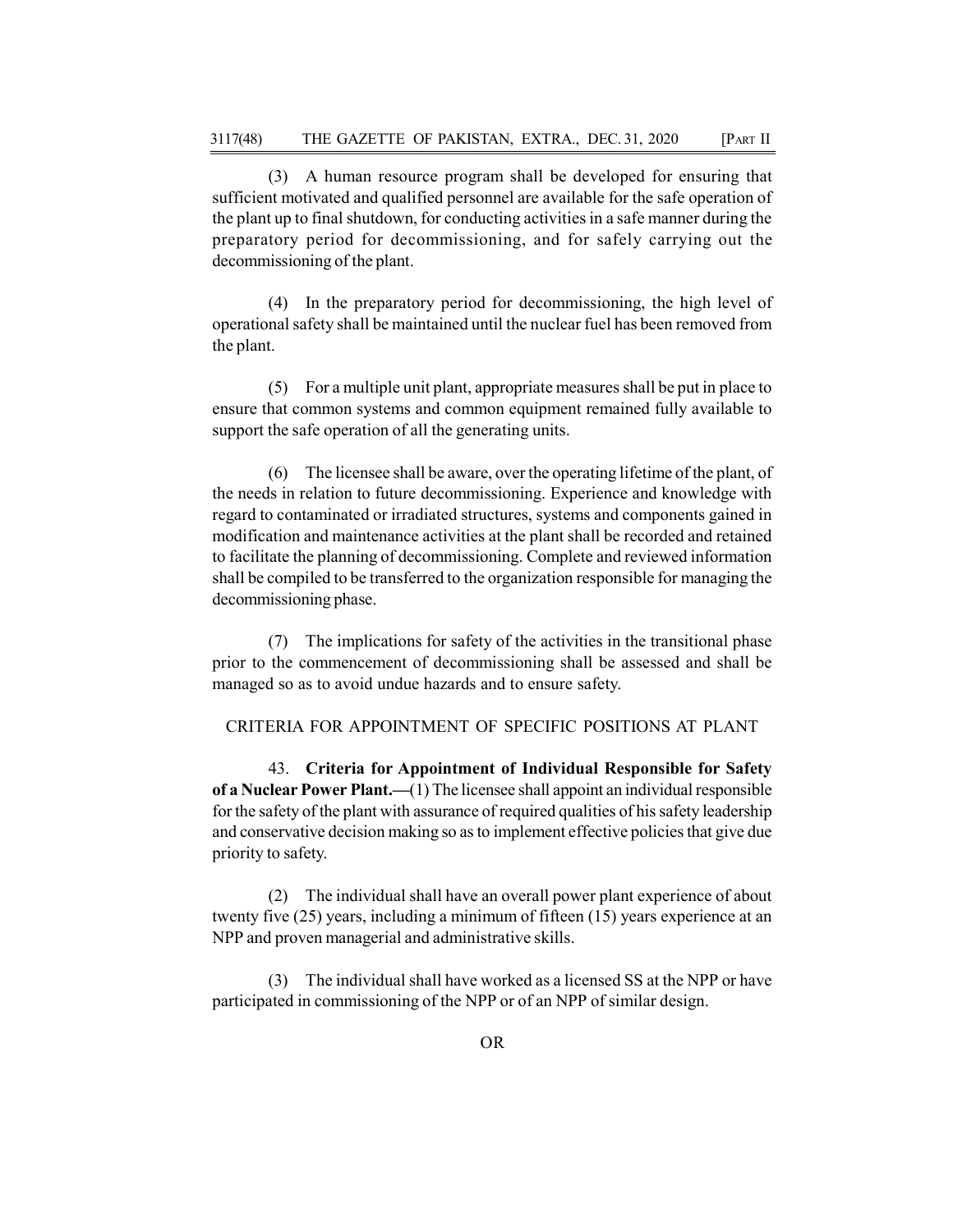The individual shall have deputy, who have worked as a licensed SS at the NPP or have participated in commissioning of the NPP or of an NPP of similar design. In the absence of deputy, the senior most licensed SS shall officiate.

(4) The individual shall have knowledge and skills in all areas of nuclear safety, particularly in the following:

- (a) Legislative and regulatory regime;
- (b) Safety and security culture;
- (c) Problem analysis and conservative decision making;
- (d) Radiological safety;
- (e) Emergency plan and procedures;
- (f) Interpersonal and departmental communication; and
- (g) Administrative policies and procedures.

(5) The licensee shall inform the Authority of the appointment of the individual addressing all the above criteria before or at the time of appointment.

44. Criteria for Appointment of RPO or SHP.—(1) The licensee or plant management shall designate an RPO or SHP, as the case may be, meeting the qualification criteria as given below:

(a) A graduate in engineering or masters in basic science or bachelor in basic science four (4) years with a minimum of six (6) years related experience which shall include four (4) years at an NPP in supervision of radiation protection, monitoring and control measures and familiar with radiation protection documentation.

# OR

Masters in Nuclear Engineering or Nuclear Power Engineering or Medical Physics or Radiation Physics with a minimum of four (4) years related experience which shall include two (2) years at an NPP in supervision of radiation protection, monitoring and control measures and familiar with radiation protection documentation.

(b) In addition to the above mentioned qualification requirements, he shall be: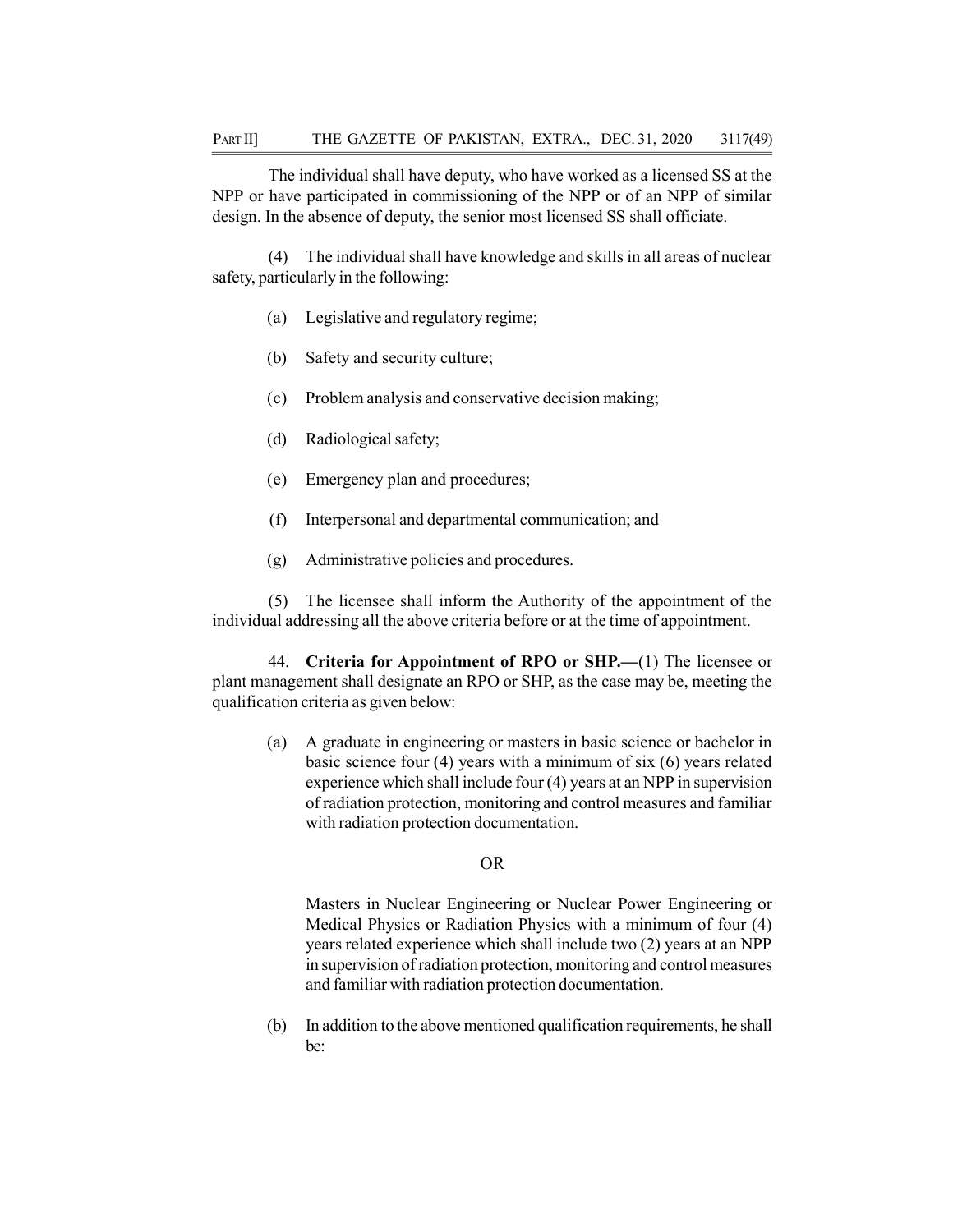- (i) Familiar with the regulatory requirements, policies, principles, plans, procedures and practices related to nuclear safety, radiation protection, emergency preparedness and response, environmental monitoring, and industrial safety;
- (ii) Familiar with the testing and maintenance requirements for radiation protection, emergency preparedness and response, and environmental monitoring infrastructure including systems and components etc.;
- (iii) Capable of performing his role in routine and emergency situations;
- (iv) Capable of coordination with off-site organizations and authorities for development and effective implementation of various plans of the plant;
- (v) Familiar with the mechanism of reporting the incidents significant to safety, emergency, and physical protection, to the Authority in accordance with the relevant national regulations; and
- (vi) Possessing good interpersonal and communication skills.

(2) The licensee shall inform the Authority of the appointment of the individual meeting the above criteria before or at the time of his employment.

# CRITERIA AND PROCESS FOR LICENSING OF OPERATING PERSONNEL

45. Criteria for Obtaining SS License.—(1) All SS licenses shall be issued under the authority of the Chairman by an officer designated, for this purpose, on his behalf.

(2) Each applicant is required to undergo in-class and field training, to be arranged by the licensee or plant management, as the case may be. After successful completion of in-class and field training, and acquiring the prescribed minimum experience as per Regulation 45(3) below, the candidate shall become eligible to appear in the licensing examination.

- (3) Eligibility Criteria:
- (a) The candidate shall possess SE license of the plant;
- (b) The candidate shall have acquired a minimum of one (1) year in shift experience after the award of SE license at the plant. This experience may also include participation in commissioning at the plant;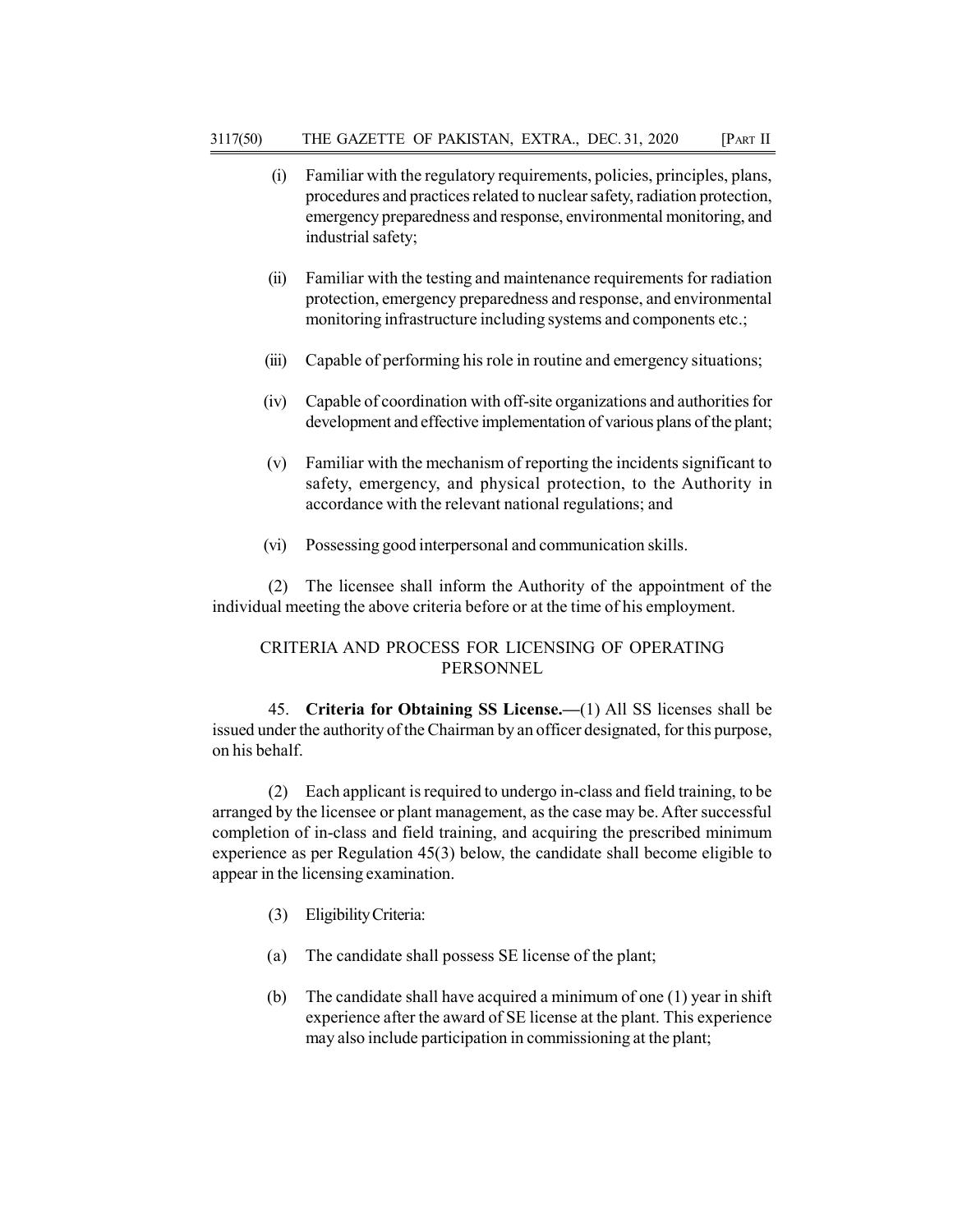- (c) The candidate shall qualify the written, oral and operating examinations as per Regulation 45 (4 and 5) below;
- (d) In addition to above, a candidate having SE license at one plant and intends to appear for SS license at other plant of the same type with major design differences shall have:
	- (i) Minimum of one (1) year work experience in operations division which may include experience in installation and commissioning at the new type or design, as the case may be, of plant. This experience may include participation in cold and hot functional tests (without nuclear fuel in the reactor); and
	- (ii) Acquired training on Full Scope Training Simulator (FSTS) of the plant for handling operational states and accident conditions, etc.
- (e) Eligibility criteria for candidate having SE license at one plant and intends to appear for SS license at other plant of the same type with minor design differences shall be as follows:
	- (i) The candidate shall possess SE license at the plant of the same type and shall have acquired a minimum of one (1) year shift experience after the award of SE license;
	- (ii) The candidate shall have acquired training on FSTS of the plant for handling operational states and accident conditions etc.;
	- (iii) The candidate shall have undergone additional training comprising on design differences; and
	- (iv) The candidate shall have qualified the written, oral and operating examinations as per Regulation 45 (4 and 5) below.

[Explanation: After the award of SS license, the candidate must perform 20 shifts (at least five (5) morning and five (5) evening) in shadow capacity at the plant for which he qualified as SS.]

- (4) Initial Assessment:
- (a) The technical knowledge, skills and abilities of a candidate to perform the duties, as per approved operation documents, in a safe manner under all operational states and accident conditions shall be determined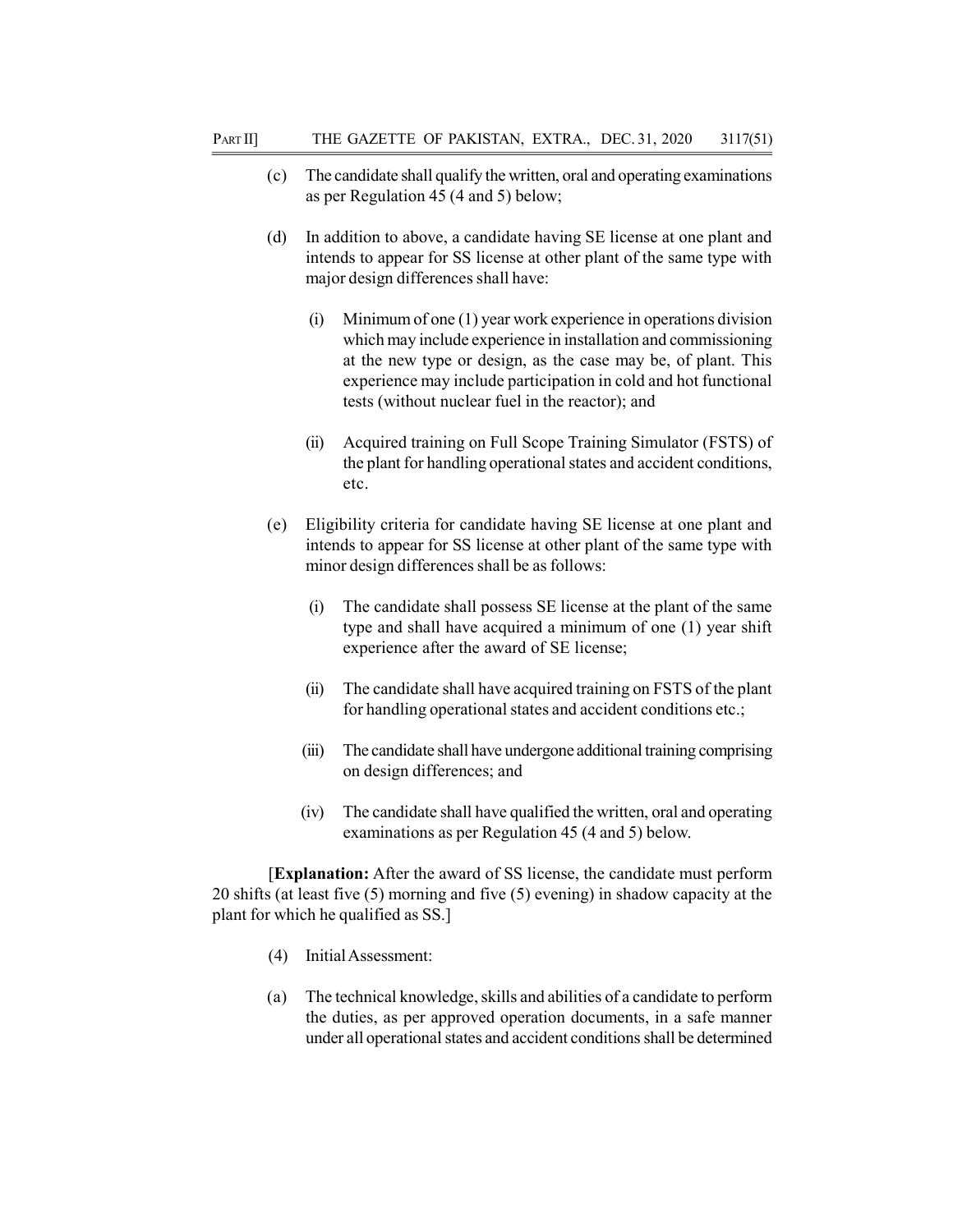through written, oral and operating examination. Each candidate has to qualify these examinations separately;

- (b) The plant management shall conduct the written examinations. All papers shall carry no less than 50% marks in descriptive (non-objective) type of questions;
- (c) The syllabus for the written examination shall, at least, cover the following topics:
	- (i) PNRA Regulations;
	- (ii) Nuclear safety;
	- (iii) Radiation protection and radioactive waste management;
	- (iv) Physical protection;
	- (v) OLCs;
	- (vi) Nuclear specifics;
	- (vii) Conventional specifics;
	- (viii) Reactor physics;
	- (ix) Emergency preparedness and response;
	- (x) Industrial safety;
	- (xi) Management system;
	- (xii) Safety culture and security culture; and
	- (xiii) Safety and physical protection interface.
- (d) The syllabus for the written examination, for training and retraining, shall be prepared by the licensee or plant management, as the case may be, and duly approved by the Authority.
- (5) Licensing Examination:
- (a) Oral and operating examination of the individuals shall be conducted by the Authority;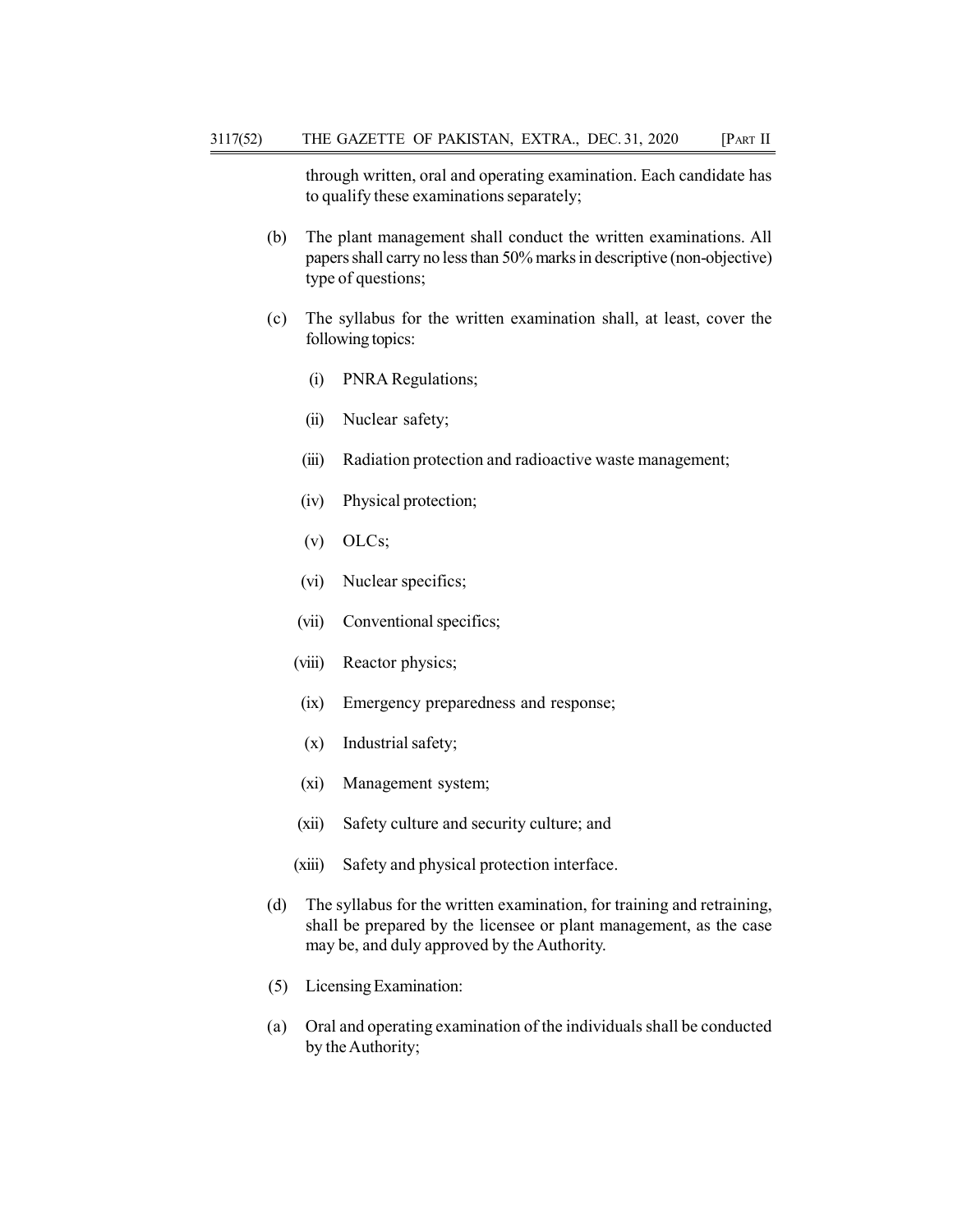- (b) The candidate shall qualify for oral and operating examination only if all the written papers are passed separately and he is recommended by the plant management. The passing marks for the written papers shall be 75% in each paper;
- (c) The licensee or plant management, as the case may be, shall apply to the Authority for oral and operating examination on the prescribed application form for licensing of operating personnel along with the assessment on a separate sheet;
- (d) The licensee or plant management, as the case may be, shall provide certification of the latest medical and psychological fitness of the candidate along with the application. Such certificates shall also record whether the candidate is or has been on prolonged medical treatment during the last twelve (12) months; and
- (e) The candidate shall normally be allowed only two (2) attempts to clear the operating and oral licensing examinations. In very exceptional cases and on specific recommendations of the licensee, a third (last) chance may be allowed by the Chairman or an officer so designated on his behalf.
- (6) Issuance of License:

The Authority may issue operating license to the candidate upon successfully passing the written, operating and oral examinations. The Authority may attach such terms and conditions to the license, if so desired.

- (7) Retraining and Annual Renewal of License:
- (a) All licensed operating personnel shall have to undergo a formal retraining for two (2) periods of one (1) month duration each during a calendar year;
- (b) After retraining, such licensed individuals shall be examined by the licensee or plant management, as the case may be, to assess their continued technical and professional competence for the assigned job. This assessment along with medical and psychological fitness certificates shall be submitted to the Authority at the time of renewal of the license; and
- (c) The application for annual renewal of license containing necessary documents shall be submitted to the Authority one (1) month prior to its expiry date, each year. The license shall remain valid until the disposition of application for the annual renewal by the Authority.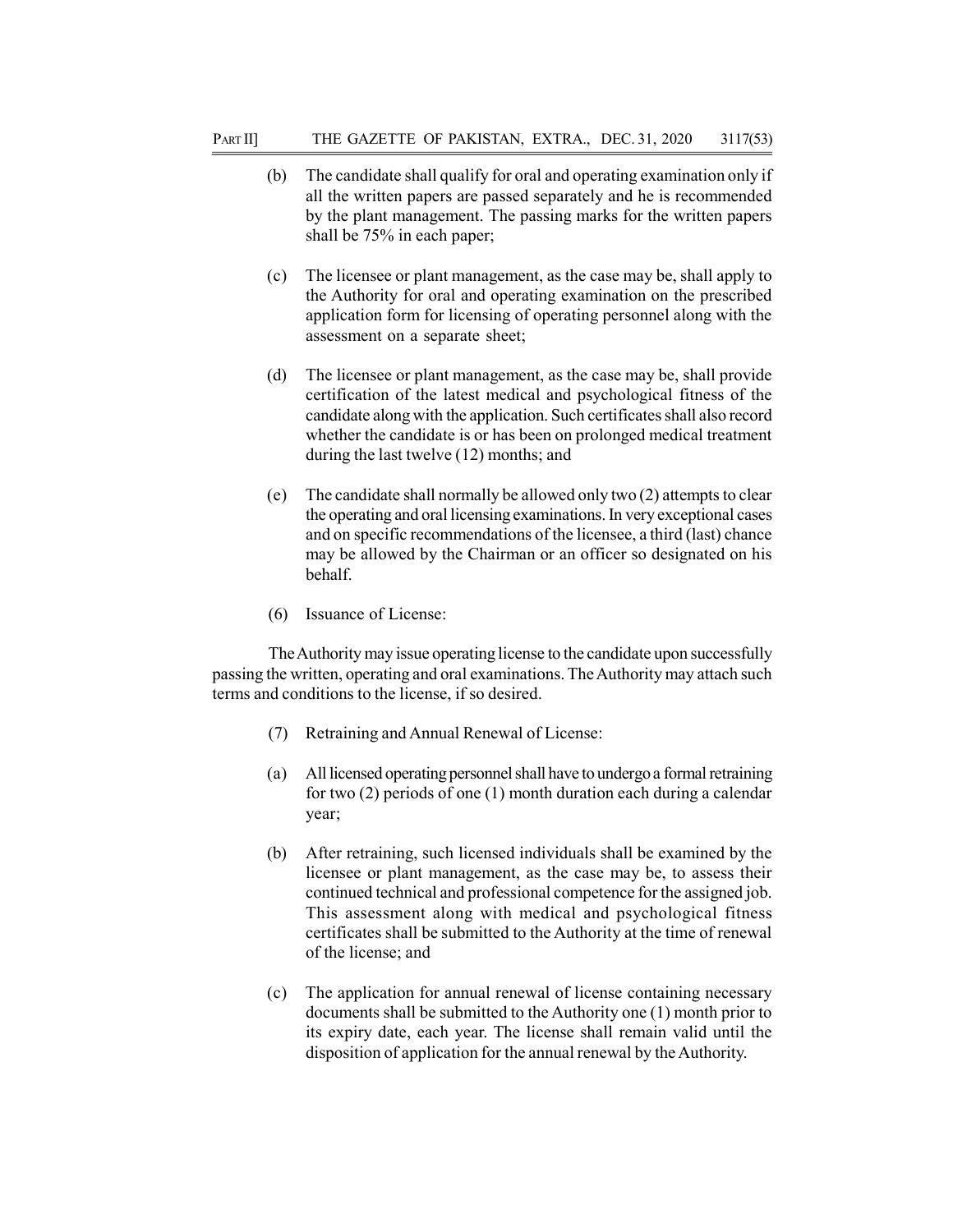- (8) Validity of License:
- (a) License of operating personnel routinely involved in shift duties shall remain valid for a period of eight (8) years subject to annual renewal. Whereas, license of operating personnel involved in activities other than plant operation (regular shift duties) shall remain valid for a period of four (4) years subject to annual renewal;
- (b) A license is deemed to be automatically cancelled on one of the following reasons:
	- (i) Inability of a licensed individual to carry out his duties for medical reasons as recommended by a duly constituted medical board;
	- (ii) Permanent physical disability that renders the licensed individual unable to carry out the duties;
	- (iii) Lack of familiarity as a result of being away from operations of the plant, for which the license was issued, for a period of more than one (1) year;
	- (iv) Inability of licensed individual to complete retraining successfully as mentioned in Regulation 45(7) above; and
	- (v) Failure of licensed individual to perform a minimum of twenty (20) shift duties during a year and participation in one (1) startup (at plant or at FSTS). These twenty (20) shift duties should have been performed acting as independent in-charge of the shift.
- (c) Upon issuance of notice of gross negligence or incompetence in performance of duties as assessed by the plant management or by the Authority, as the case may be, the license shall summarily be suspended. In such cases, the aggrieved party may submit appeal within two (2) weeks to the Authority for review of the decision. However, the license shall remain suspended until the appeal is disposed off by the Authority;
- (d) Licensed individuals who are at the plant but fail to perform twenty (20) shift duties in plant operations as SS or have remained away from the plant operation (shift duties) for a period of more than one (1) year but less than two (2) years, can re-acquire operation license after doing the following:
	- (i) Successful completion of retraining as provided in Regulation 45(7) above;
	- (ii) Performance of one (1) month shift duty along with a licensed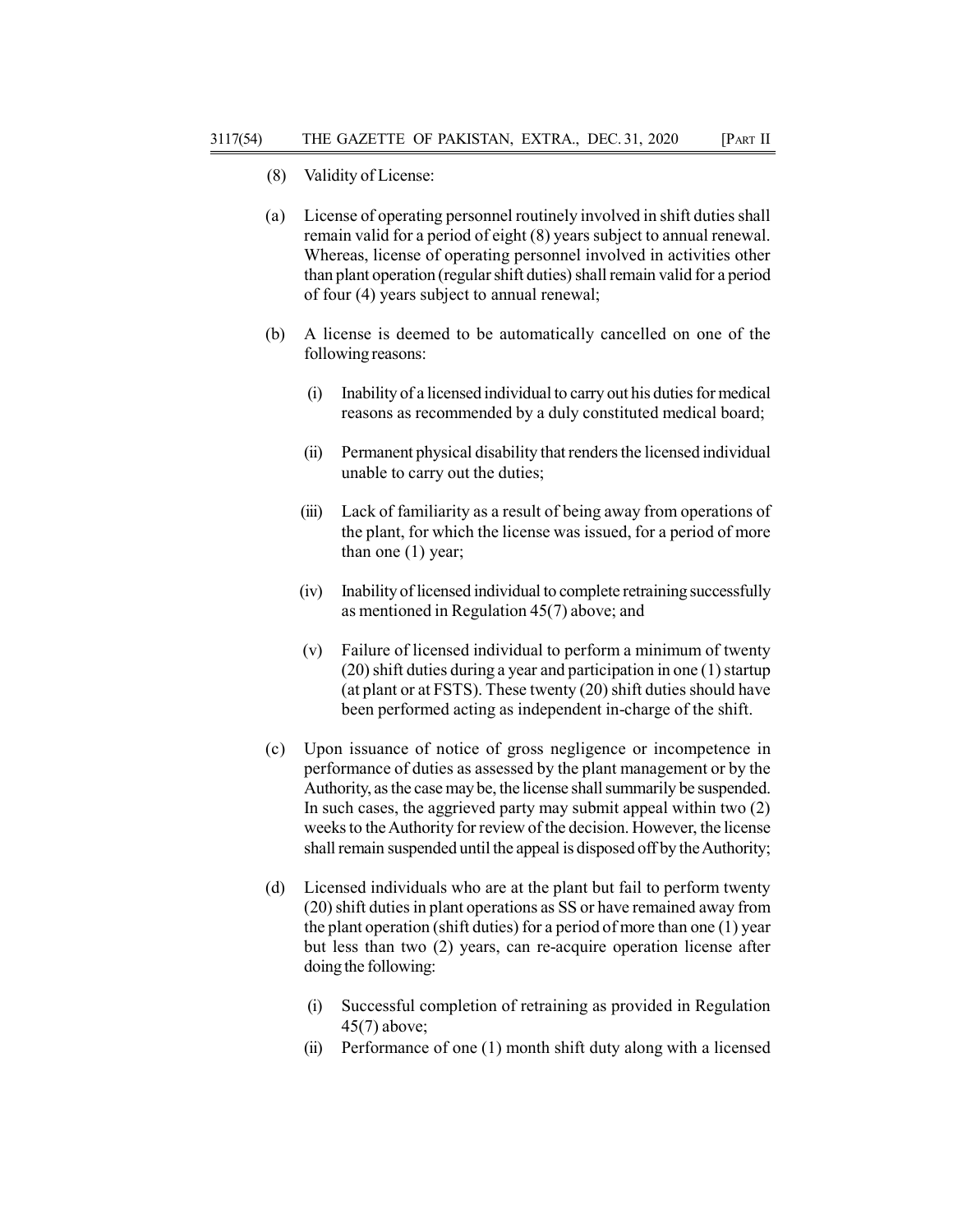counterpart; and

- (iii) Oral and operating examination by the Authority to ascertain familiarity of the candidate with the current status of the plant and the plant operating procedures.
- (e) Licensed individuals who fail to perform twenty (20) shift duties in plant operation as SS or remained away from the plant operation (shift duties) for a period of more than two (2) years shall undergo complete licensing examination.
- (9) Revalidation of License:
- (a) Licensee shall apply for revalidation of license of operating personnel three (3) months before expiry of the license subject to fulfillment of requirements mentioned in Regulation 45(7) above along with comprehensive assessment of the candidate for last eight (8) years made by the licensee or plant management, as the case may be. The license shall not expire until disposition of the revalidation application by the Authority; and
- (b) Oral examination of these candidates shall be conducted by the Authority. Upon successfully passing the oral examinations, the operating license may be revalidated by the Authority for the next period.
- (10) Retention of Record:

Record of written examination, medical fitness and all retraining exercises shall be retained by the plant management, either for ten  $(10)$  years or for two  $(2)$ years after formal withdrawal of the license, whichever is later.

(11) Transfer of License:

The requirements regarding transfer of license of operating personnel among different plants of the same type have been described in Schedule III.

46. Criteria for Obtaining SE License.—(1) All SE licenses shall be issued under the authority of the Chairman by an officer designated, for this purpose, on his behalf.

(2) Each applicant is required to undergo in-class and field training, to be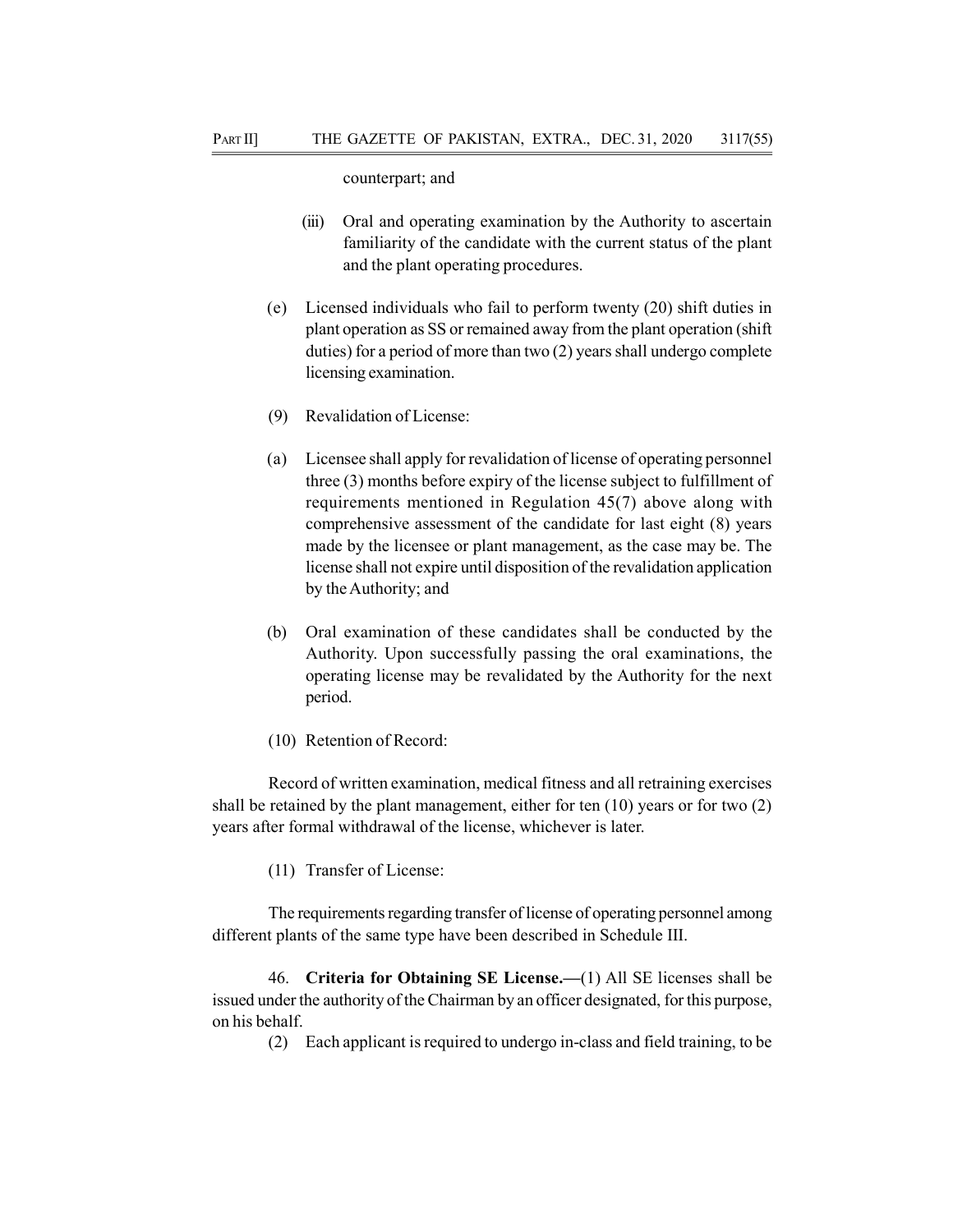arranged by the plant management. After successful completion of in-class and field training and acquiring the prescribed minimum experience as per Regulation 46(3) below, the candidate shall become eligible to appear in the licensing examination.

- (3) Eligibility Criteria:
- (a) The minimum educational qualification for SE license is a bachelor degree in engineering or its equivalent from a university recognized by Higher Education Commission in any one of the following disciplines: Electrical, Electronics, Mechanical, Chemical, Metallurgy, Mechatronics, Power, or Nuclear;
- (b) The candidate shall possess a minimum of three (3) years of total operation experience at an NPP, which shall include at least one (1) year experience in operation division of the plant for which license is required including at least three (3) months working in MCR. This experience may include participation in commissioning at the plant. It also includes in-class and field training for operating personnel arranged by the licensee or plant management, as the case may be; and
- (c) The candidate shall qualify the written, oral and operating examinations as per Regulation 46 (4 and 5) below.
- (4) Initial Assessment:
- (a) The technical knowledge, skills and abilities of a candidate to perform the duties, as per approved operation documents, in a safe manner under all operational states and accident conditions shall be determined through written, oral and operating examination. Each candidate has to qualify these examinations separately;
- (b) The plant management shall conduct the written examinations. All papers shall carry no less than 50% marks in descriptive (non-objective) type of questions;
- (c) The syllabus for the written examination shall, at least, cover the following topics:
	- (i) PNRA Regulations;
	- (ii) Nuclear safety;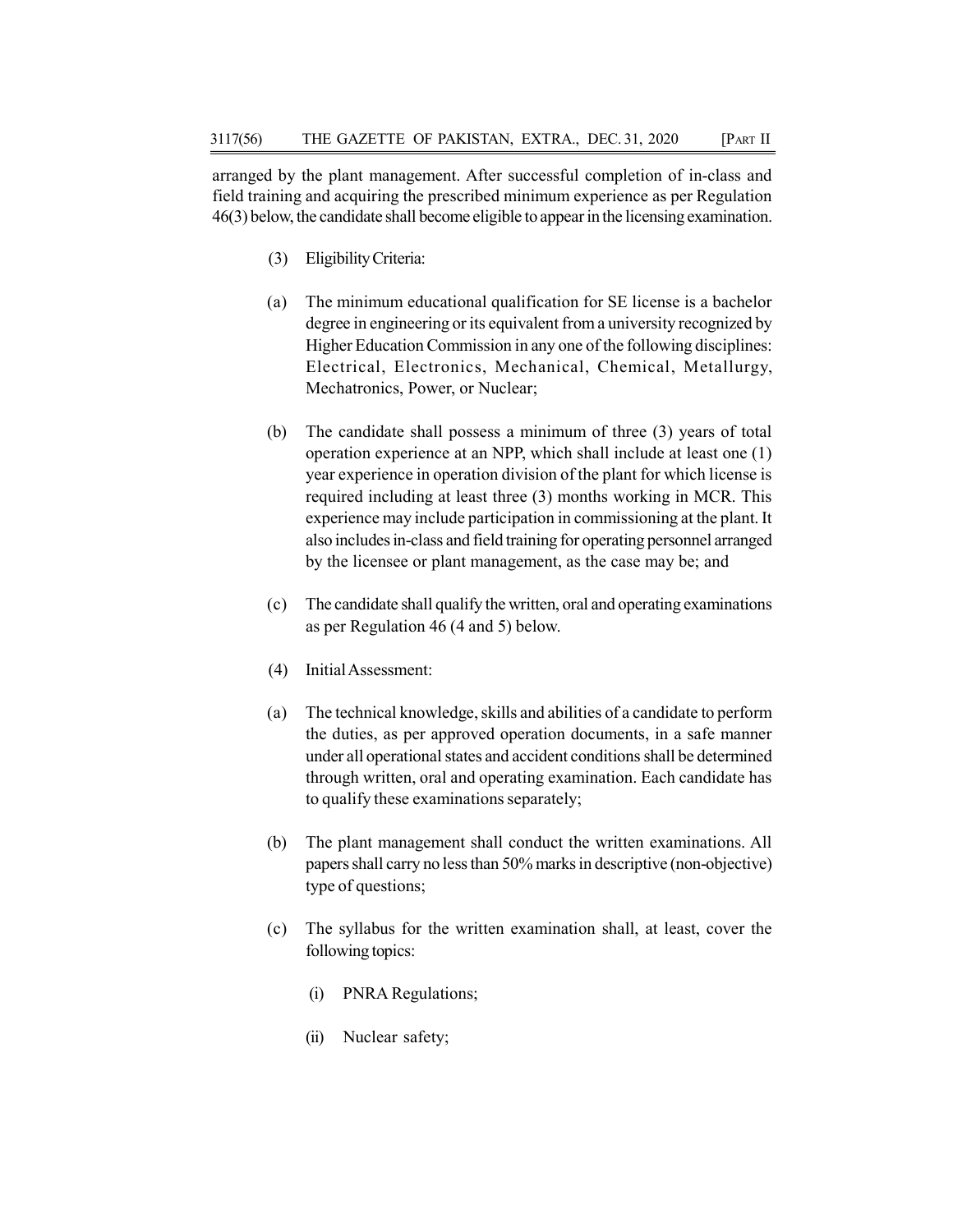- (iii) Radiation protection and radioactive waste management;
- (iv) OLCs;
- (v) Nuclear specifics;
- (vi) Conventional specifics;
- (vii) Reactor physics;
- (viii) Emergency preparedness and response;
- (ix) Industrial safety;
- (x) Safety culture; and
- (xi) Management system.
- (d) The syllabus for the written examination, for training and retraining, shall be prepared by the licensee or plant management, as the case may be, and duly approved by the Authority.
- (5) Licensing Examination:
- (a) Oral and operating examination of the individuals shall be conducted by the Authority;
- (b) The candidate shall qualify for oral and operating examination only if all the written papers are passed separately and he is recommended by the plant management. The passing marks for the written papers shall be 75% in each paper;
- (c) The licensee or plant management, as the case may be, shall apply to the Authority for oral and operating examination on the prescribed application form for licensing of operating personnel along with the assessment on a separate sheet;
- (d) The licensee or plant management, as the case may be, shall provide certification of the latest medical and psychological fitness of the candidate along with the application. Such certificates shall also record whether the candidate is or has been on prolonged medical treatment during the last twelve (12) months; and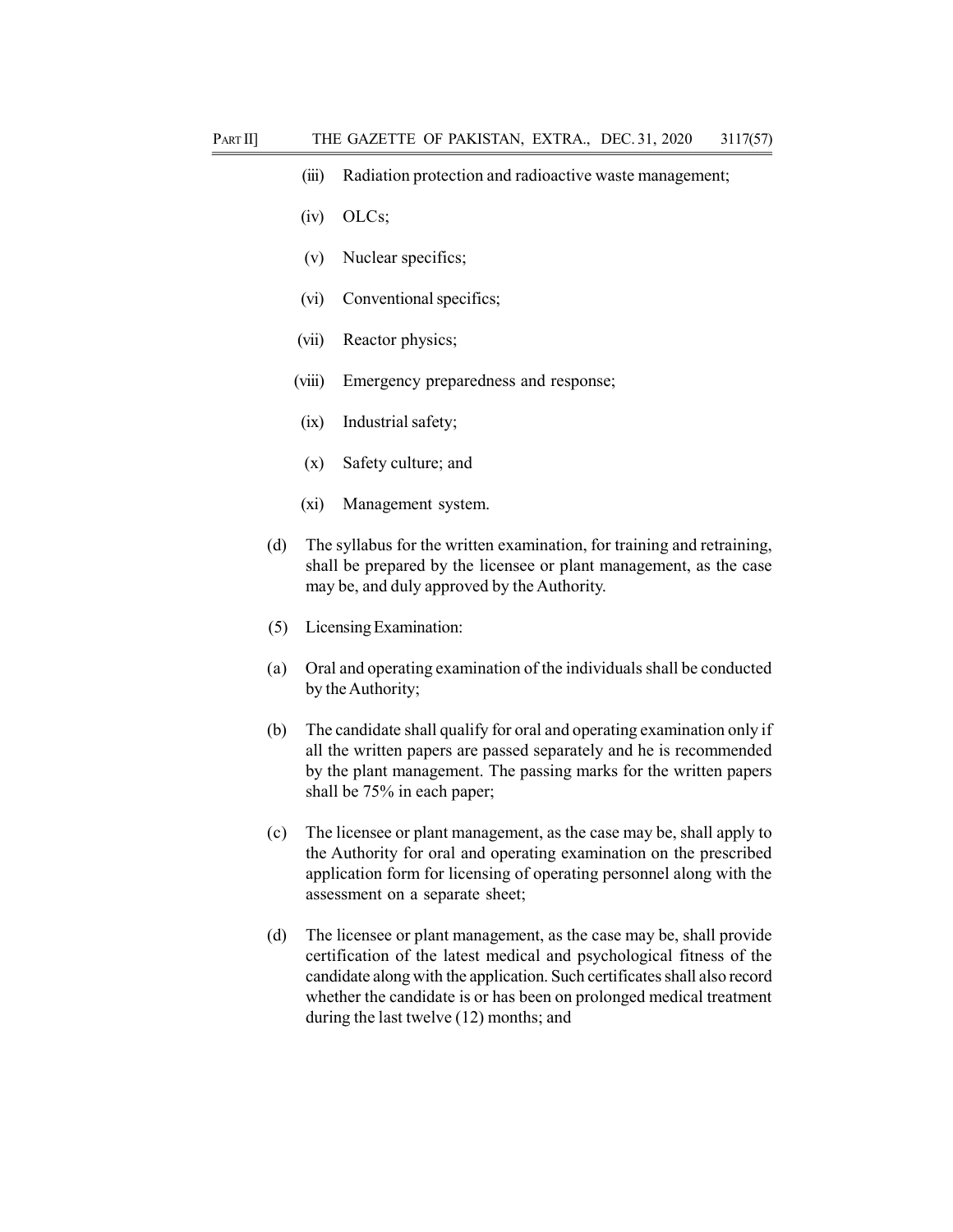- (e) The candidate shall normally be allowed only two (2) attempts to clear the oral and operating licensing examinations. In very exceptional cases and on specific recommendations of the licensee, a third (last) chance may be allowed by the Chairman or an officer so designated on his behalf.
- (6) Issuance of License:

The Authority may issue operating license to the candidate upon successfully passing the written, oral and operating examinations. The Authority may attach such terms and conditions to the license, if so desired.

- (7) Retraining and Annual Renewal of License:
- (a) All licensed operating personnel shall have to undergo a formal retraining for two (2) periods of one (1) month duration each during a calendar year;
- (b) After retraining, such licensed individuals shall be examined by the licensee or plant management, as the case may be, to assess their continued technical and professional competence for the assigned job. This assessment along with medical and psychological fitness certificates shall be submitted to the Authority at the time of renewal of the license; and
- (c) The application for annual renewal of license containing necessary documents shall be submitted to the Authority one (1) month prior to its expiry date, each year. The license shall remain valid until the disposition of application for the annual renewal by the Authority.
- (8) Validity of License:
- (a) License of operating personnel routinely involved in shift duties shall remain valid for a period of eight (8) years subject to annual renewal. Whereas, license of operating personnel involved in activities other than plant operation (regular shift duties) shall remain valid for a period of four (4) years subject to annual renewal;
- (b) A license is deemed to be automatically cancelled on one of the following reasons:
	- (i) Inability of a licensed individual to carry out his duties for medical reasons as recommended by a duly constituted medical board;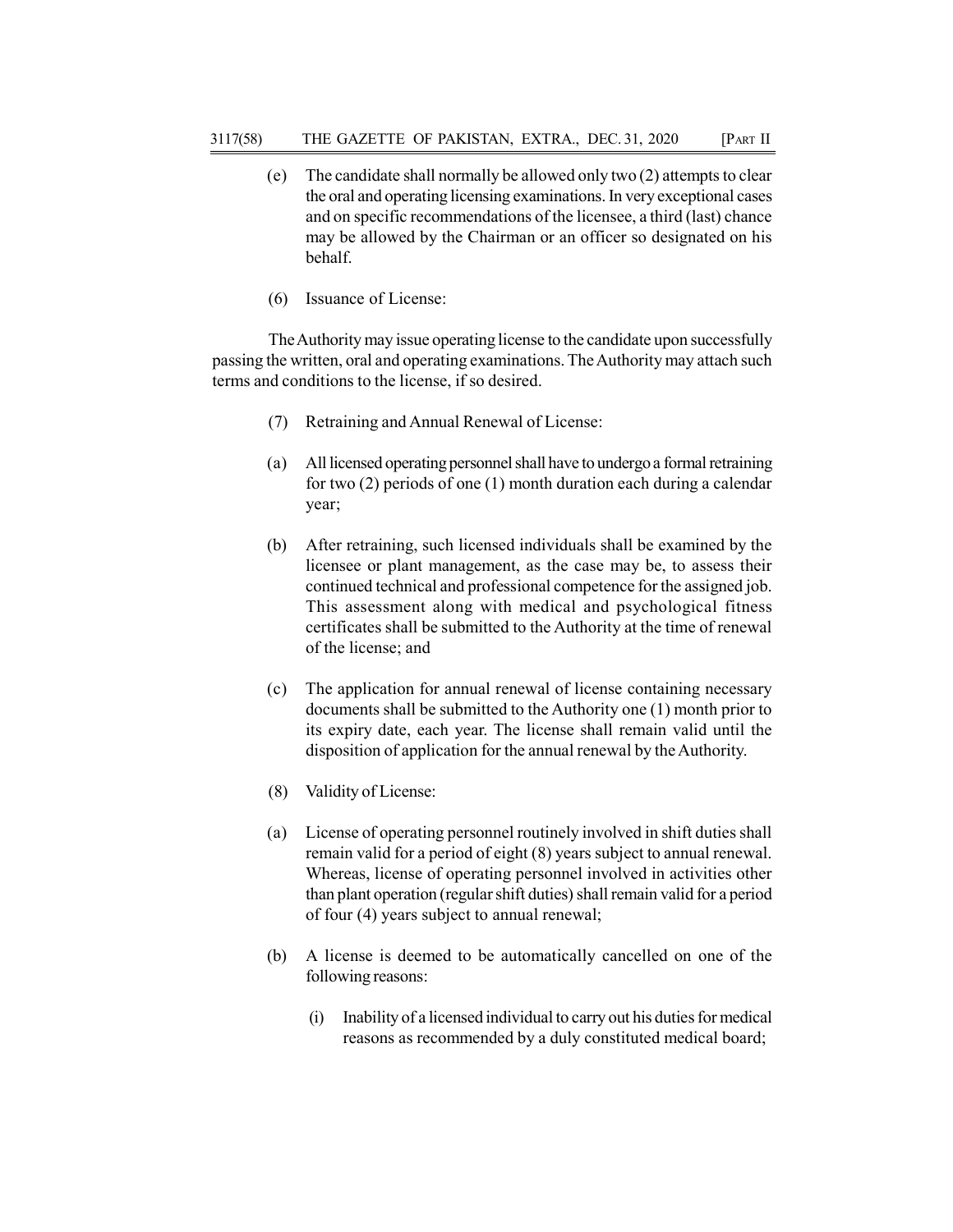- (ii) Permanent physical disability that renders the licensed individual unable to carry out the duties;
- (iii) Lack of familiarity as a result of being away from operations of the plant, for which the license was issued, for a period of more than one (1) year;
- (iv) Inability of licensed individual to complete retraining successfully as mentioned in Regulation 46(7) above; and
- (v) Failure of a licensed individual to perform a minimum of twenty (20) shift duties during a year and participation in one (1) startup (at plant or at FSTS). These twenty (20) shift duties should have been performed acting as independent in-charge of the shift.
- (c) Upon issuance of notice of gross negligence or incompetence in performance of duties as assessed by the plant management or by the Authority, as the case may be, the license shall summarily be suspended. In such cases, the aggrieved party may submit appeal within two (2) weeks to the Authority for review of the decision. However, the license shall remain suspended until the appeal is disposed off by the Authority;
- (d) Licensed individuals who are at the plant but fail to perform twenty (20) shift duties in plant operations as SE or have remained away from the plant operation (shift duties) for a period of more than one (1) year but less than two (2) years, can re-acquire operation license after doing the following:
	- (i) Successful completion of retraining as provided in Regulation 46(7) above;
	- (ii) Performance of one (1) month shift duty along with a licensed counterpart; and
	- (iii) Oral and operating examination by the Authority to ascertain familiarity of the candidate with the current status of the plant and the plant operating procedures.
- (e) Licensed individuals who fail to perform twenty (20) shift duties in plant operation as SE or remained away from the plant operation (shift duties) for a period of more than two (2) years shall undergo complete licensing examination.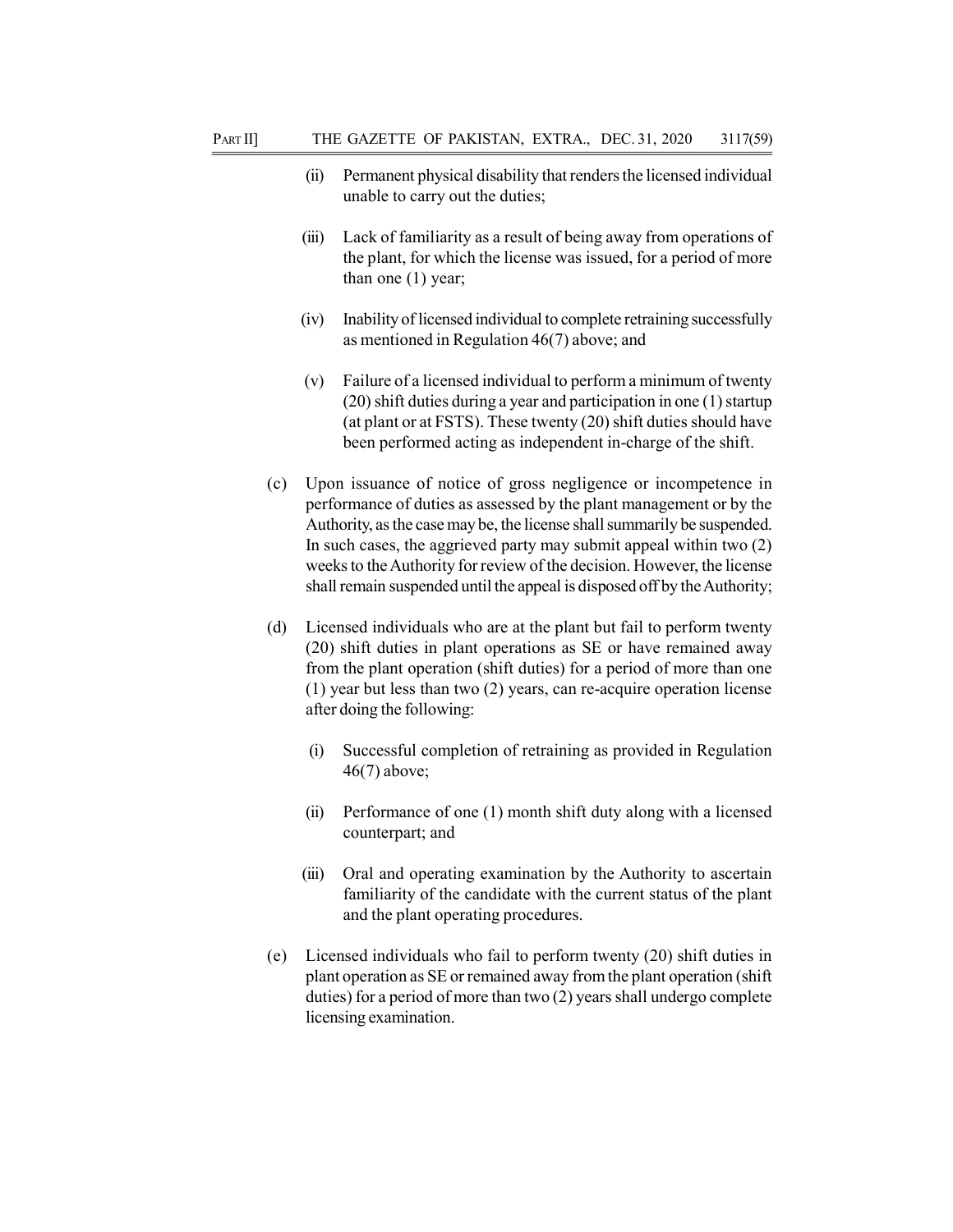- (9) Revalidation of License:
- (a) Licensee shall apply for revalidation of license of operating personnel three (3) months before expiry of the license subject to fulfillment of requirements mentioned in Regulation 46(7) above along with comprehensive assessment of the candidate for last eight (8) years made by the licensee or plant management, as the case may be. The license shall not expire until disposition of the revalidation application by the Authority; and
- (b) Oral examination of these candidates shall be conducted by the Authority. Upon successfully passing the oral examinations, the operating license may be revalidated by the Authority for the next period.
- (10) Retention of Record:

Record of written examination, medical fitness and all retraining exercises shall be retained by the plant management, either for ten (10) years or for two (2) years after formal withdrawal of the license, whichever is later.

(11) Transfer of License:

The requirements regarding transfer of license of operating personnel among different plants of the same type have been described in Schedule III.

47. Criteria for Obtaining RO License.—(1) All RO licenses shall be issued under the authority of the Chairman by an officer designated, for this purpose, on his behalf.

(2) Each applicant is required to undergo in-class and field training, to be arranged by the plant management. After successful completion of in-class and field training and acquiring the prescribed minimum experience as per Regulation 47(3) below, the candidate shall become eligible to appear in the licensing examination.

- (3) Eligibility Criteria:
- (a) The minimum educational qualification for RO license is a three (3) years Diploma of Associate Engineer or its equivalent from an institute recognized by any Board of Technical Education in Pakistan in any one of the following disciplines: Electrical, Electronics, Mechanical, Chemical, Metallurgy, Mechatronics, or Power;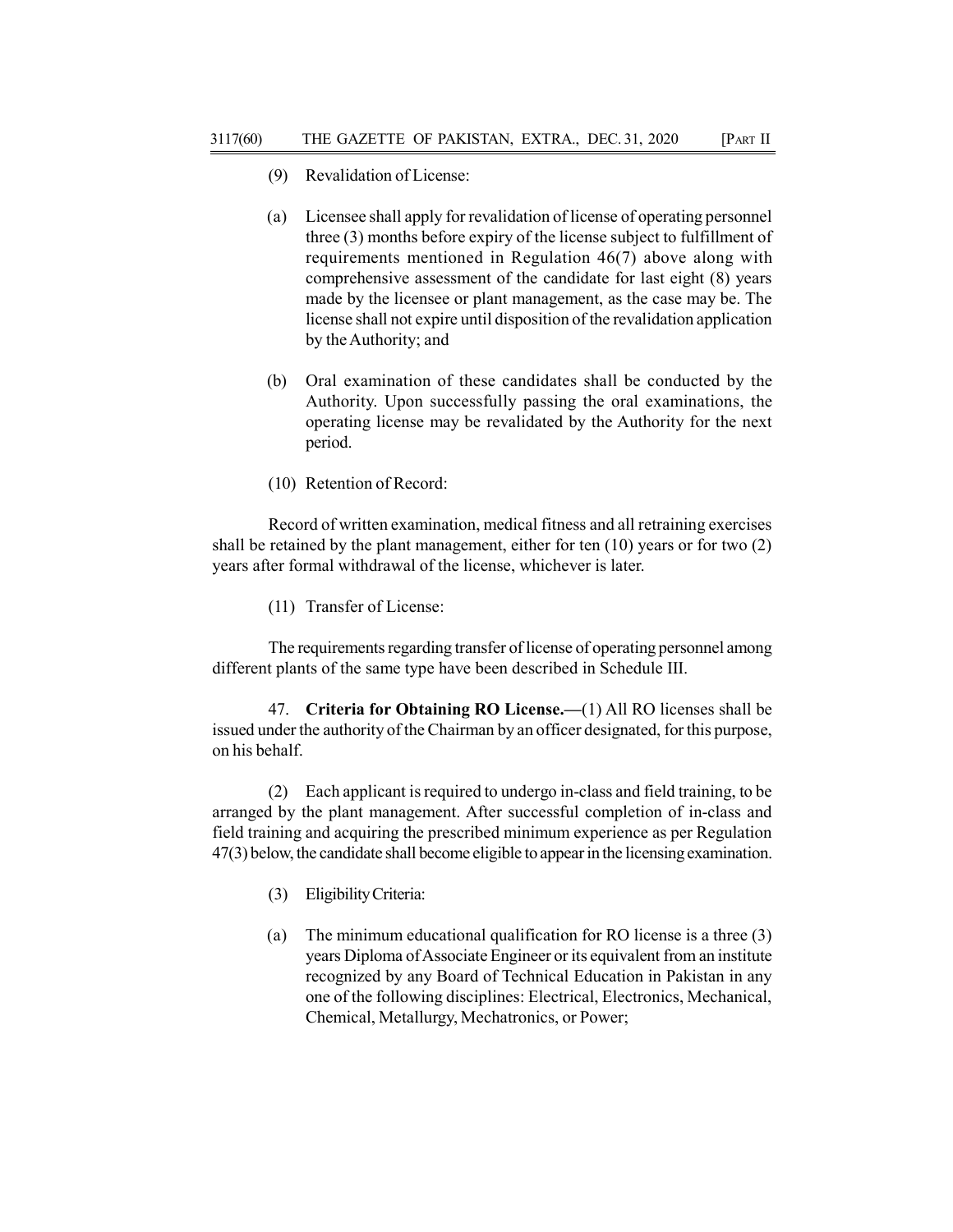- (b) The candidate shall possess a minimum of three (3) years of total operation experience at an NPP, which shall include at least one (1) year experience in operation division at the plant. This experience may include participation in commissioning at the plant. It also includes in-class and field training for operating personnel arranged by the plant management; and
- (c) The candidate shall qualify the written, oral and operating examinations as per Regulation 47 (4 and 5) below.
- (4) Initial Assessment:
- (a) The technical knowledge, skills and abilities of a candidate to perform the duties, as per approved operation documents, in a safe manner under all operational states and accident conditions shall be determined through written, oral and operating examination. Each candidate has to qualify these examinations separately;
- (b) The plant management shall conduct the written examinations. All papers shall carry no less than 50% marks in descriptive (non-objective) type of questions;
- (c) The syllabus for the written examination shall, at least, cover the following topics:
	- (i) PNRA Regulations;
	- (ii) Nuclear safety;
	- (iii) Radiation protection;
	- (iv) OLCs;
	- (v) Nuclear general;
	- (vi) Conventional general;
	- (vii) Safety culture; and
	- (viii) Management system.
- (d) The syllabus for the written examination, for training and retraining, shall be prepared by the licensee or plant management, as the case may be, and duly approved by the Authority.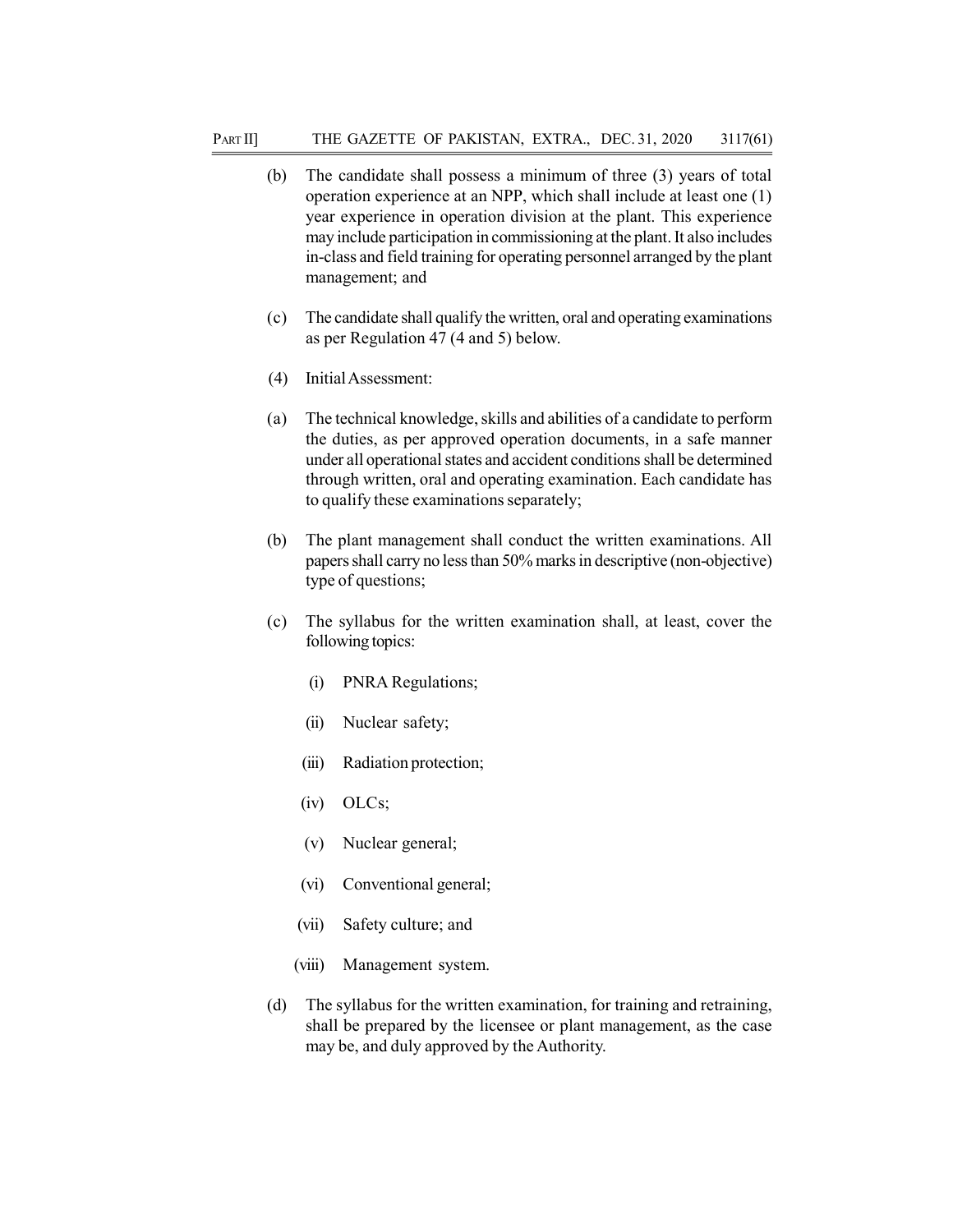- (5) Licensing Examination:
- (a) Oral and operating examination of the individuals shall be conducted by the Authority;
- (b) The candidate shall qualify for oral and operating examination only if all the written papers are passed separately and he is recommended by the plant management. The passing marks for the written papers shall be 75% in each paper;
- (c) The licensee or plant management, as the case may be, shall apply to the Authority for oral and operating examination on the prescribed application form for licensing of operating personnel along with the assessment on a separate sheet;
- (d) The licensee or plant management, as the case may be, shall provide certification of the latest medical and psychological fitness of the candidate along with the application. Such certificates shall also record whether the candidate is or has been on prolonged medical treatment during the last twelve (12) months; and
- (e) The candidate shall normally be allowed only two (2) attempts to clear the oral and operating licensing examinations. In very exceptional cases and on specific recommendations of the licensee, a third (last) chance may be allowed by the Chairman or an officer so designated on his behalf.
- (6) Issuance of License:

The Authority may issue operating license to the candidate upon successfully passing the written, oral and operating examinations. The Authority may attach such terms and conditions to the license, if so desired.

- (7) Retraining and Annual Renewal of License:
- (a) All licensed operating personnel shall have to undergo a formal retraining for two (2) periods of one (1) month duration each during a calendar year;
- (b) After retraining such licensed individuals shall be examined by the licensee or plant management, as the case may be, to assess their continued technical and professional competence for the assigned job. This assessment along with medical and psychological fitness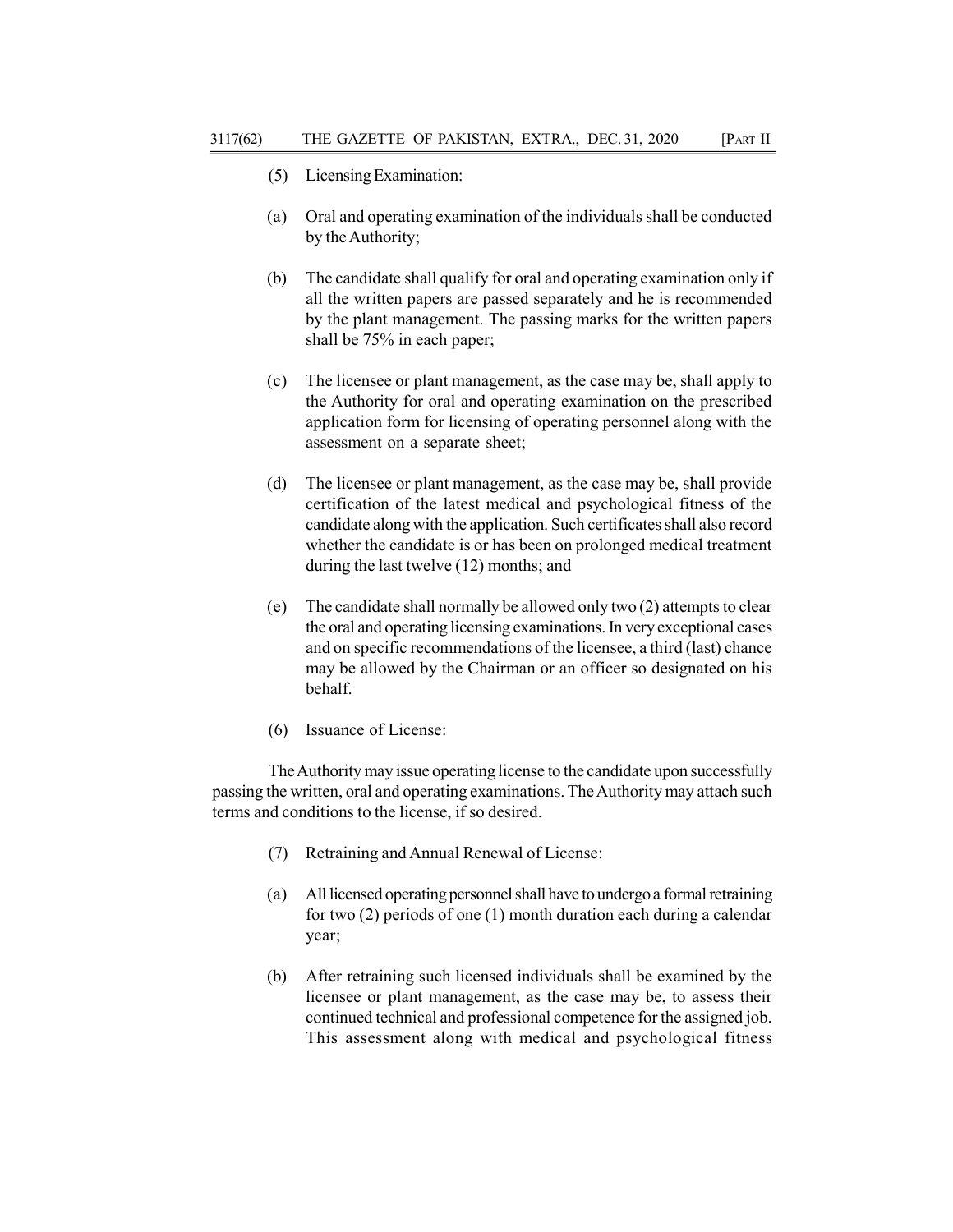certificates shall be submitted to the Authority at the time of renewal of the license; and

- (c) The application for annual renewal of license containing necessary documents shall be submitted to the Authority one (1) month prior to its expiry date, each year. The license shall remain valid until the disposition of application for the annual renewal by the Authority.
- (8) Validity of License:
- (a) License of operating personnel routinely involved in shift duties shall remain valid for a period of eight (8) years subject to annual renewal. Whereas, license of operating personnel involved in activities other than plant operation (regular shift duties) shall remain valid for a period of four (4) years subject to annual renewal;
- (b) A license is deemed to be automatically cancelled on one of the following reasons:
	- (i) Inability of a licensed individual to carry out his duties for medical reasons as recommended by a duly constituted medical board;
	- (ii) Permanent physical disability that renders the licensed individual unable to carry out the duties;
	- (iii) Lack of familiarity as a result of being away from operations of the plant, for which the license was issued, for a period of more than one (1) year;
	- (iv) Inability of licensed individual to complete retraining successfully as mentioned in Regulation 47(7) above; and
	- (v) Failure of a licensed individual to perform a minimum of twenty (20) shift duties during a year and participation in one (1) startup (at plant or at FSTS). These twenty (20) shift duties should have been performed acting as independent in-charge of the shift.
- (c) Upon issuance of notice of gross negligence or incompetence in performance of duties as assessed by the plant management or by the Authority, as the case may be, the license shall summarily be suspended. In such cases, the aggrieved party may submit appeal within two (2) weeks to the Authority for review of the decision. However, the license shall remain suspended until the appeal is disposed off by the Authority;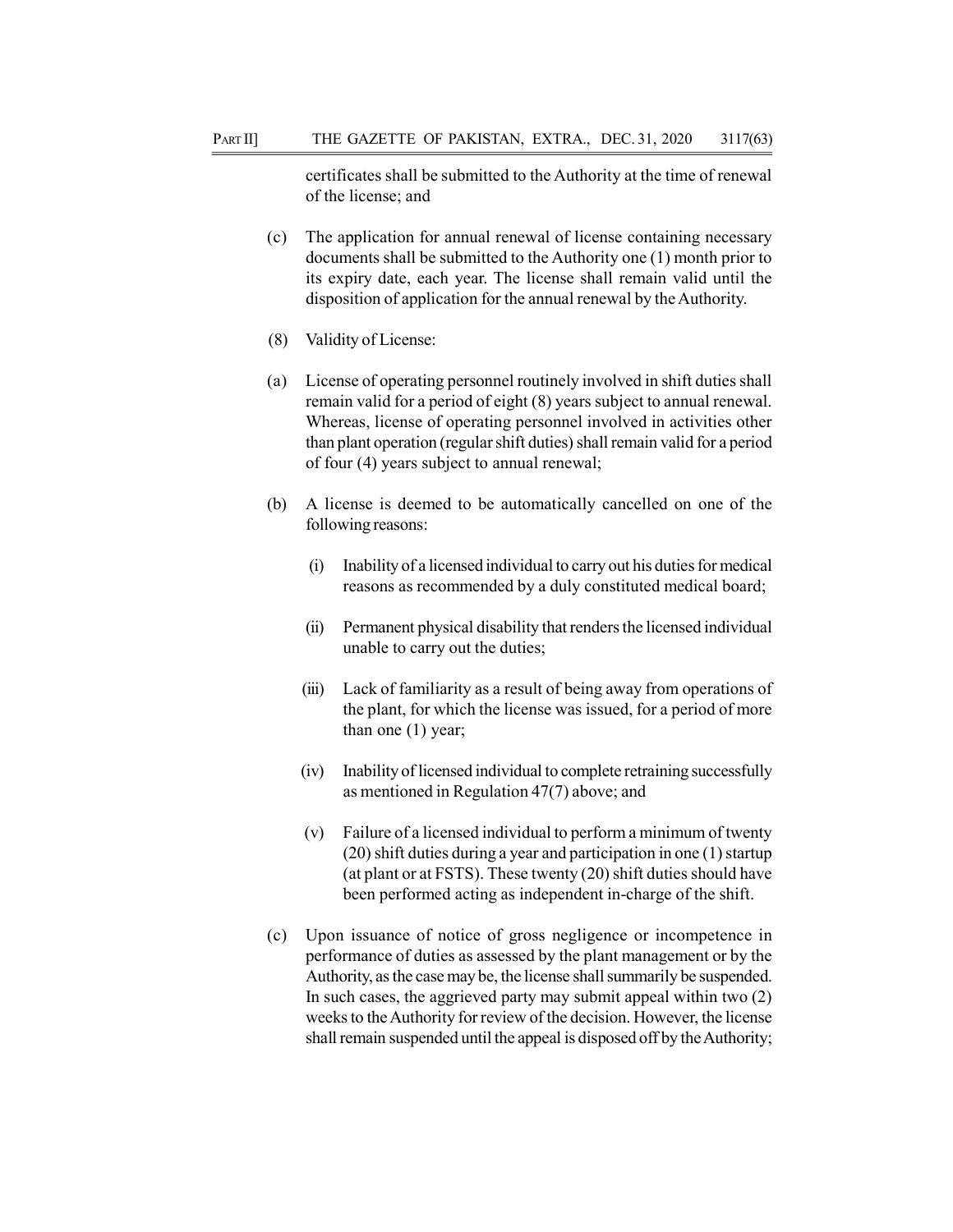- (d) Licensed Individuals who are at the plant but fail to perform twenty (20) shift duties in plant operations as RO or have remained away from the plant operation (shift duties) for a period of more than one (1) year but less than two (2) years, can re-acquire operation license after doing the following:
	- (i) Successful completion of retraining as provided in Regulation 47(7) above;
	- (ii) Performance of one (1) month shift duty along with a licensed counterpart; and
	- (iii) Oral and operating examination by the Authority to ascertain familiarity of the candidate with the current status of the plant and the plant operating procedures.
- (e) Licensed individuals who fail to perform twenty (20) shift duties in plant operations as RO or remained away from the plant operation (shift duties) for a period of more than two (2) years shall undergo complete licensing examination.
- (9) Revalidation of License:
- (a) Licensee shall apply for revalidation of license for operating personnel three (3) months before expiry of the license subject to fulfillment of requirements mentioned in Regulation 47(7) above along with comprehensive assessment of the candidate for last eight (8) years made by the licensee or plant management, as the case may be. The license shall not expire until disposition of the revalidation application by the Authority; and
- (b) Oral examination of these candidates shall be conducted by the Authority. Upon successfully passing the oral examinations, the operating license may be revalidated by the Authority for the next period.
- (10) Retention of Record:

Record of written examination, medical fitness and all retraining exercises shall be retained by the plant management, either for ten (10) years or for two (2) years after formal withdrawal of the license, whichever is later.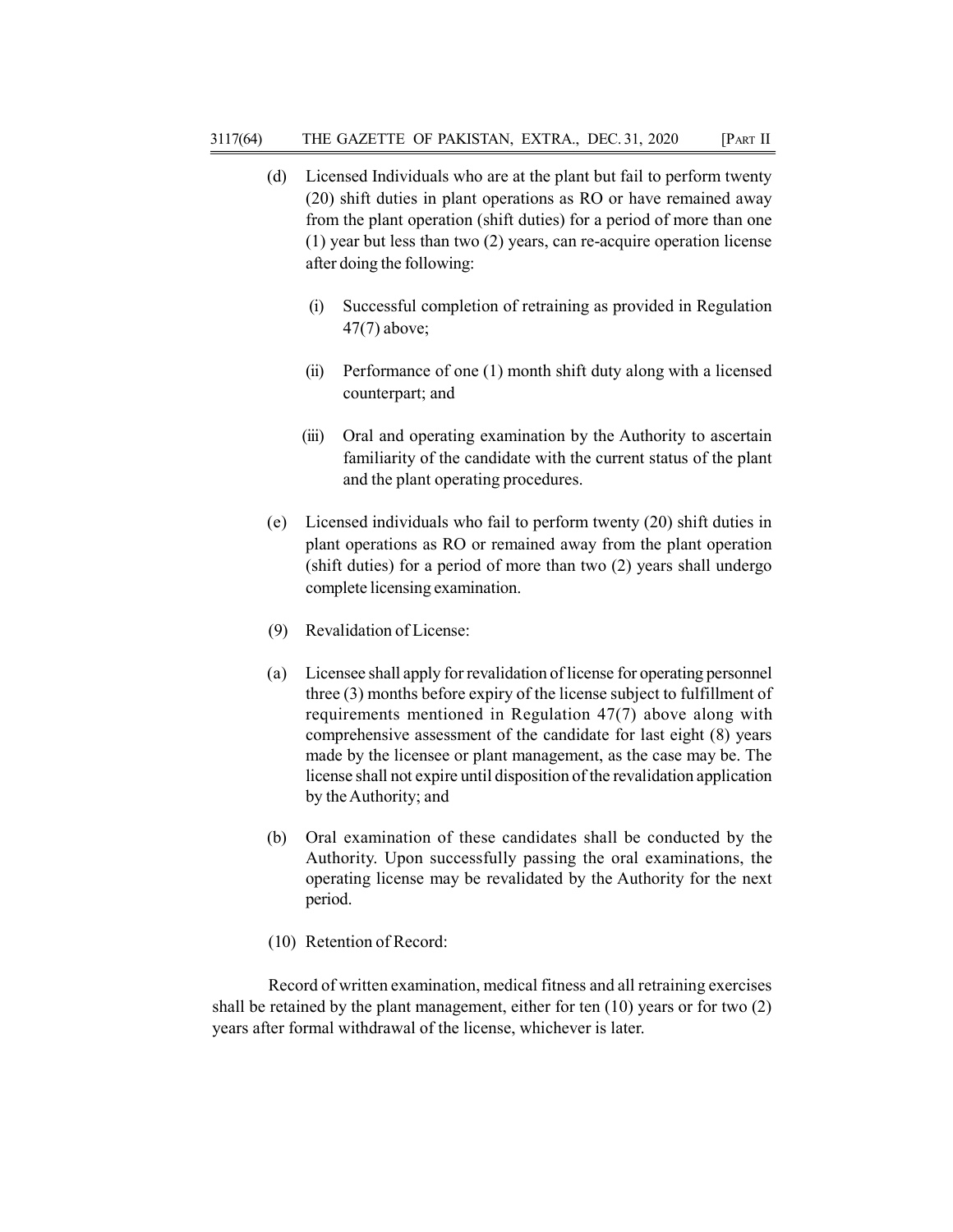48. Performance and Status of Licensed Personnel.—(1) A licensee shall file a report within twenty one (21) days of the occurrence of certain situations or events, as the case may be, relating to the performance and status of personnel who have been licensed by the Authority, in response to any of the following situations or events, as the case may be:

- (a) Termination of the employment of a licensed person from the position for which the person is licensed by the Authority;
- (b) Failure, by a licensed person, to pass a re-qualification test referred to in the license or failure to take any re-qualification test referred to in the license; and
- (c) Cancellation of operating license under the obligations of Regulations 45(8)(b), 46(8)(b) and 47(8)(b) of these regulations.
- (2) The report shall contain the following:
- (a) Full name and position of the licensed person;
- (b) Date of termination of employment of a licensed person from a position for which the person was licensed;
- (c) Type and date of test that the person failed or did not appeared in the test as per Regulation 48(1)(b) above; and
- (d) Name and address of sender of the report, the date of completion of the report and the signature of the designated representative of the licensee.

49. Reporting the Problems Identified through Research Findings or Revised Safety Analyses.—(1) The plant management shall report, within twenty one (21) days of becoming aware, the outcome of research findings or new or revised safety analyses, of a problem or potential problem that represents a hazard or potential hazard to the health and safety of personnel or the environment, physical protection of the plant, or that is different in nature, greater in probability, or greater in magnitude than was previously analyzed. The problems or potential problems shall include the following occurrences:

(a) When an FSAR for an NPP contains an assumption, input, analytical method or safety analysis result that is or may be invalid;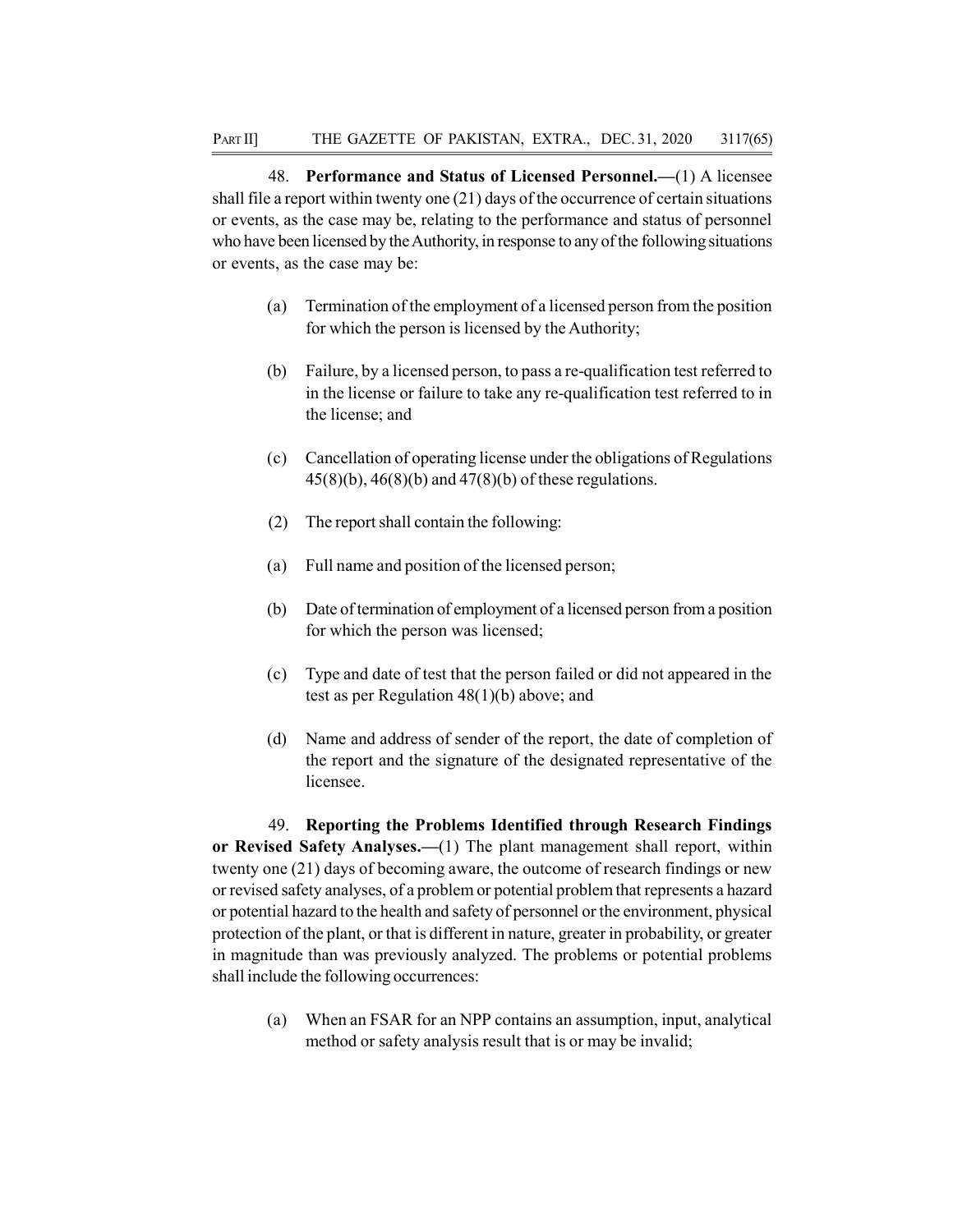- (b) When a limit defined in the NPP licensing documents or in appendix to these documents is or may be inadequate to assure safety;
- (c) When an analysis, from which a limit in a licensing document was derived, may be invalid or uncertain such that the margin of safety may be less than predicted;
- (d) When the defined specifications of a safety system or of a safetyrelated system of an NPP are or may be invalid;
- (e) When an NPP licensing document contains an error that, if accepted, relied or acted upon as being valid, could give rise to increased risks to the health and safety of personnel or the environment, physical protection of the plant; and
- (f) When the measures that are in place for the purpose of protecting the environment from the operating impacts of an NPP are, or may be, inadequate.
- (2) The report shall include at least the following information:
- (a) Identification of the plant (unit) that is or may be affected by the problem or potential problem;
- (b) Identification of any structure, system, component or function of the plant that is or may be affected by the problem or potential problem;
- (c) Description of the problem or potential problem, and its actual or potential safety significance;
- (d) Summary of the research or analysis that led to awareness of the problem or potential problem;
- (e) Evaluation of the degree of any impairment of a safety system or safety related system;
- (f) Description of the corrective actions that have been taken, or that are proposed to be taken, to address the problem or potential problem; and
- (g) Name and address of the sender of the report, the date of completion of the report and the signature of the designated representative of the licensee.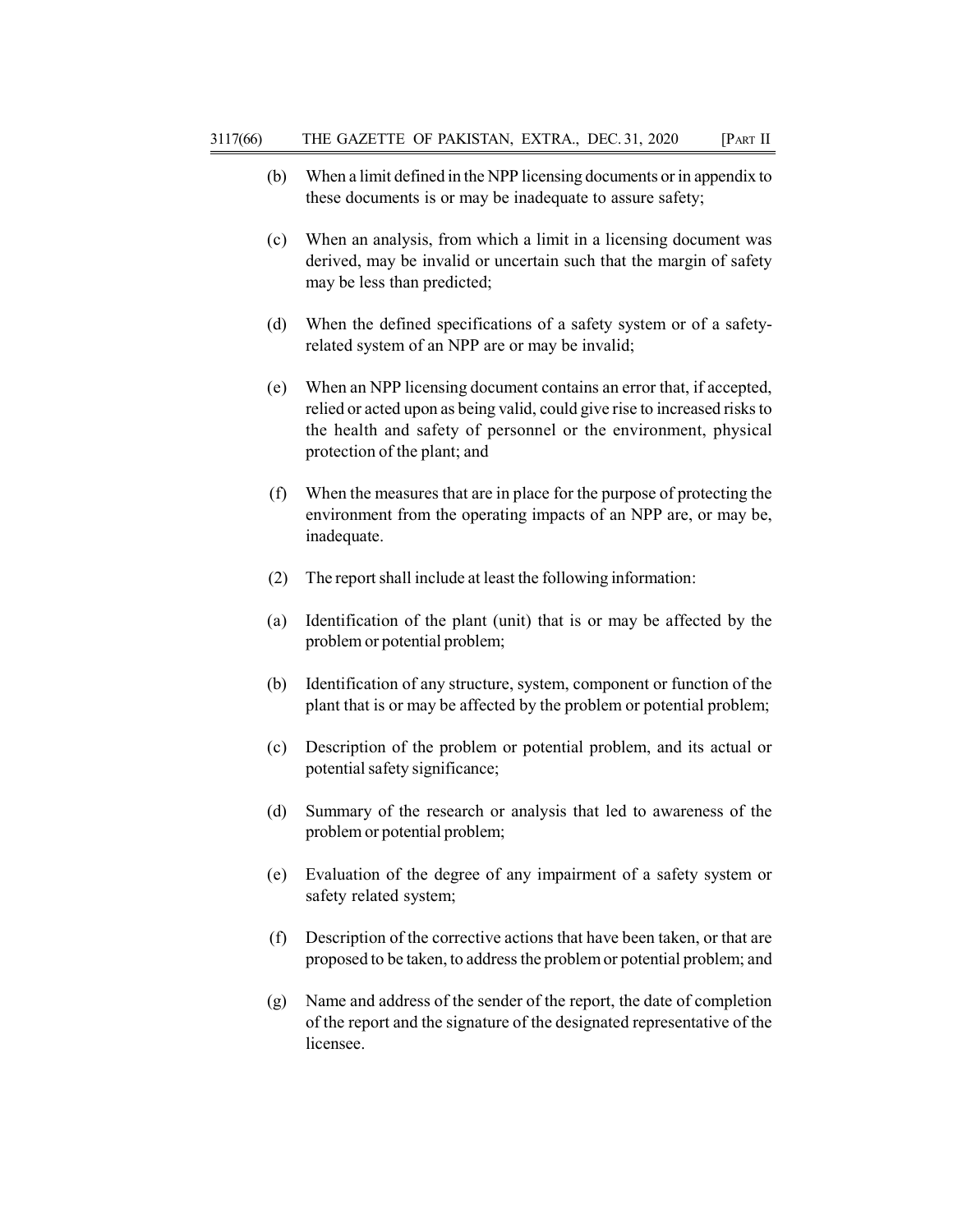50. Repeal.—The "Regulations on the Safety of Nuclear Power Plants Operation - (PAK/913) (Rev.1)" notified vide S.R.O. 995(I)/2004 dated 22nd December, 2004 are hereby repealed.

Schedule I

#### Submission Requirements for Refueling Outage

(1) The licensee shall submit following documents to the Authority at least one (1) month before the scheduled date of shutdown for refueling outage, except outage job list, which shall be submitted two (2) months before the planned shutdown:

- (a) A refueling safety analysis report which shall include prediction of core condition after completing refueling and comparison of core prediction results with the technical specifications of the plant;
- (b) Administrative procedures on the following:
	- (i) Overall organizational set-up for the refueling outage including outside organizations;
	- (ii) Responsibilities and authorities of various divisions/sections of the licensee's organization for the refueling outage;
	- (iii) Responsibilities and authorities of outside organizations involved in activities during refueling outage;
	- (iv) Interfaces and communication lines within the licensee and with outside organizations; and
	- (v) Control measures of the licensee on the activities performed by outside organizations.
- (c) Training program for personnel involved in activities during refueling outage but are not part of plant organization regarding access control, radiation protection, work control, reporting of event, and other relevant administrative requirements;
- (d) Detailed refueling plan and schedule for the activities to be conducted during refueling outage including the following:
	- (i) Handling and transportation of fuel and other core components and their inspections;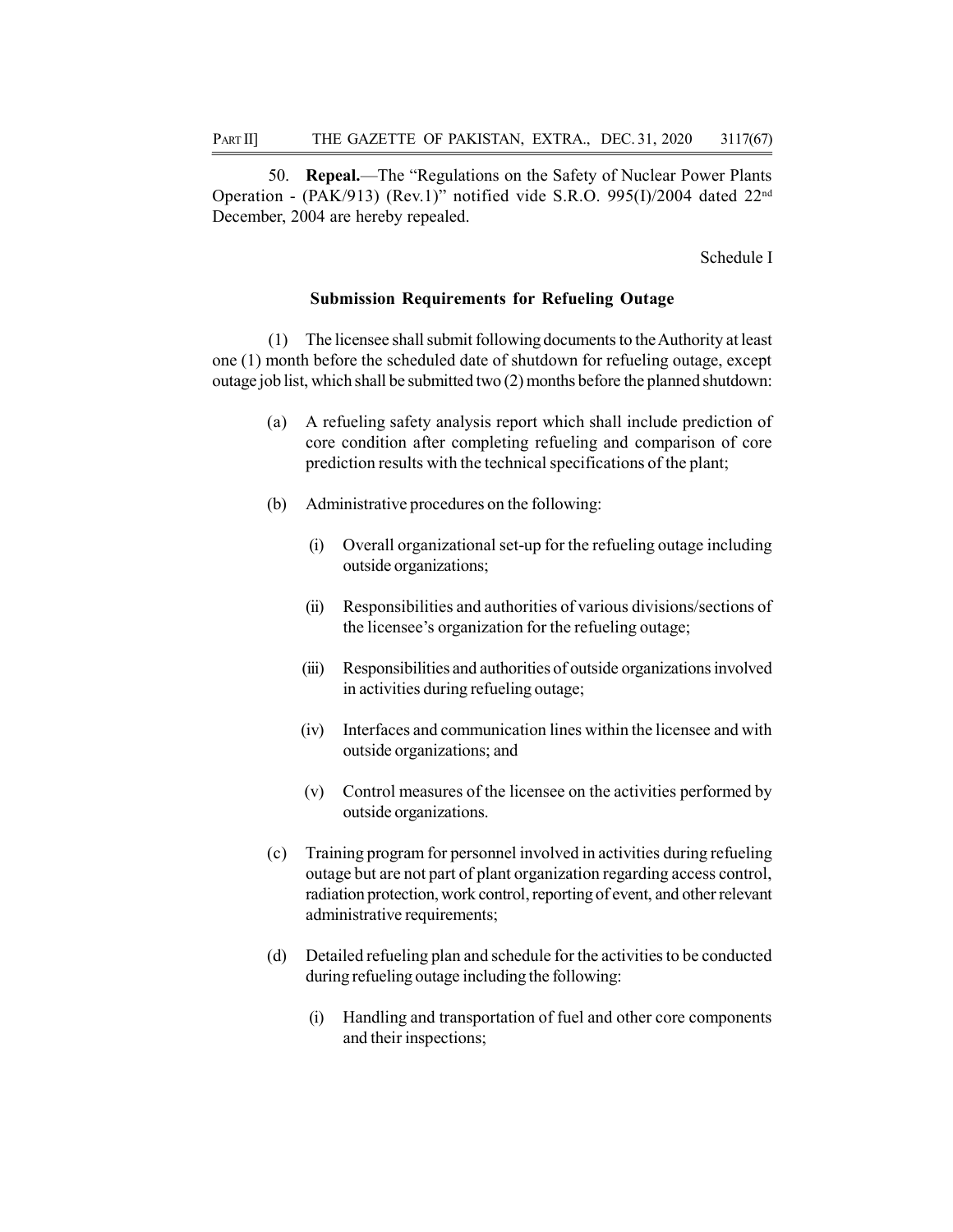- (ii) Maintenance, modification and subsequent testing of structures, systems and components important to safety;
- (iii) In-Service Inspections of structures, systems and components important to safety;
- (iv) Surveillance tests of structures, systems and components important to safety;
- (v) Tests during fuel unloading and loading; and
- (vi) Criticality tests and subsequent tests at low power and power ascension.
- (e) Dose estimation for the refueling outage, bases for the estimation, and the methodology adopted or procedure followed for dose estimation;
- (f) Estimation for radioactive waste generation during the refueling outage including gaseous, liquid and solid wastes, methodology adopted or procedure followed for the estimation, capability and resources to handle, store and dispose-off the radioactive waste safely; and
- (g) Establishing personnel and process qualification requirements, for personnel engaged and processes involved in various activities, during the refueling outage.

(2) Any subsequent change in these documents shall also be submitted to the Authority immediately.

(3) The licensee shall provide any other document and information, as required by the Authority, to facilitate inspections and assessments.

(4) After refueling of the plant, the licensee shall submit an application for making the reactor critical to the Authority at one (1) week before the expected criticality date and the licensee shall not make the reactor critical without approval of the Authority. The application shall contain the following:

- (a) Report on implementation of the refueling plan;
- (b) Report on major problems encountered and events occurred during refueling outage, their causes and the corrective action taken or planned;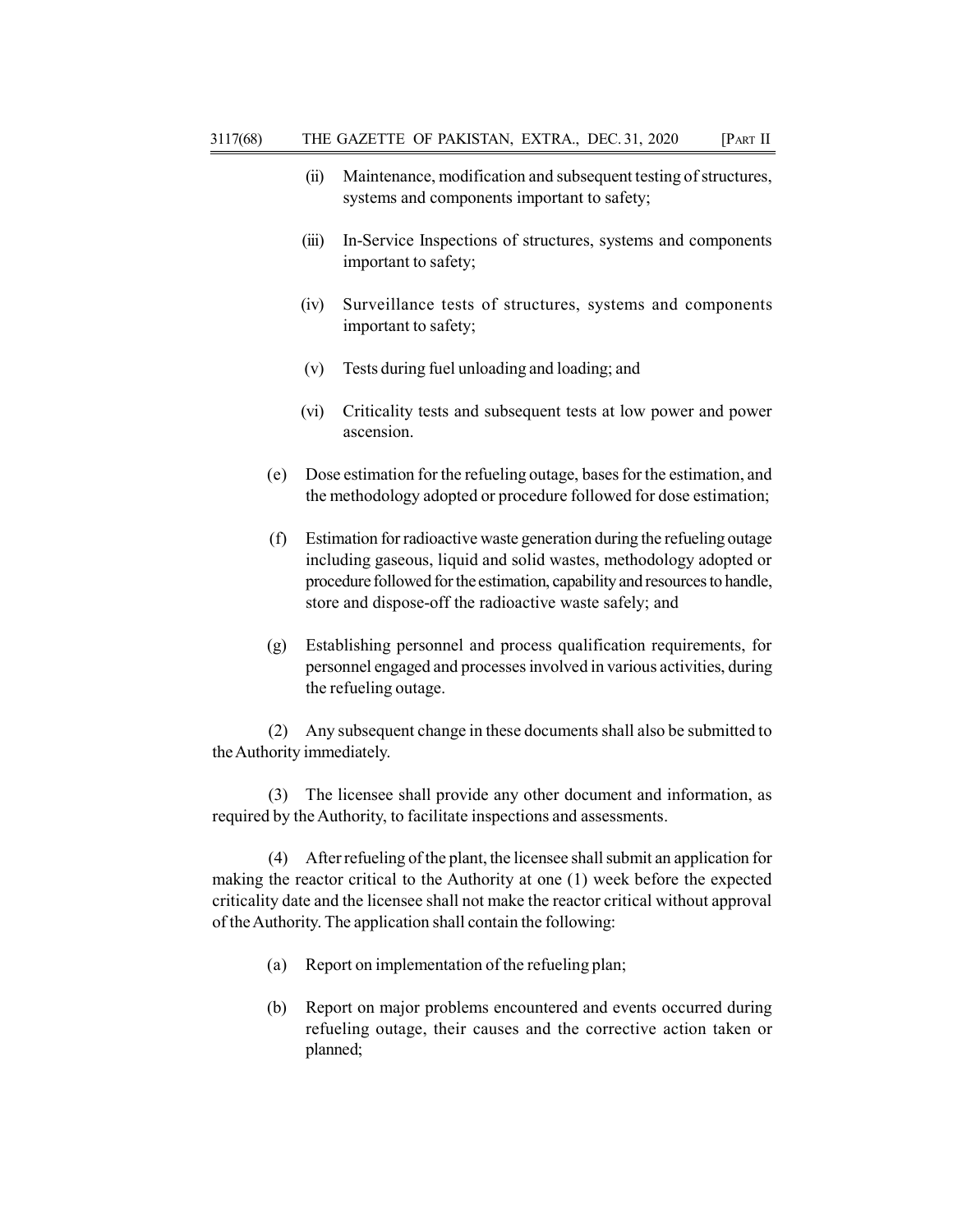- (c) Refueling outage activities, which may affect safety, if any, that could not be completed along with the reason and any safety implication due to this; and
- (d) Assessment report on the doses received by the workers during refueling outage and a comparison with the dose estimated for the outage.

(5) The licensee shall submit completion report on refueling shutdown activities within four (4) months of making the reactor critical following refueling outage. The report shall include the following:

- (a) An overall summary of refueling activities;
- (b) Details of implementation of the refueling plan;
- (c) Results of criticality tests and subsequent tests at low power and power ascension;
- (d) Test and inspection reports of important activities;
- (e) Details of doses received during the refueling outage including overall dose, doses received by individuals, doses received in specific activities in high radiation areas, overexposure of individual, if any, and comparison with the estimated doses for the outage;
- (f) Details of radioactive waste generated and released during the refueling outage and comparison with the estimation made for the outage;
- (g) Description of the activities that were not completed along with the reason and safety implications of such non-completed activities;
- (h) Details of major problems encountered and events occurred during the outage, their root causes, and the corrective actions taken or planned to rectify the situation and avoid recurrence; and
- (i) Conclusion.

Schedule II

### Submission Requirements for Long Shutdown

(1) The licensee shall submit following documents to the Authority, at least one (1) month before the scheduled date of long shutdown except outage job list, which shall be submitted two (2) months before the planned shutdown: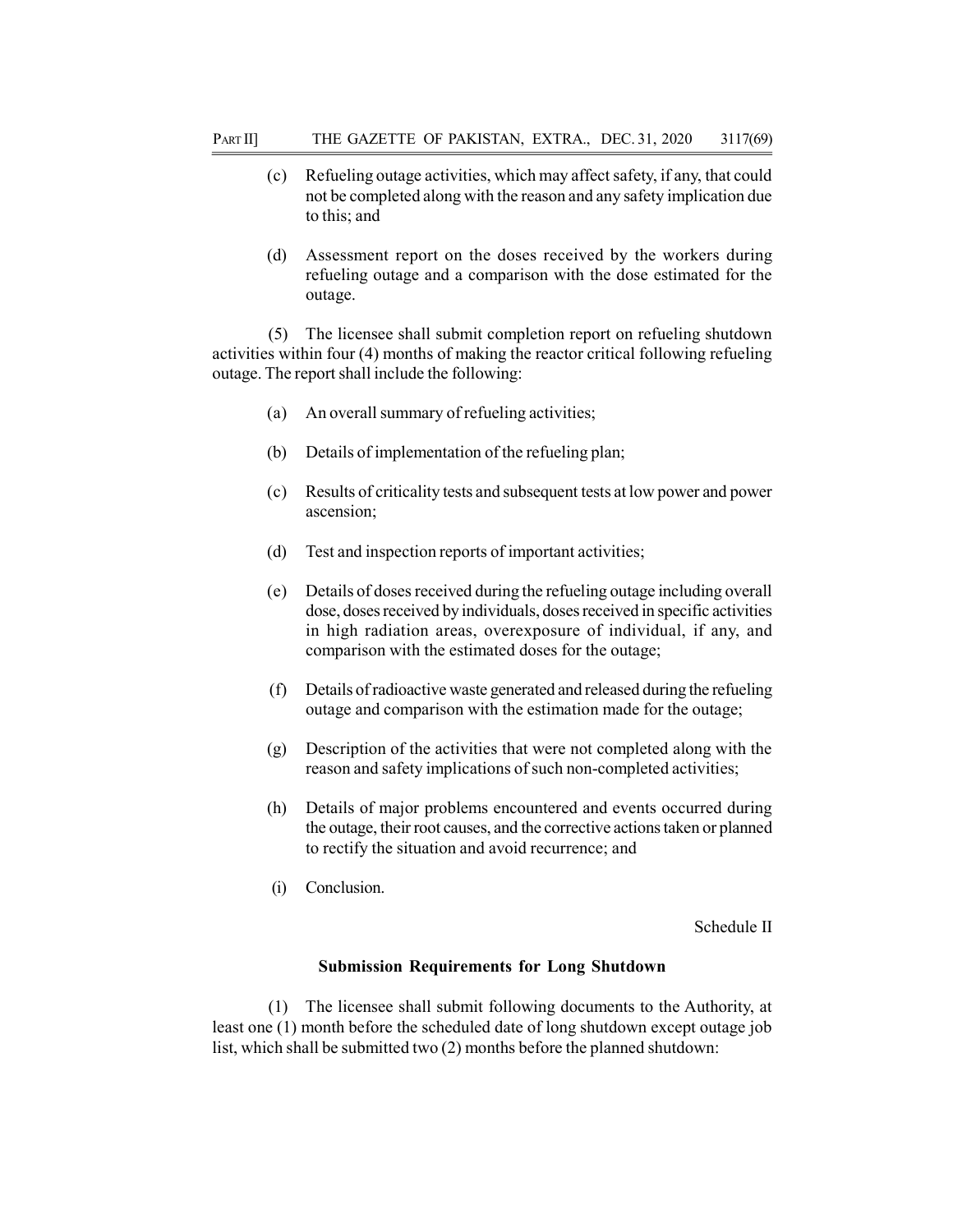- (a) Detailed long shutdown plan and schedule for the activities to be conducted during long shutdown including maintenance, modification and subsequent testing, in-service inspections and surveillance tests of structures, systems and components important to safety;
- (b) Dose estimation for the long shutdown period, bases for the estimation, and the methodology adopted or procedure followed for dose estimation;
- (c) Estimation for radioactive wastes generation during long shutdown including gaseous, liquid and solid wastes, methodology adopted or procedure followed for the estimation, capabilities and resources to handle, store and dispose-off the radioactive wastes safely; and
- (d) Establishing personnel and process qualification requirements, for personnel engaged and processes involved in various activities, during long shutdown.

(2) After completion of long shutdown, licensee shall submit an application for making the reactor critical to the Authority, one (1) week before the expected criticality date. Following documents and reports shall be submitted along with the application for reactor criticality:

- (a) Report on implementation of the long shutdown work plan;
- (b) Report on major problems encountered and events occurred during long shutdown, their causes and the corrective action taken or planned to rectify the situation and avoid recurrence;
- (c) Long shutdown activities, which may affect safety, if any, that could not be completed along with the reason and any safety implication due to this; and
- (d) Assessment report on the doses received by the workers during long shutdown and a comparison with the dose estimated for the outage.

(3) The licensee shall not make the reactor critical without approval of the Authority.

(4) The licensee shall submit completion report on long shutdown activities within four (4) months of making the reactor critical following long shutdown. The report shall include the following:

(a) An overall summary of long shutdown activities;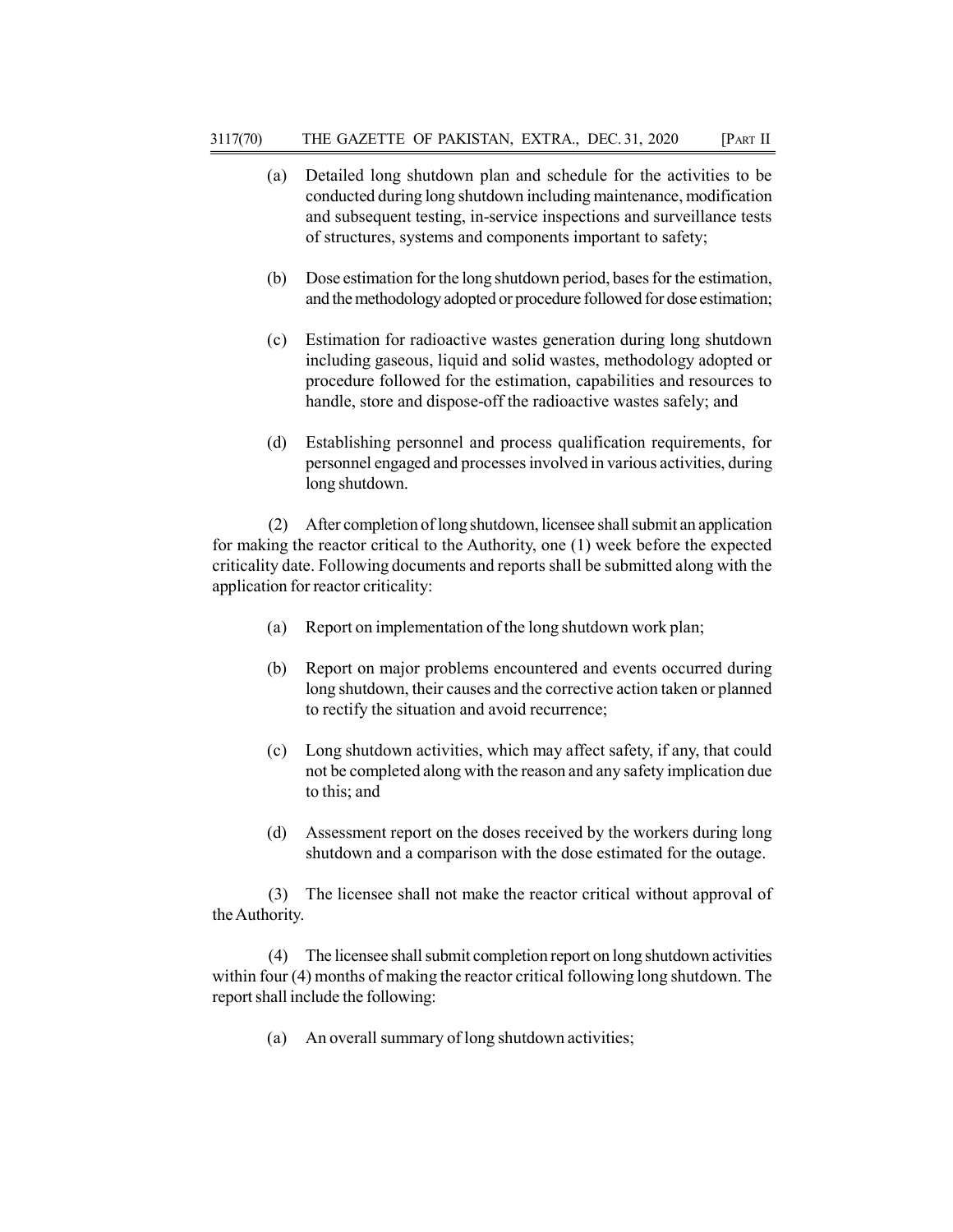- (b) Details of implementation of long shutdown work plan;
- (c) Results of criticality tests and subsequent tests at low power and power ascension;
- (d) Test and inspection reports of important activities;
- (e) Details of doses received during long shutdown including overall dose, doses received by individuals, doses received in specific activities in high radiation areas, overexposure of individual, if any, and comparison with the estimated doses for the outage;
- (f) Details of radioactive wastes generated and released during long shutdown and comparison with the estimation made for the outage;
- (g) Description of all the activities that were not completed along with the reason and safety implications of such non-completed activities;
- (h) Details of major problems encountered and events occurred during long shutdown, their root causes, and the corrective actions taken or planned to rectify the situation and avoid recurrence; and
- (i) Conclusion.

Schedule III

# Requirements for Transfer of License of Operating Personnel among Different Plants of the Same Type

Following cases describe the requirements regarding transfer of license of operating personnel from one plant to the other plant of the same type:

(1) **Case-1:** Specific requirements for transfer of SS or SE license, as the case may be, from one plant to another plant of the same type with major and minor differences in design and technical specifications

- (a) Candidate has SS license of a plant and intends to get the license for same position at another plant with major differences in design (e.g. system level differences) and technical specifications:
	- (i) The candidate shall go through training mainly comprising of design differences in addition to the normal retraining;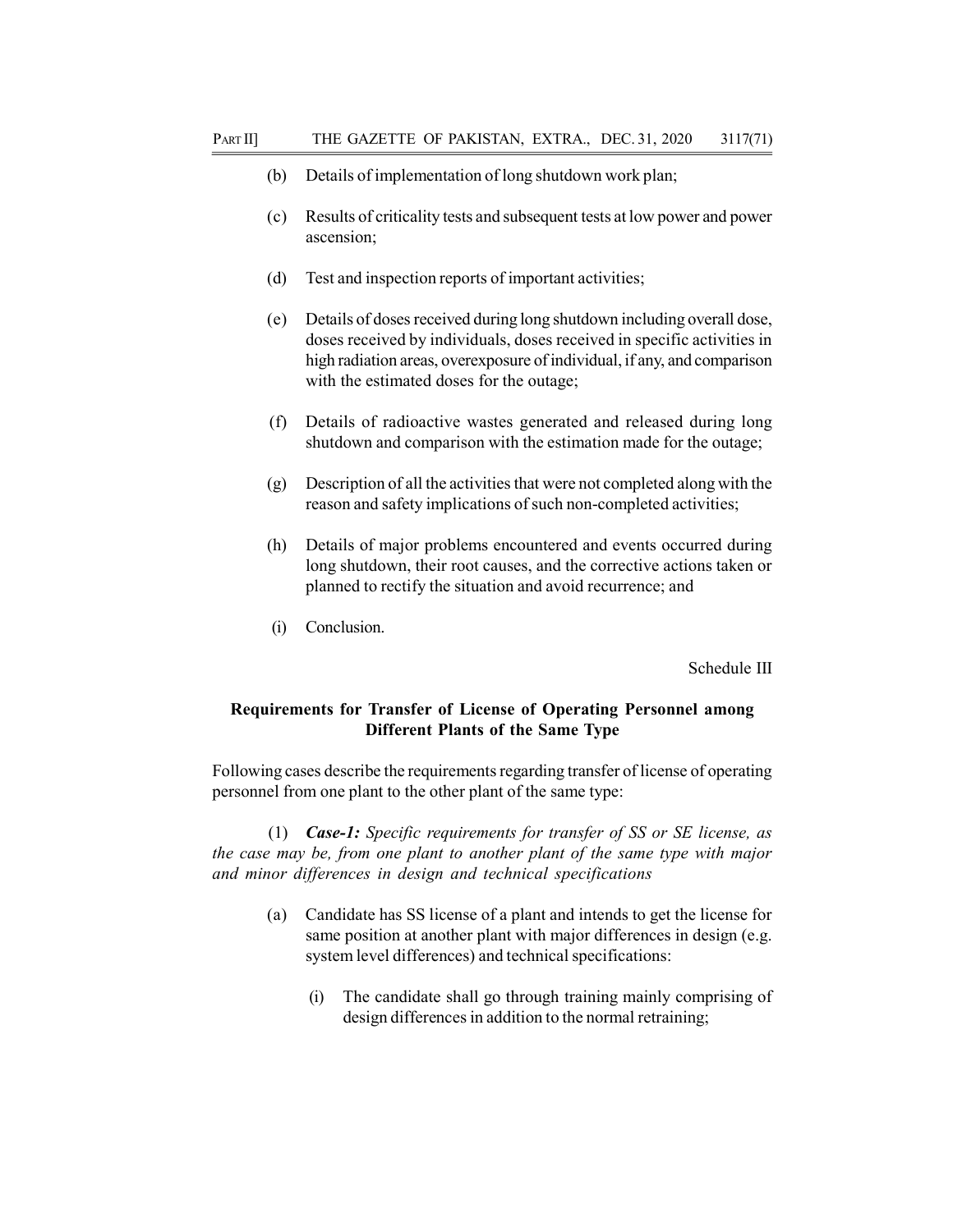- (ii) The licensee or plant management, as the case may be, shall apply to the Authority for transfer of license along with internal assessment of the candidate on a separate sheet;
- (iii) Oral and operating examination shall be conducted by the Authority with the focus on design differences, technical specifications and plant familiarization; and
- (iv) The candidate shall perform twenty (20) shifts (at least five (5) morning and five (5) evening) at the plant in shadow capacity before assumption of charge as independent SS or SE, as the case may be.

Explanation: For first batch of a new unit, the experience of performing shift duties during hot commissioning before fuel loading may be accepted.

- (b) Candidate has SE or SS license of a plant and intends to get the license for same position at another plant with minor differences in design (e.g. slight changes in configuration of plant systems) and technical specifications:
	- (i) The licensee or plant management, as the case may be, shall apply to the Authority for transfer of license along with internal assessment of the candidate on a separate sheet;
	- (ii) Assessment of familiarization with MCR of the plant by the Authority;
	- (iii) Oral examination shall be conducted by the Authority; and
	- (iv) The candidate shall perform twenty  $(20)$  shifts (at least five  $(5)$ ) morning and five (5) evening) at the plant in shadow capacity before assumption of charge as independent SS or SE, as the case may be.

Explanation: For first batch of a new unit, the experience of performing shift duties during hot commissioning before fuel loading may be accepted.

(2) Case-2: Specific requirements for transfer of SS or SE license, as the case may be, from one plant to another plant of the same type with no differences in design and technical specifications